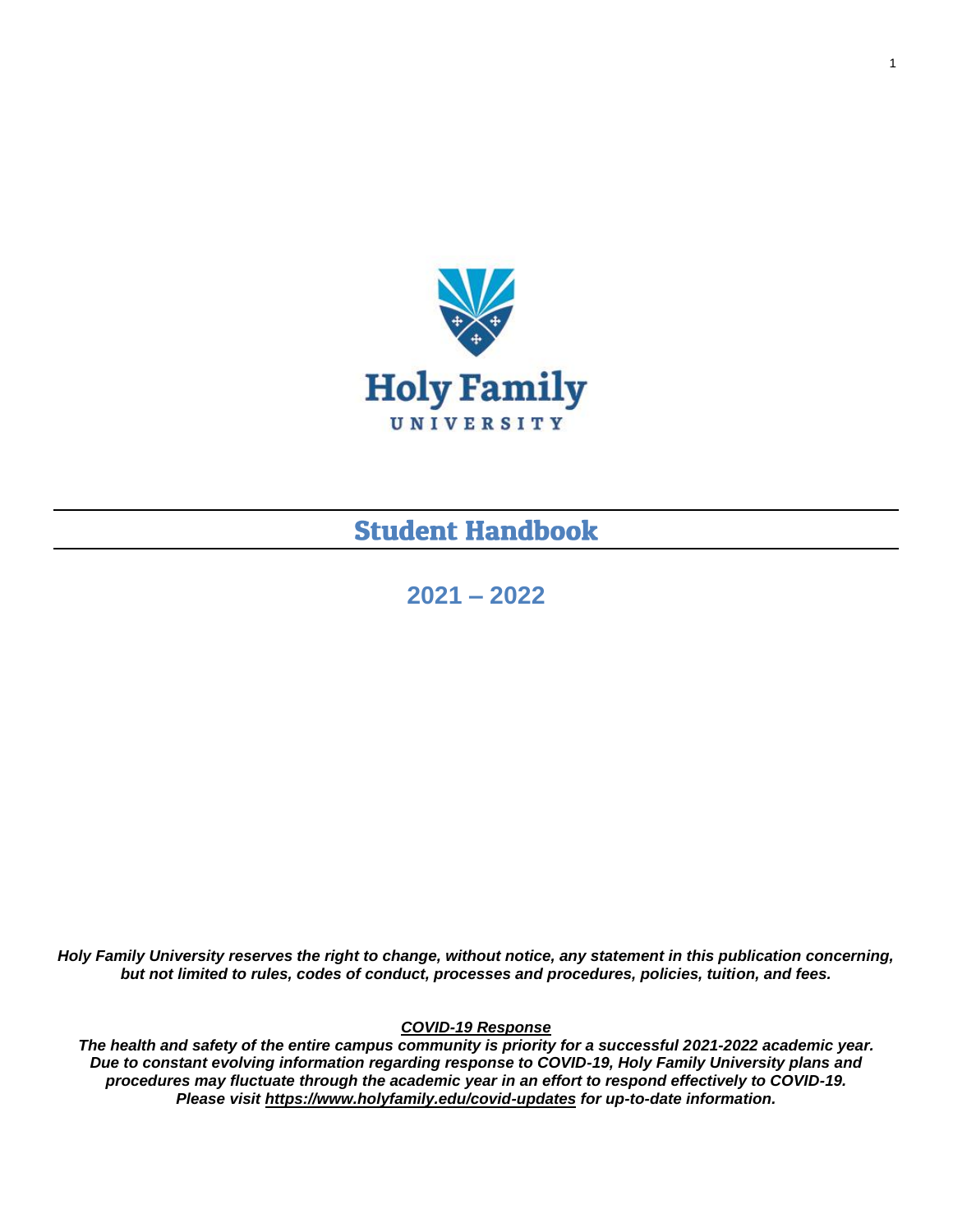#### <span id="page-1-0"></span>**University Mission**

Holy Family University, a ministry of the Sisters of the Holy Family of Nazareth, offers education in the liberal arts and professions through graduate, undergraduate, and non-degree programs. As a Catholic University, Holy Family seeks direction and inspiration from the life and teaching of Jesus Christ, affirms the values of the Judeo-Christian tradition, and witnesses to the dignity of each person and the oneness of the human family. Holy Family University educates students to assume life-long responsibilities toward God, society, and self.

#### **The following core values inform the University as it seeks to carry out its Mission:**

**Family.** Holy Family University welcomes and cares for students, faculty, and staff as members of a diverse but interconnected family. A community united by a common Mission, the University promotes an atmosphere of mutual concern and attention to the spiritual, intellectual, social, emotional, and physical needs of all those whom it serves.

**Respect.** Holy Family University affirms the dignity of the human person through openness to multiple points of view, personalized attention, and collaborative dialogue in the learning process and in the interaction among members of the University community. The University seeks to instill appreciation of and respect for differences so that its graduates can function successfully in multicultural contexts.

**Integrity.** Intent upon forming persons of integrity who recognize the importance of life-long learning, Holy Family University advocates free and conscientious pursuit of truth and the responsible use of knowledge. It bases education upon a foundation in the liberal arts that highlights the humanities and the natural and social sciences. In keeping with the teachings of the Catholic Church, concern for moral values and social justice guides the University in designing programs and activities.

**Service and Responsibility.** Holy Family University incorporates its motto, Teneor Votis ("I am bound by my responsibilities"), into curricular, co-curricular, and extra-curricular programs. Reflecting this motto, educational experiences at the University apply theory to practice and course content to serving human needs. The University educates individuals to become competent professionals and responsible citizens.

**Learning.** Holy Family University seeks to instill in its students a passion for truth and a commitment to seeking wisdom. It promotes values-based education, creative scholarship, informed and imaginative use of research and technology, and practical learning opportunities such as co-operative education and internship programs. The University seeks to strengthen ethical, logical, and creative thinking; to develop effective communication skills; to nurture an aesthetic sense; and to deepen global, social, and historical awareness.

**Vision.** Holy Family University envisions learning as a dynamic and fruitful exchange between traditional sources of wisdom and contemporary developments in knowledge. Throughout the teaching and learning process, the University seeks to embody Christian philosophical and theological perspectives. It offers an education grounded in a Judeo-Christian worldview that serves as a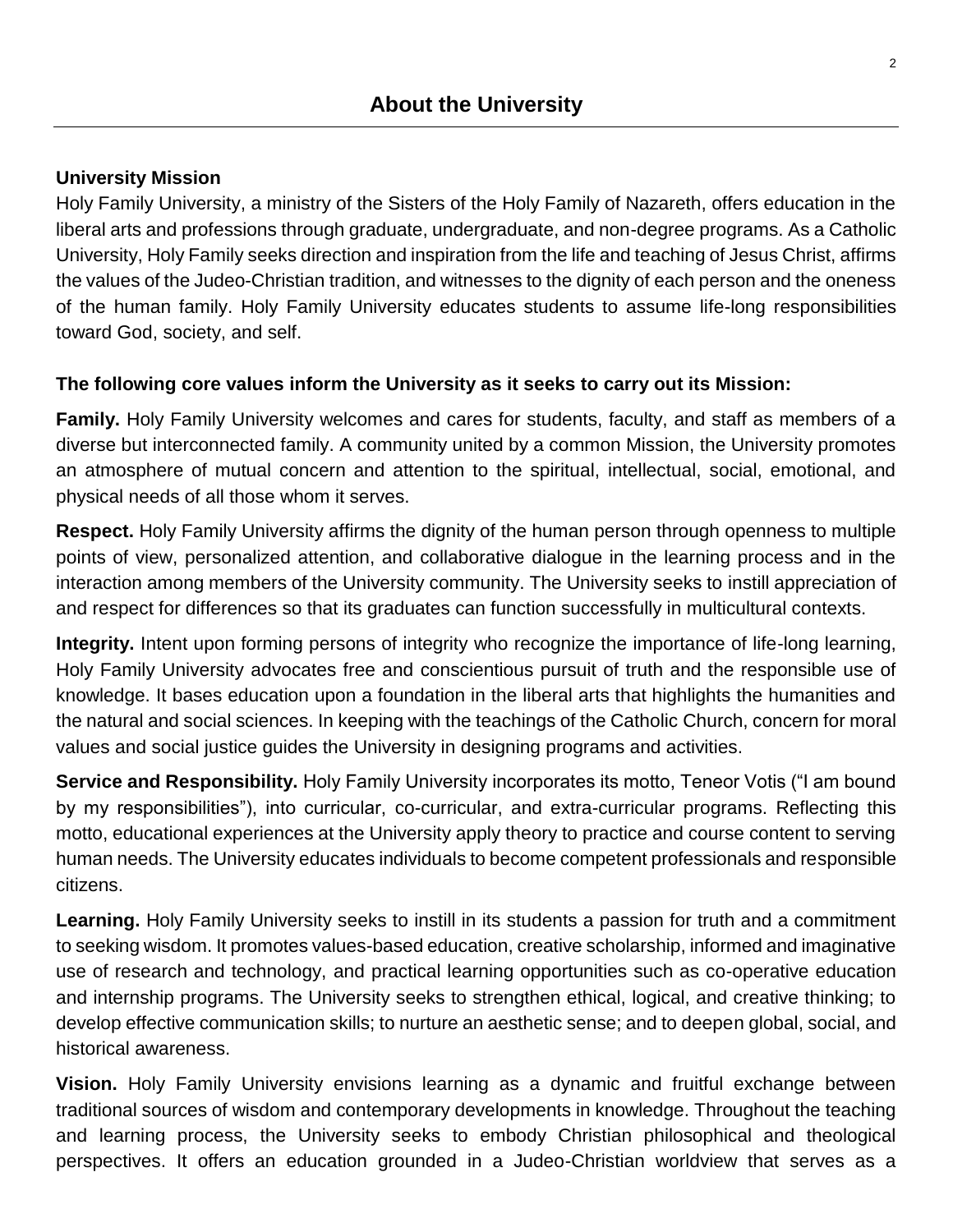foundation upon which to address contemporary problems and to build a vision for the future.

*(Approved by the Holy Family University Board of Trustees, November 2000.)*

#### **The University Motto**

The motto of Holy Family University is Teneor Votis, "I am bound by my responsibilities." This is often interpreted to mean, "I am expected to give in return for all I have received." In keeping with this motto, the University encourages its students to participate in community service programs.

#### **The University Seal**

At the center of the seal of Holy Family University is a shield over which hovers a dove, representing the Holy Spirit. The shield portrays three discs with crosses that honor the Trinity. The tower stands for Mary, the Mother of God, the Tower of David, and the Woman clothed in Light. Also, the tower accentuates the role of Holy Family University students and alumni as that of a tower of light and strength to others. The carpenter's square in the form of a chevron behind the tower represents St. Joseph the Worker. Taken together, the chevron, the tower, and the three discs symbolize the Holy Family of Jesus, Mary, and Joseph, the exemplar of all families.

#### **University Colors**

Pantone 2945 (Dark Blue), Pantone 299 (Light Blue), and white are the University colors.

#### **University Ring**

Second semester juniors are eligible to order the Holy Family University ring. The stone of the traditional women's ring is white opal, and the stone of the men's ring is aquamarine sunburst. Rings may be purchased through the University bookstore.

#### **University Prayer**

The suggested opening prayer before classes is as follows: Lord, God of all creation, we place ourselves in Your presence. Strengthen us with the love and the wisdom of Your Spirit. Open our hearts to receive the gifts You have promised: peace, joy, and the fullness of life. We ask this through Christ, our Lord. Amen.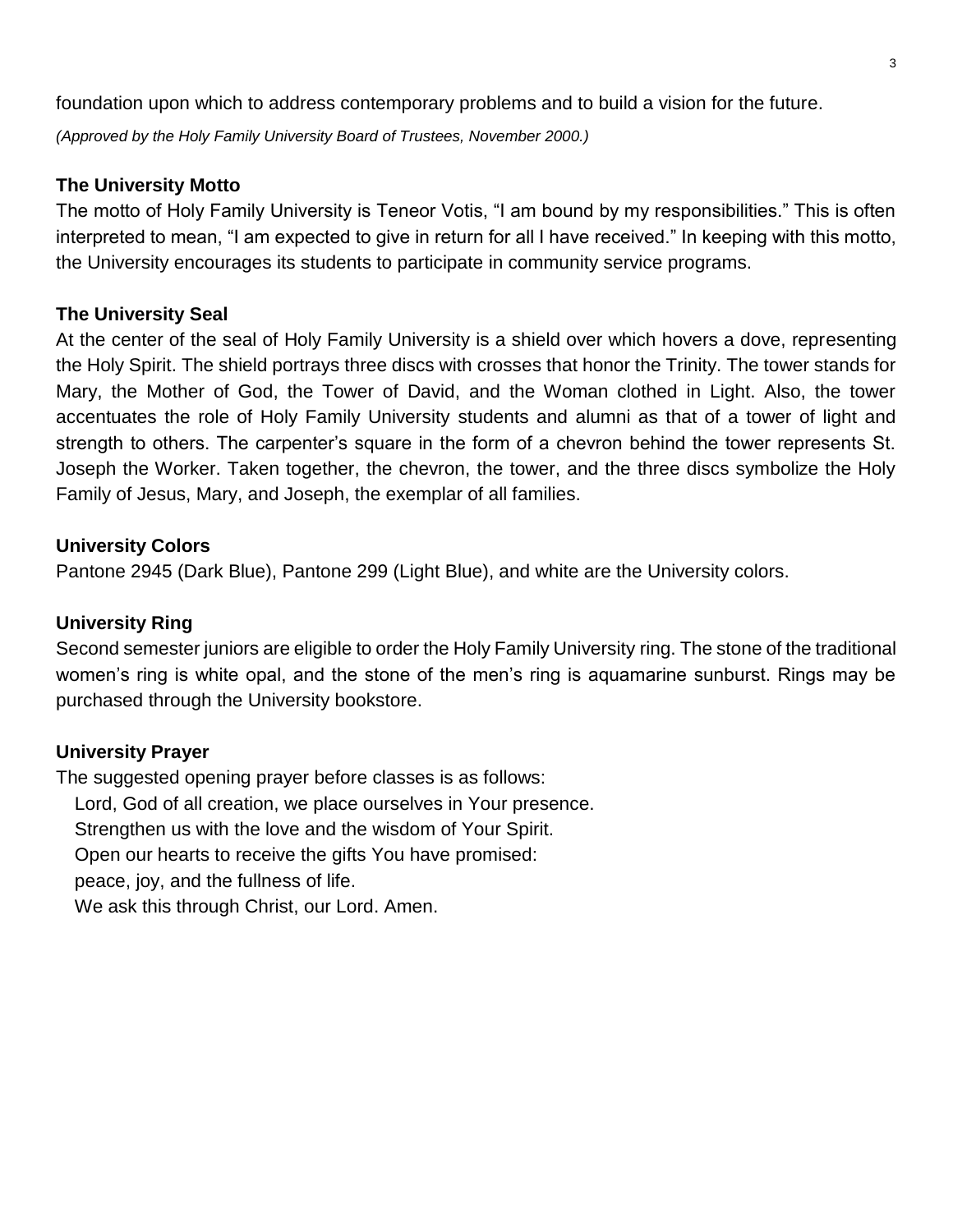# **STUDENT HANDBOOK Table of Contents**

| Contents                                                              |                        |
|-----------------------------------------------------------------------|------------------------|
|                                                                       |                        |
|                                                                       |                        |
|                                                                       |                        |
|                                                                       |                        |
|                                                                       |                        |
|                                                                       |                        |
|                                                                       |                        |
|                                                                       |                        |
|                                                                       |                        |
|                                                                       |                        |
|                                                                       |                        |
|                                                                       |                        |
|                                                                       |                        |
|                                                                       |                        |
|                                                                       |                        |
|                                                                       |                        |
|                                                                       |                        |
|                                                                       |                        |
|                                                                       |                        |
|                                                                       |                        |
|                                                                       |                        |
|                                                                       |                        |
|                                                                       |                        |
|                                                                       |                        |
|                                                                       |                        |
|                                                                       |                        |
|                                                                       |                        |
|                                                                       |                        |
|                                                                       |                        |
|                                                                       |                        |
|                                                                       |                        |
| Student Engagement, Registered Student Organizations (RSOs) and<br>26 | <b>Honor Societies</b> |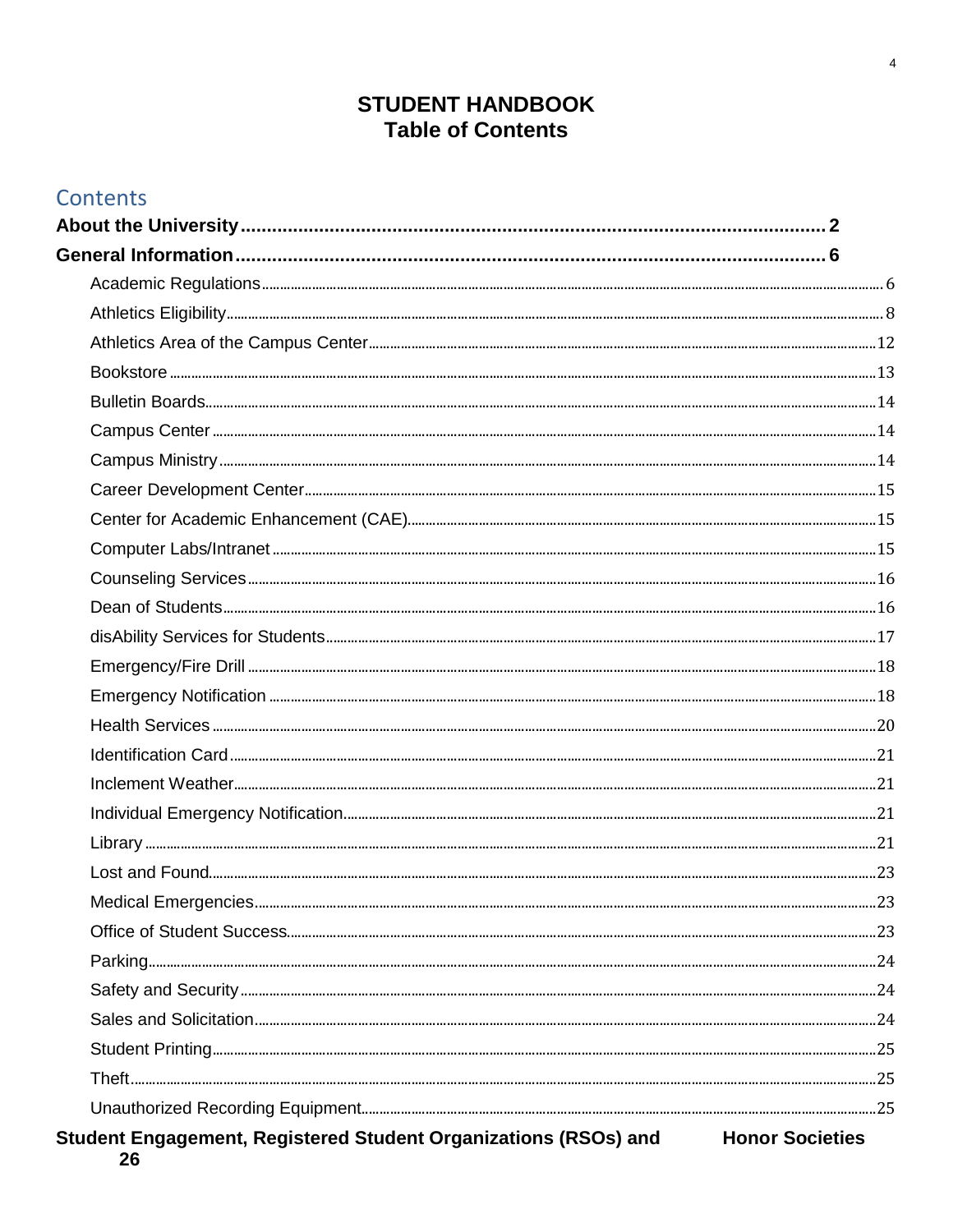$\overline{5}$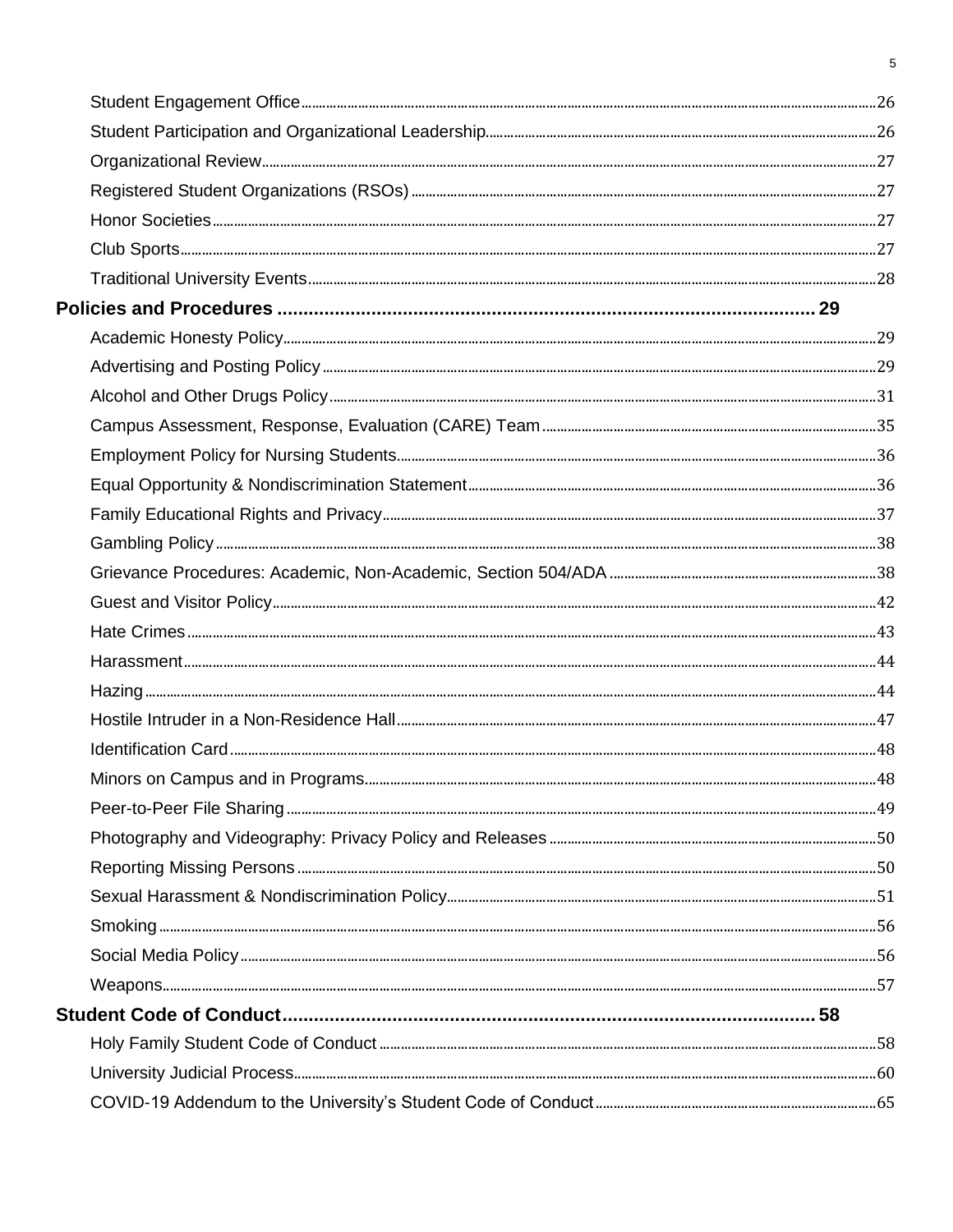## <span id="page-5-1"></span><span id="page-5-0"></span>**Academic Regulations**

#### **Academic Load**

The normal credit load for an undergraduate full-time student is from 12 to 18 semester credit hours, during each of the Fall or Spring semesters. No more than two courses for a maximum of eight credits may be taken during a single Summer Session. Credit load varies with the student's specific curriculum and record of achievement. Approval to carry credit hours in excess of the maximum load per semester is granted by the School Dean in the student's area of concentration. Such approval will be given only to those students whose academic record gives evidence of their ability to do superior work. The current part-time tuition per credit will be charged for credits exceeding 18 per semester during the Fall and Spring semesters.

#### **Class Attendance**

Students are expected to attend all classes and laboratory sessions regularly and may not absent themselves except for illness or some other serious matter. Absences in any semester equal to twice the number of weekly contact hours of a given class are deemed excessive. Final grades and/or receipt of academic credit may be jeopardized by excessive absences. Students who never attend classes will be administratively withdrawn from courses, and students should be aware that such action can affect financial aid eligibility in current and/or future semesters.

Students are also expected to meet their usual class responsibilities set by the University calendar for the beginning of a vacation period. They may not extend their vacation beyond the date assigned for return to the University without the approval of the School Dean in the area of concentration.

Students who attend class for any amount of time and do not officially and personally drop/withdraw from courses through the Registrar's Office will be assigned a failing grade at the end of a given semester. Retroactive withdrawals will not be applied in those instances in which students do not drop/withdraw from courses as required by the University.

#### **Evaluation of Students in Courses**

A student's standing at the close of the semester is determined by the results of class work, tests, assignments, and final examinations. All forms of course assessment, as well as class work and independent assignments, are scheduled at the discretion of the instructor.

Students are required to take final examinations at the time they are officially scheduled; failure to do so may result in an Incomplete (I) grade in the course. The student is responsible for having the I grade changed within the allotted time (one month from the last examination date), after which time it becomes a F grade. Anticipated or deferred examinations are given only when a student has circumstances necessitating schedule adjustment and must have the approval of the instructor and the appropriate School Dean. Deferred examinations are scheduled through the Dean/designee of the respective School so that all course requirements are completed within the given semester.

Reports are made on first-time freshman students at mid-term during the first semester. These reports are for the information of the Registrar, the students, and their advisors. Mid-term reports are not part of the permanent official record. Final grades are issued to all students by mail from the Registrar's Office at the end of each semester and are part of the student's permanent official record.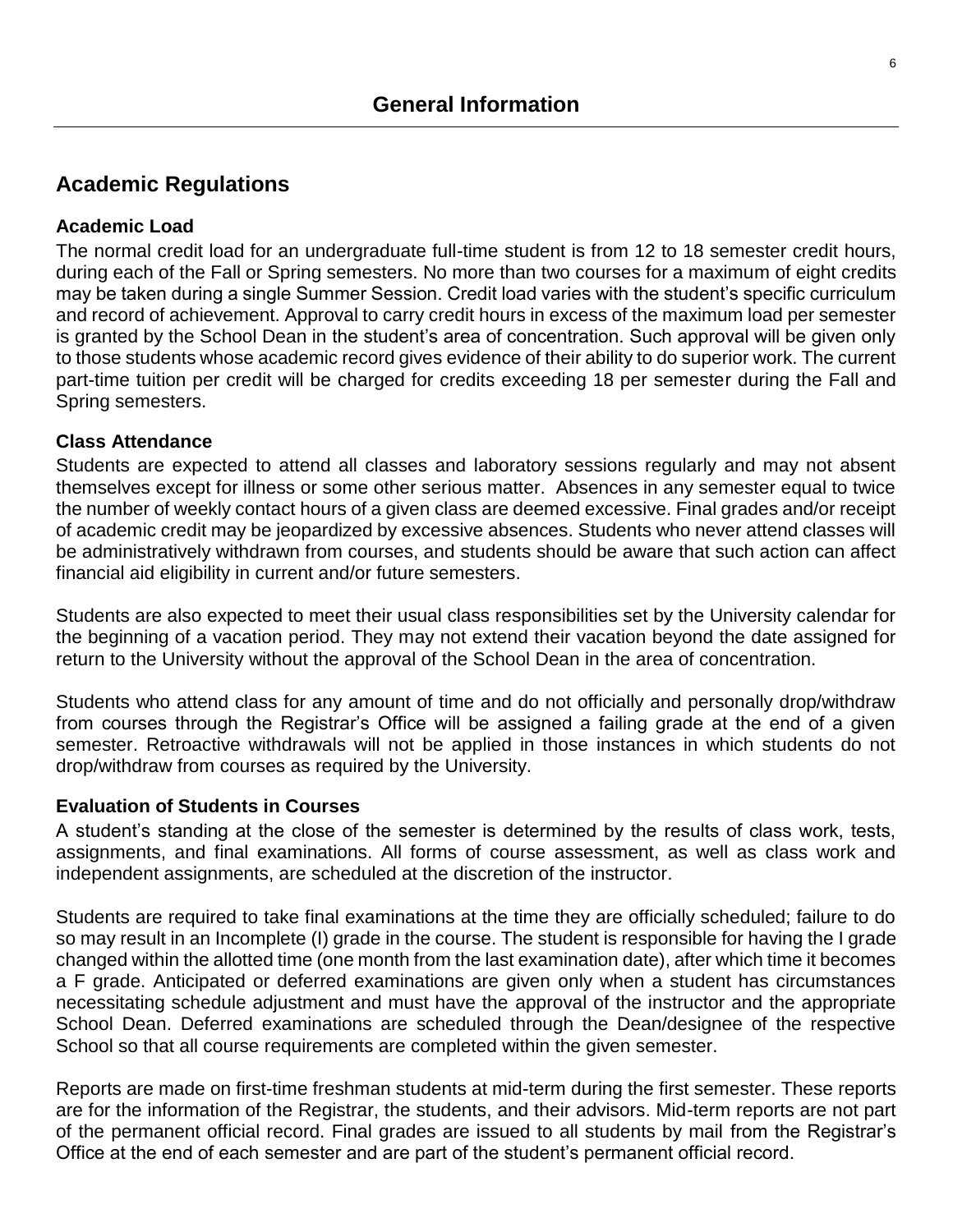## **Grading**

The official grading system is as follows:

### 94-100=A 4.0 grade points per semester hour

A is an honor grade. It is not automatically given to a student who ranks highest in the class and is reserved for accomplishment that is truly distinctive and decidedly outstanding. This grade represents a high degree of attainment and demands evidence of originality, independent work, an open and discriminating mind, completeness, accuracy, and effective use of knowledge.

### 90-93=B+ 3.5 grade points per credit hour

#### 86-89=B 3.0 grade points per credit hour

B is a grade that denotes achievement considerably above the acceptable standard. It involves excellence in many aspects of the work, such as initiative, serious industry, and the ability to organize work, to comprehend and retain subject matter, and to apply it to new problems.

## 81-85=C+ 2.5 grade points per credit hour

#### 77-80=C 2.0 grade points per credit hour

C indicates a satisfactory degree of attainment and is the acceptable standard for graduation. A C grade implies familiarity with the content of the course, evidence of improvement in the work of the course, and the ability to express oneself in intelligible English. A C grade requires full participation in the class work, completion of assignments on schedule, and making up work missed because of absence.

### 73-76=D+ 1.5 grade points per credit hour

#### 70-72=D 1.0 grade points per credit hour

D denotes a limited mastery of subject matter. It signifies work which in quality or quantity falls below the acceptable standard. It is, however, of sufficient weight to be counted in the hours for graduation if balanced by superior work in other courses. This grade is usually not accepted by another university if the student transfers.

#### Below 70=F 0 grade points

F indicates inadequate or unsatisfactory attainment. It signifies that the student is not capable of doing or understanding the work or has made little or no effort to do so.

#### NG = No grade.

I indicates incomplete work. If it is not removed within one month of the examination date, it becomes an F grade.

 $P = Pass$ ; credit given for restricted courses at no quality points.

AU = Audit; carries no credit.

W = Authorized late drop until one month preceding the final examination.

P, I, AU, and W do not enter into computing the student's grade point average (GPA). No course may be dropped within one month of the beginning of the final examination period.

#### **Grade Point Average**

A student's academic standing is measured by the grade point average (GPA). The final step in ascertaining this average is to multiply the number of credit hours attempted by the grade point value of each letter-grade received. The sum of these equals the total grade points the student has earned. The GPA is obtained by dividing the total grade points by the total number of credit hours.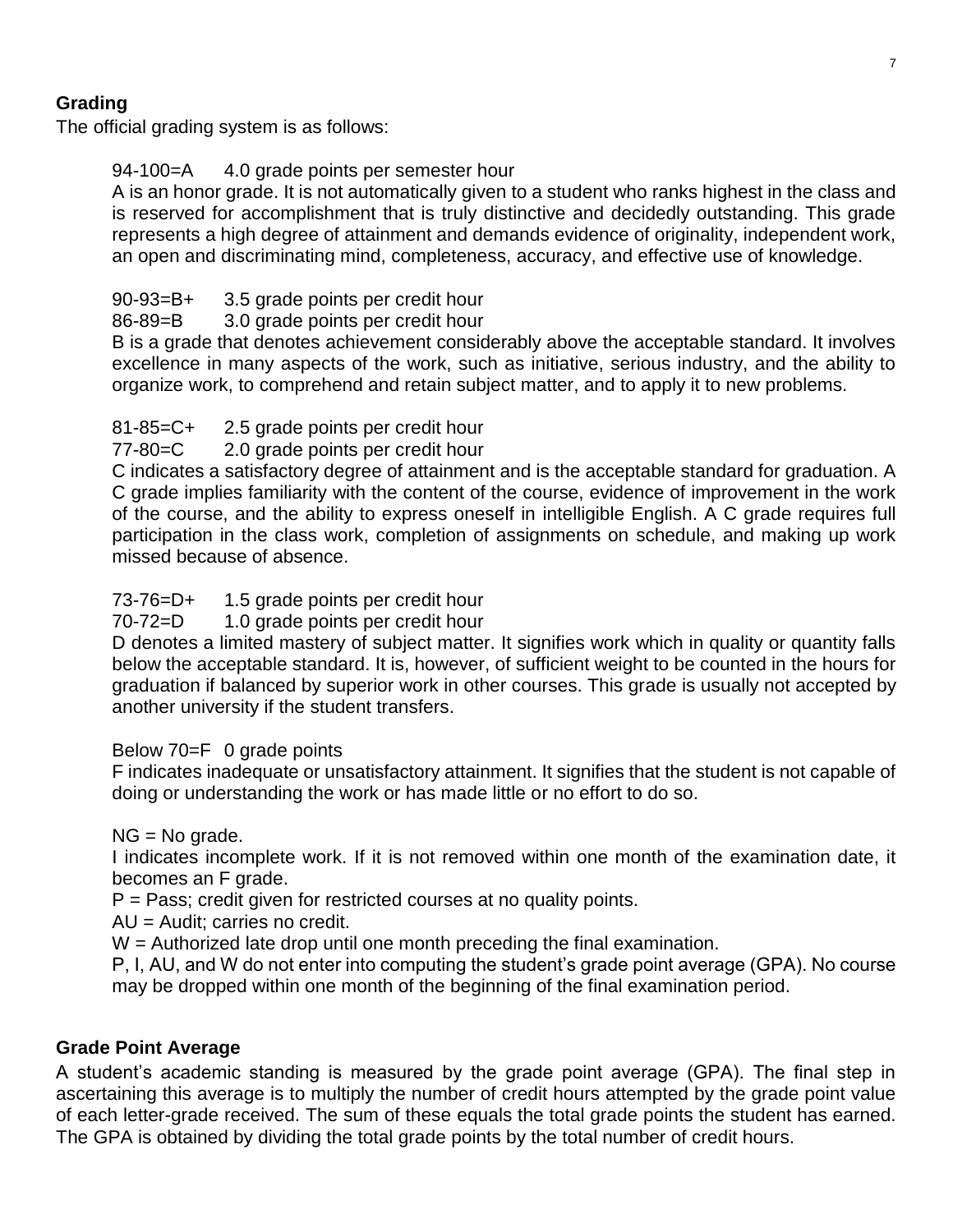#### **Academic Standing**

The academic standing of all students is reviewed at the end of each semester. Notice of any academic deficiency is given in writing by the Vice President for Academic Affairs to the respective students.

To be considered in good academic standing, every student must maintain a GPA of 2.0. Some programs will require the student to attain a GPA of 2.5 or higher in order to be accepted officially into these schools. Medical technology students must maintain the average predetermined by the hospital where they will complete their internship. Please see the Financial Aid section of the Undergraduate Catalog for scholarship renewal requirements.

#### **Probation**

Students whose cumulative average falls below the required GPA of 2.0 are placed on probation. Probation serves as a serious warning to all concerned that the student's academic work is unsatisfactory and that definite improvement is necessary if the student is to continue in the University. Students on probation should arrange for a conference with an academic advisor in the Academic Advising Center before continued registration. Full-time and part-time students must raise the cumulative GPA to 2.0 within the equivalent of two full semesters or face academic dismissal. Probation may also affect financial aid. For further details, see the Financial Aid section of the Undergraduate Catalog.

Students in the School of Education and the School of Nursing and Allied Health Professions should review specific program requirements concerning continuation and academic standing for programs in these schools as presented in the Undergraduate Catalog and in relevant handbooks published by each of the schools.

#### **Dismissal**

Continued failure to maintain a C average normally results in dismissal from the University. Generally, students dismissed for academic reasons are asked not to return to the University unless an intervening semester indicates substantial improvement in academic performance and a more mature approach to the responsibilities of university life. This improvement should be indicated in a letter addressed to the Vice President for Academic Affairs. An application for readmission to the University should also be completed and submitted to the Registrar.

## <span id="page-7-0"></span>**Athletics Eligibility**

Holy Family University participates in intercollegiate sports in Men's Basketball, Cross-Country, Soccer, and Indoor and Outdoor Track and Field and Women's Basketball, Cross-Country, Lacrosse, Soccer, Softball, Indoor and Outdoor Track and Volleyball. The University holds memberships in the National Collegiate Athletic Association (NCAA) Division II, Central Atlantic Collegiate Conference (CACC), and the East Coast Conference (ECC) for Indoor Track and Field.

All new incoming and current students must be certified through the NCAA Eligibility Center to be eligible to participate in intercollegiate athletics. All current Holy Family University student-athletes must maintain good academic standing in accordance with NCAA and Holy Family University policies to be eligible to participate in intercollegiate athletics.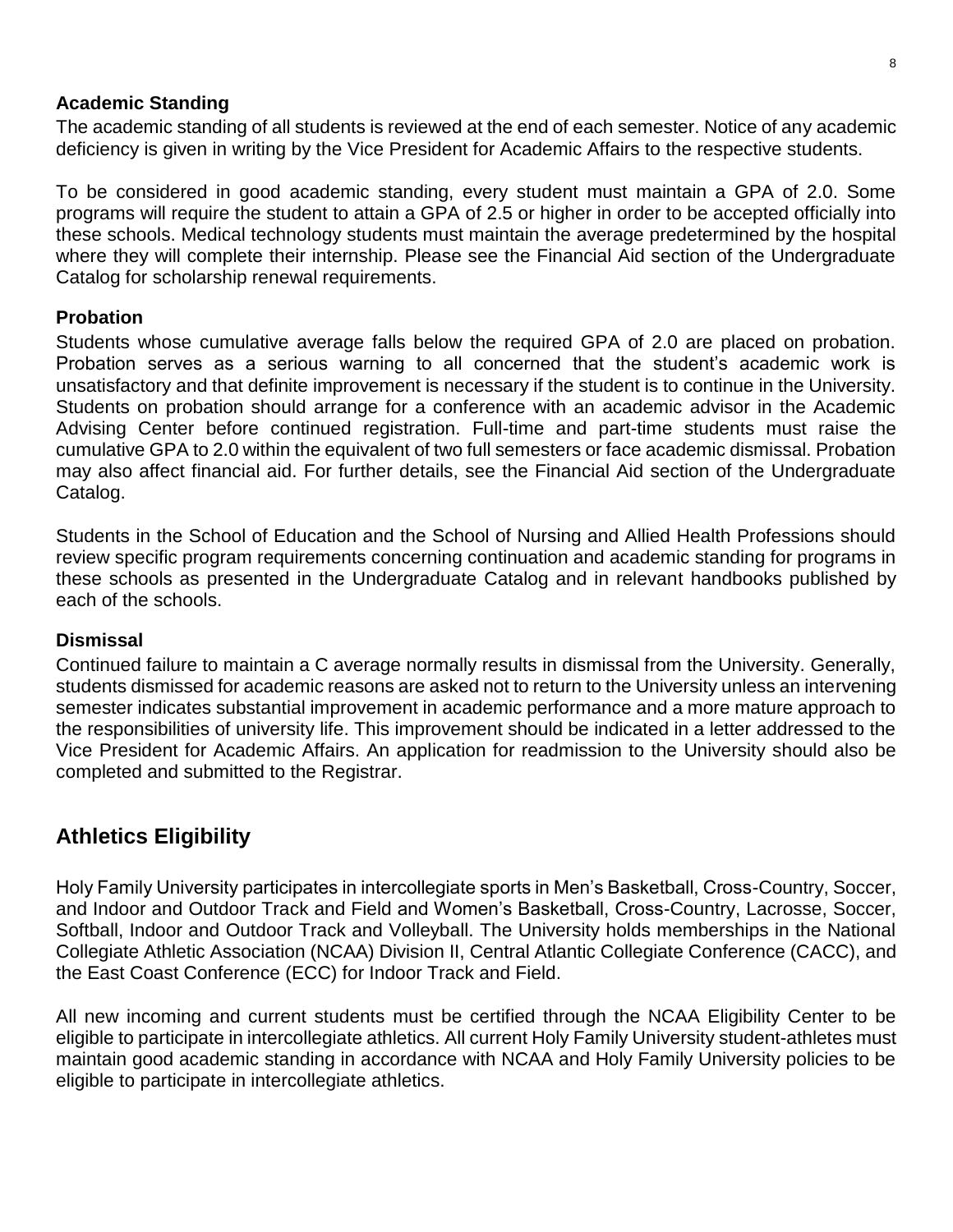#### **Initial Athletics Eligibility Policy**

Prior to being eligible for competition, incoming and current freshmen student-athletes must meet all of the following requirements upon graduation from high school as certified by the NCAA Eligibility Center:

- Completed 16 core courses with a core-course GPA of 2.2
- Earned the ACT/SAT score matching your core-course GPA on the Division II full qualifier sliding scale
- Retention of one's amateur status.

#### **Academic and Amateurism Certification**

These policies are in accordance with National Collegiate Athletics Association standards. NCAA Division II and Holy Family University recognize first-time full-time freshman student-athletes under the following categories:

- Qualifier
- Partial-qualifier
- Non-qualifier

#### **Qualifier**

A qualifier is an athlete who graduates from high school meeting the following NCAA requirements:

- Present a cumulative grade point average as specified in Bylaw 14.3.1.1.3 Initial-Eligibility Index for Qualifiers (based on a maximum of a 4.0 scale) in a successfully completed core curriculum of at least 16 academic course units.
- Present a minimum combined SAT Score in the verbal/critical reading and math sections or a minimum sum score on the ACT as specified in Bylaw 14.3.1.1.3.

| Core<br><b>GPA</b> | <b>SAT</b> | <b>ACT</b> | Core<br>GPA | <b>SAT</b> | <b>ACT</b> | Core<br><b>GPA</b> | <b>SAT</b> | <b>ACT</b> |
|--------------------|------------|------------|-------------|------------|------------|--------------------|------------|------------|
| 3.300 &            | 400        | 37         | 2.925       | 550        | 47         | 2.525              | 710        | 58         |
| above              |            |            | 2.900       | 560        | 48         | 2.500              | 720        | 59         |
| 3.275              | 410        | 38         | 2.875       | 570        | 49         | 2.475              | 730        | 60         |
| 3.250              | 420        | 39         | 2.850       | 580        | 49         | 2.450              | 740        | 61         |
| 3.225              | 430        | 40         | 2.825       | 590        | 50         | 2.425              | 750        | 61         |
| 3.200              | 440        | 41         | 2.800       | 600        | 50         | 2.400              | 760        | 62         |
| 3.175              | 450        | 41         | 2.775       | 610        | 51         | 2.375              | 770        | 63         |
| 3.150              | 460        | 42         | 2.750       | 620        | 52         | 2.350              | 780        | 64         |
| 3.125              | 470        | 42         | 2.725       | 630        | 52         | 2.325              | 790        | 65         |
| 3.100              | 480        | 43         | 2.700       | 640        | 53         | 2.300              | 800        | 66         |
| 3.075              | 490        | 44         | 2.675       | 650        | 53         | 2.275              | 810        | 67         |
| 3.050              | 500        | 44         | 2.650       | 660        | 54         | 2.250              | 820        | 68         |
| 3.025              | 510        | 45         | 2.625       | 670        | 55         | 2.225              | 830        | 69         |
| 3.000              | 520        | 46         | 2.600       | 680        | 56         | 2.200              | 840 &      | 70 &       |
| 2.975              | 530        | 46         | 2.575       | 690        | 56         |                    | above      | above      |
| 2.950              | 540        | 47         | 2.550       | 700        | 57         |                    |            |            |

### **Initial Eligibility Index for Qualifiers (Bylaw 14.3.1.1.3)**

## **Holy Family University Policy**

A qualifier is eligible to: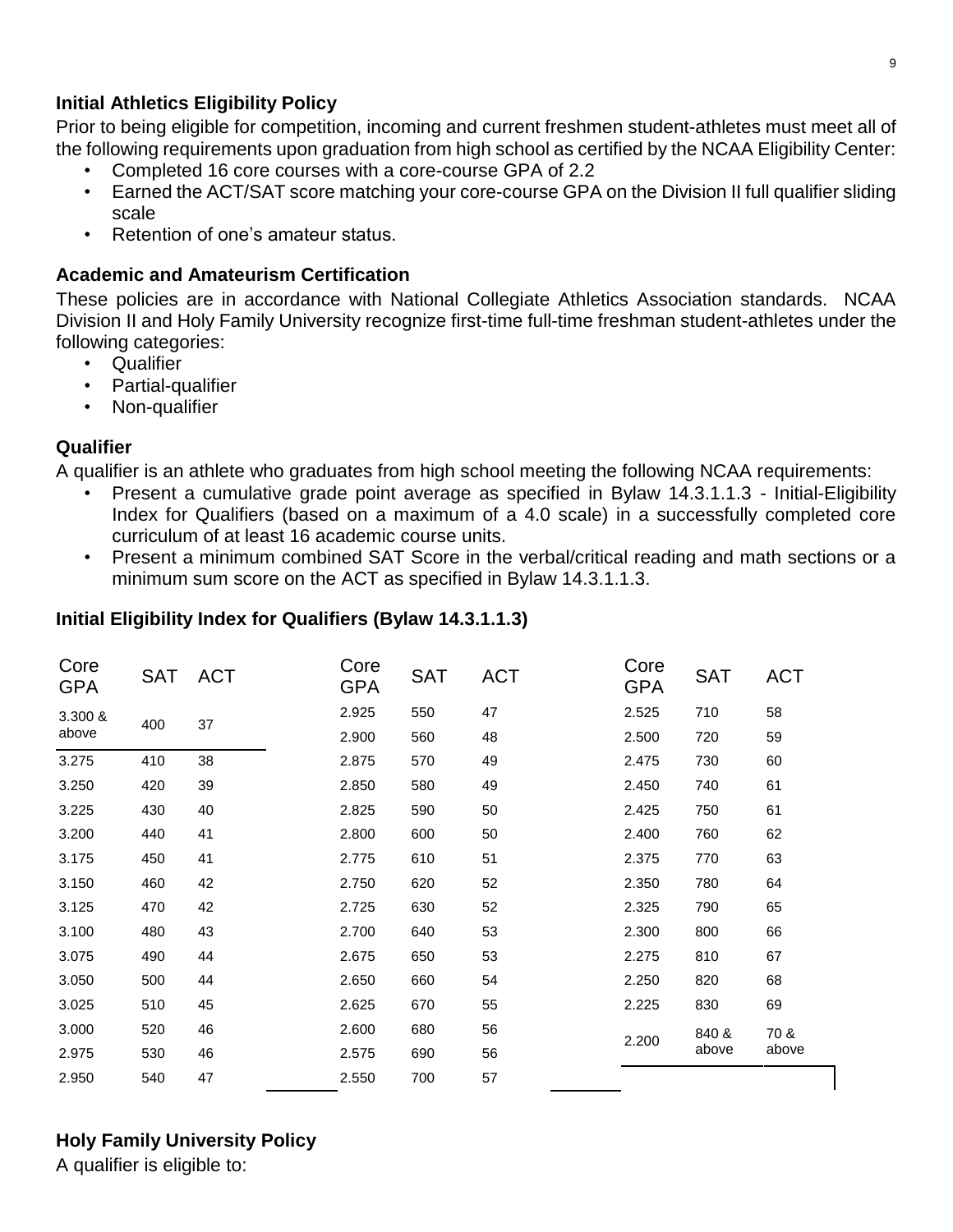- Practice:
- Compete for Holy Family University's athletic teams; and
- Receive athletics aid, if applicable.

### **Partial Qualifier**

A partial qualifier graduates from high school, and does not meet the requirements for a qualifier, but meets the requirements of the Initial-Eligibility Index for Partial Qualifiers in Bylaw 14.3.1.2.1. Partial qualifiers must successfully complete a core curriculum of at least 16 academic course units.

#### **Initial Eligibility Index for Qualifiers (Bylaw 14.3.1.2.1)**

| Core<br><b>GPA</b> | <b>SAT</b> | <b>ACT</b> | Core<br>GPA | <b>SAT</b> | <b>ACT</b> | Core<br><b>GPA</b> | <b>SAT</b>     | <b>ACT</b>    |
|--------------------|------------|------------|-------------|------------|------------|--------------------|----------------|---------------|
| 3.050 &            | 400        | 37         | 2.675       | 550        | 47         | 2.300              | 700            | 57            |
| above              |            |            | 2.650       | 560        | 48         | 2.275              | 710            | 58            |
| 3.025              | 410        | 38         | 2.625       | 570        | 49         | 2.250              | 720            | 59            |
| 3.000              | 420        | 39         | 2.600       | 580        | 49         | 2.225              | 730            | 60            |
| 2.975              | 430        | 40         | 2.575       | 590        | 50         | 2.200              | 740            | 61            |
| 2.950              | 440        | 41         | 2.550       | 600        | 50         | 2.175              | 750            | 61            |
| 2.925              | 450        | 41         | 2.525       | 610        | 51         | 2.150              | 760            | 62            |
| 2.900              | 460        | 42         | 2.500       | 620        | 52         | 2.125              | 770            | 63            |
| 2.875              | 470        | 42         | 2.475       | 630        | 52         | 2.100              | 780            | 64            |
| 2.850              | 480        | 43         | 2.450       | 640        | 53         | 2.075              | 790            | 65            |
| 2.825              | 490        | 44         | 2.425       | 650        | 53         | 2.050              | 800            | 66            |
| 2.800              | 500        | 44         | 2.400       | 660        | 54         | 2.025              | 810            | 67            |
| 2.775              | 510        | 45         | 2.375       | 670        | 55         |                    |                |               |
| 2.750              | 520        | 46         | 2.350       | 680        | 56         | 2.000              | 820 &<br>above | 68 &<br>above |
| 2.725              | 530        | 46         | 2.325       | 690        | 56         |                    |                |               |
| 2.700              | 540        | 47         |             |            |            |                    |                |               |
|                    |            |            |             |            |            |                    |                |               |

#### **Holy Family University Policy**

A partial qualifier is eligible to:

- Practice only with Holy Family University's athletic teams on campus or regular practice facility. A partial qualifier is not eligible for competition during their first academic year in residence.
- Athletics aid is not permitted to be offered to a partial qualifier without prior approval from Holy Family University's Director of Athletics.

#### **Non-Qualifier**

A non-qualifier has not graduated from high school or does not meet the NCAA eligibility indices for a qualifier or partial qualifier. Under NCAA regulations, a non-qualifier is not permitted to:

- Practice;
- Compete; or
- Receive athletics aid from Holy Family University during his or her first year in residence.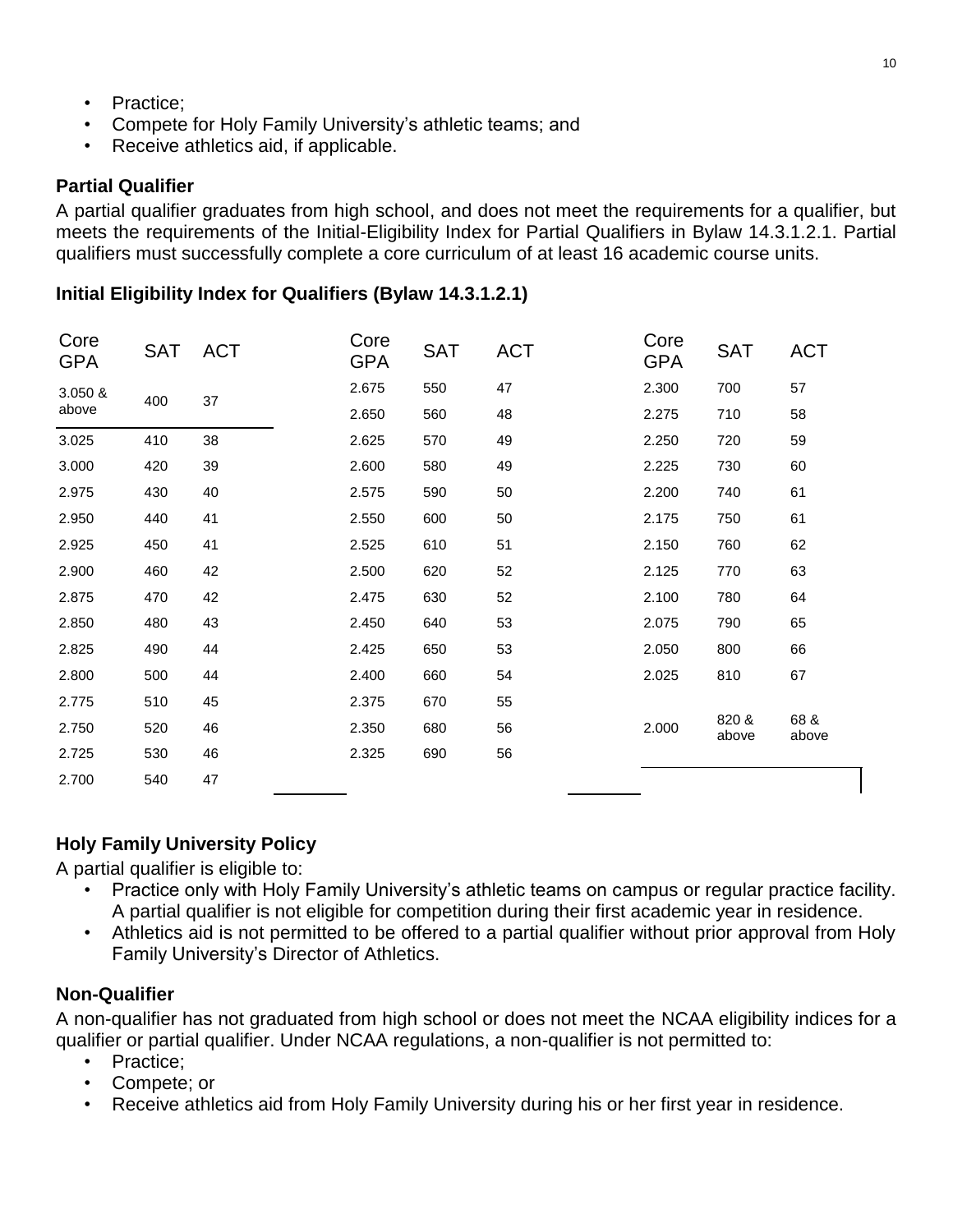#### **Continuing Athletics Eligibility**

Student-athletes must earn at least 24 credits or more and achieve a minimum cumulative grade point average of 2.0 prior to the beginning of the upcoming fall semester to participate in intercollegiate athletics. Eighteen (18) of the 24 credits must be earned during the regular academic year (e.g. Fall and Spring semesters).

In conjunction with the Registrar's Office and the Assistant Director of Athletics for Compliance, the Associate Director for Academic Welfare will certify the academic eligibility of all student-athletes prior to the start of the fall term.

All student-athletes must achieve the following in the previous full-time term to be eligible for intercollegiate athletics at Holy Family University at the beginning of each academic term:

- 1. Successful completion of nine academic credits in the previous full-time term of attendance; and
- 2. Achievement of a 2.0 cumulative grade point average, or be in good academic standing.

Normal academic progress as defined by the University in credit hours and grades is:

- 1. Normal progress completion of 12 credit hours per semester
- 2. Cumulative grade point average-2.0. By their fifth semester, a student-athlete must be matriculated in an established degree or certificate program.

In addition, student-athletes must be compliant with additional NCAA and Holy Family University requirements including the following:

- All participants must retain their amateur status.
- Student-athletes are limited to 10 full-time semesters to participate in four seasons of competition in a particular sport.
- Each year student-athletes submit Holy Family University medical forms prior to participation in any athletics program. Participation may not occur without a physician's clearance for unlimited activity.

Any student-athlete who does not meet all applicable academic eligibility requirements after the fall term, including current freshmen student-athletes, will be ineligible for competition in the upcoming spring term. Student-athletes who become ineligible after the completion of the spring term may take summer courses to satisfy their academic deficiencies [at their own expense] to regain their eligibility for the upcoming fall term (refer to the *Student-Athlete Handbook* for a more detailed description of requirements).

Student-athletes who become ineligible will be notified in writing by the Assistant Director of Athletics for Compliance of their status and what measures need to be taken for them to regain their eligibility.

#### **Cancellation of Athletics Aid**

Should a student-athlete become ineligible for intercollegiate athletics, any athletics aid the ineligible student-athlete was awarded for the academic year will be reduced proportionally for the remaining term and canceled for the upcoming term, if applicable. The Financial Aid Office will notify the studentathlete, in writing, of the cancellation for the upcoming term.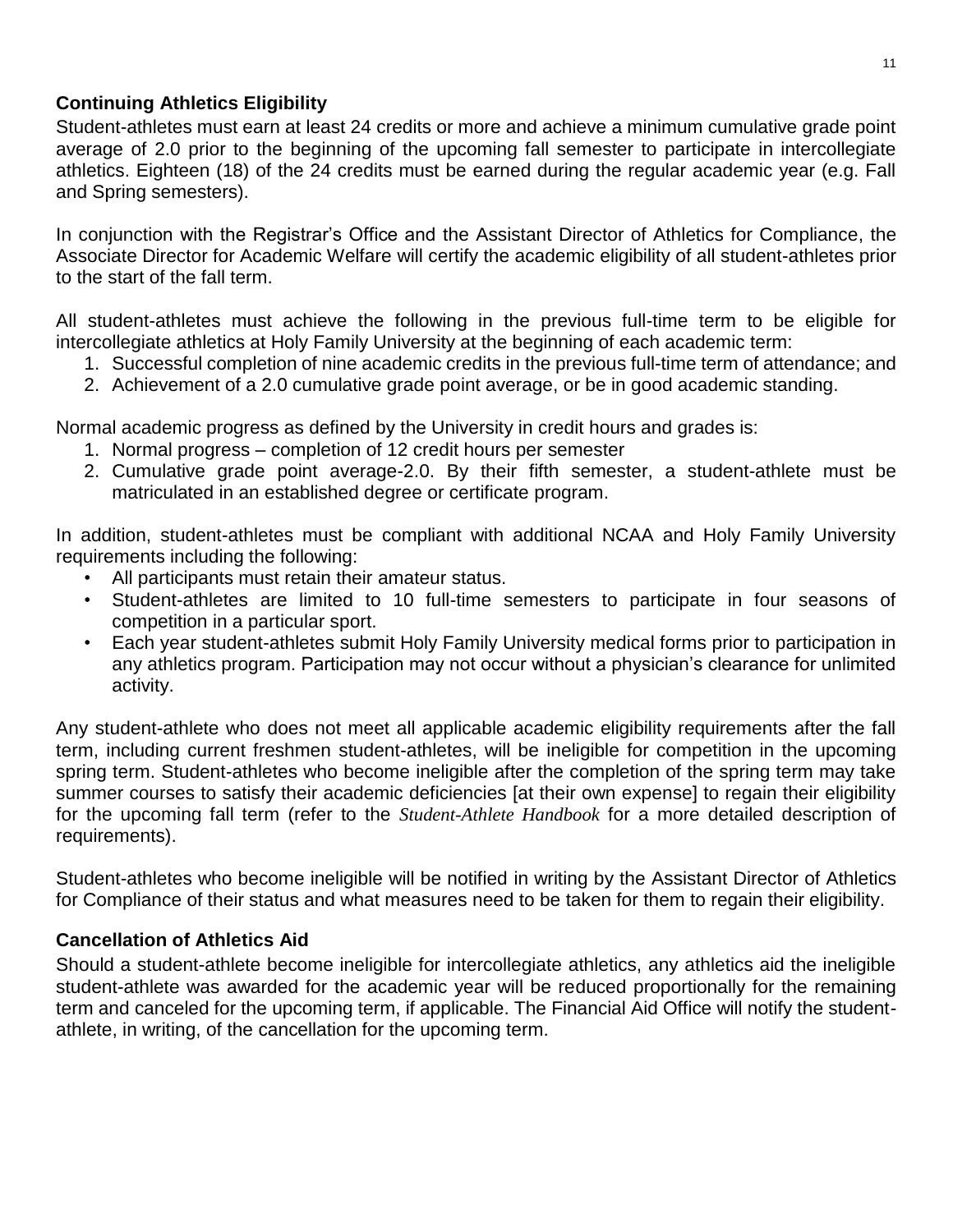# <span id="page-11-0"></span>**Athletics Area of the Campus Center**

#### **General Facility Rules**

- 1. Only persons possessing a validated Holy Family University ID card are permitted the use of the athletics area.
- 2. A written request must be submitted to the Assistant Director of Athletics for Daily Operations for an outside organization or individual to use any and all facilities. Approval must be obtained prior to usage.
- 3. Persons using the athletics facilities must wear sneakers and appropriate activity attire. Shirts must be worn at all times when using indoor facilities. No dark-soled sneakers are permitted to be worn on the courts.
- 4. Any changes in daily operational hours will be posted in the affected areas.

Daily operation hours of all Athletic facilities will be Monday through Sunday, 6:00am to midnight. Facilities are closed on all University-recognized holidays and during any weather-related official University closing.

#### **Gymnasium**

Use of the gym for recreational time will be Monday through Sunday, 6:00am to midnight, except when occupied by an inter-collegiate team or University-sponsored activities.

#### **Racquetball Court**

The court will be available Monday through Sunday, 6:00am to midnight.

Reservations are taken by the Assistant Director of Athletics for Daily Operations. Court reservations for one-hour periods will be accepted one day in advance. Same-day reservations may be made during regular hours when the court is open.

General Rules:

- The court is on a first-come, first-serve basis if it is not reserved.
- All reservations are to be confirmed by both members surrendering their ID cards to the equipment room attendant prior to their playing time.
- Persons who repeatedly fail to honor their reservations will lose their reservation privileges.
- Protective eye gear is recommended.
- No dark-soled sneakers are permitted to be worn on the court.

#### **Locker Room**

The locker room is available for recreational participants Monday through Sunday, 6:00am to midnight. Individual lockers (without locks) are available for those persons using the athletics facilities.

Individuals must supply their own locks and remove them immediately after use. Locks left overnight will be cut off.

Team lockers will be assigned at the discretion of University Athletics.

It is the responsibility of all coaches and student-athletes to maintain the condition of the team lockers and the cleanliness of the team locker room.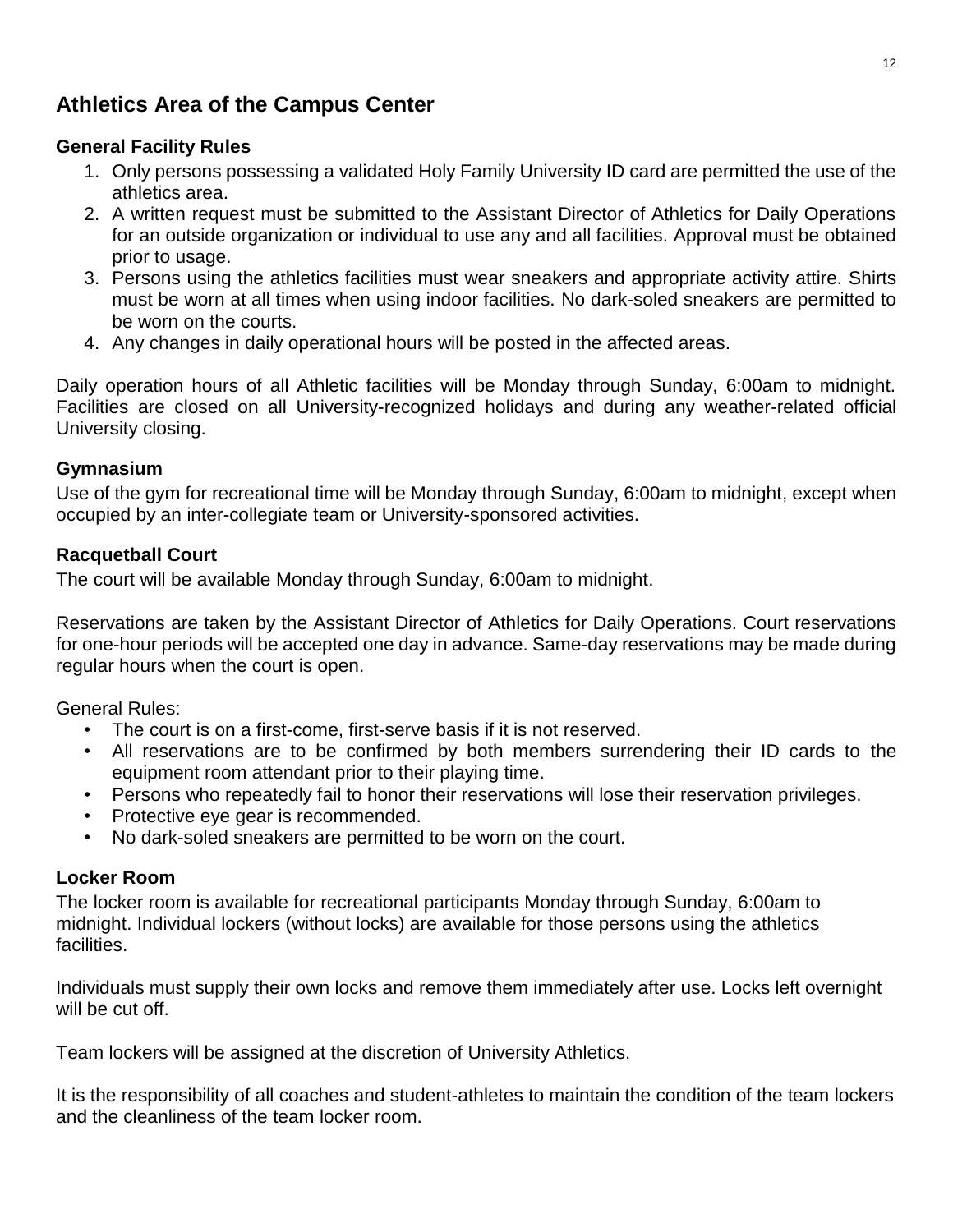Following the conclusion of a team's season, all signs, tape, and personal items are to be removed from the team locker room, and lockers must be brought back to original condition. Any items left in the team locker room will be discarded.

#### **Athletics Training Room**

This room is reserved for the use of Holy Family University athletic teams and is supervised by the Head Athletic Trainer or persons delegated by University Athletics.

#### **Albert & Carolyn Smith Cardio Room and Weight Room**

- 1. The Fitness Center is open Monday through Sunday, 6:00am to midnight. Additional changes to set hours are posted in the affected areas and on Holy Family University's website.
- 2. Prior to usage of the Fitness Center and Weight Room, an orientation must be completed with a member of the Fitness Center staff.
- 3. For reasons of safety, it is recommended that a companion be present during use of this equipment.

## <span id="page-12-0"></span>**Bookstore**

The Philadelphia Campus Bookstore, located on the first floor of the Campus Center, stocks textbooks, school supplies, and a large selection of Holy Family University gifts and approved clothing. You can also visit the bookstore website at [www.holyfamily.bncollege.com](http://www.holyfamily.bncollege.com/) and buy textbooks and gifts.

Regular store hours are: Summer store hours are: Monday–Thursday, 9:00 am to 6:00 pm Monday–Thursday, 9:00 am to 4:00 pm Friday, 9:00 am to 4:00 pm Friday, 9:00 am to 2:00 pm

Extended hours at the beginning of each semester will be posted approximately two weeks before the start of classes.

Newtown students can take advantage of our flat rate shipping. Use coupon code NEWTOWN (order must contain a Newtown course code).

#### **Textbook Purchases**

Textbooks are available for purchase two weeks before the start of each semester. The store carries as many used books as possible, which cost approximately 25 percent less than new books.

Textbook returns must be made within one week after classes begin from the first day of each semester to receive a full refund. Books must be in all original packaging. A receipt must accompany returns.

#### **Sell Back Your Books**

Bring your purchased books back to the bookstore for cash during the week of finals. A valid Holy Family ID is required.

#### **Textbook Rentals**

The bookstore offers a textbook rental program. Certain book titles are available for rent for the entire semester and are due back on the last day of the semester. The due date will also be stated on the receipt at the time of purchase. A reminder email will be sent out as well.

Book rental prices are about 50% less than the new price of books. They can be treated as normally purchased books (such as notetaking, highlighting, etc.), but no wear or tear (such as water damage,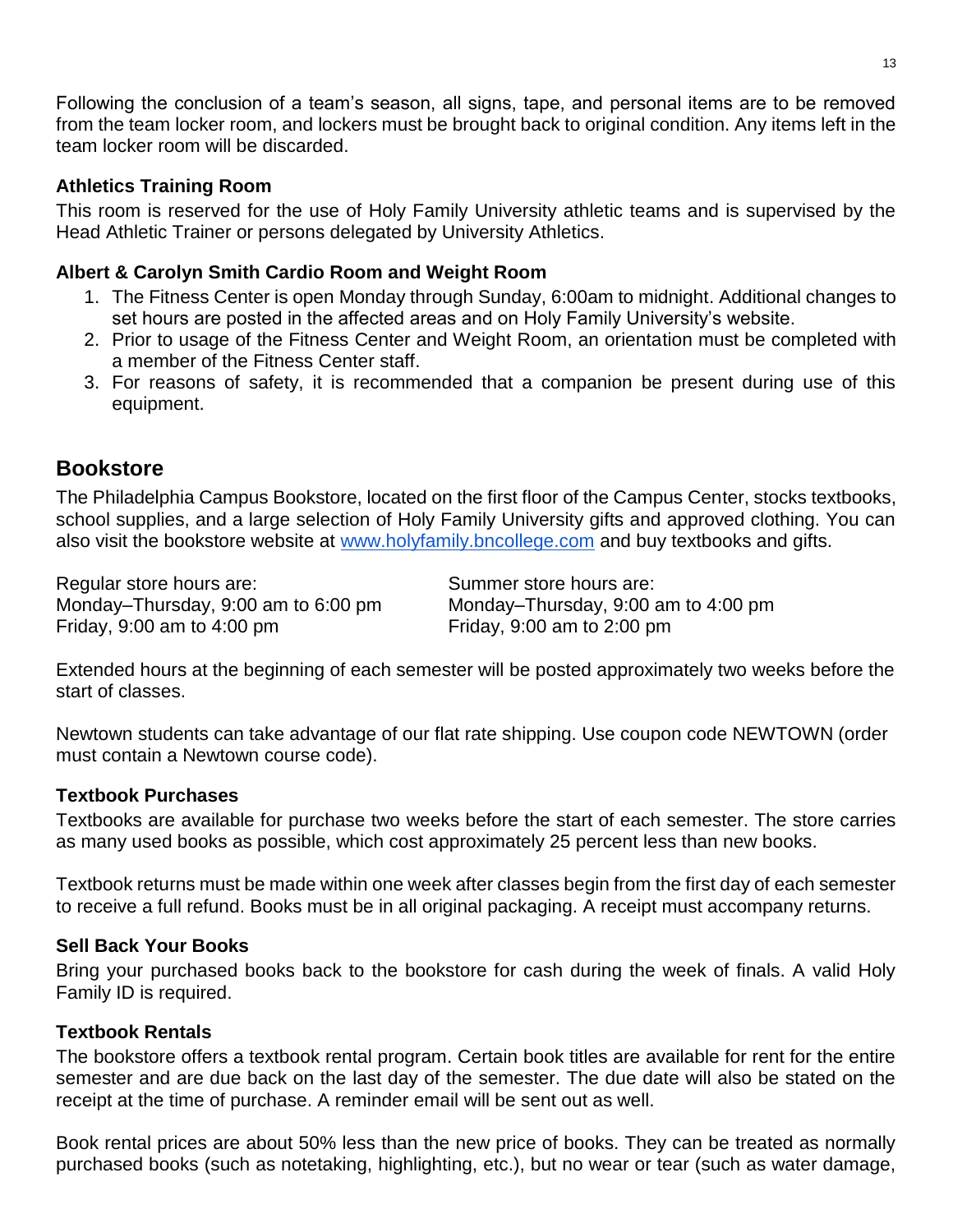spine damage, missing pages, etc.) can be done to the book. You may not sell the rented book back to the store—only return it back to the bookstore.

At the time of purchasing a rental, a credit card must be kept on file in case the rental is not returned. If books are not returned, a replacement fee will be charged to the card. The replacement fee is the full price of the book plus a processing fee.

The cost of the rental may be paid for with any accepted tender.

### **Price Matching**

The Bookstore offers price matching for certain titles. We price match rentals or purchased books with Amazon, bn.com and some other local competitors. The program does not include online marketplaces like "other sellers" on Amazon and BN.com Marketplace, or peer-to-peer pricing. Price matching applies to same-condition items, used book to used book, new book to new book, used rental to used rental and new rental to new rental. Contact us for more information and our booksellers will be happy to verify your price match.

# <span id="page-13-0"></span>**Bulletin Boards**

Bulletin boards are located in the corridors of the Campus Center, Education Technology Center, Holy Family Hall, Library, Nurse Education Building, and Stevenson Lane Residence. All bulletin boards in Stevenson Lane Residence and St. Joe's Residence are for Residence Life purposes only (unless given specific permission from the Residence Coordinator), and no other postings are permitted. Where possible, it is requested that information bulletin boards be utilized in any building rather than posting on walls. All students and University personnel are responsible for reading the information contained in the notices and bulletins posted. To post or request advertising approval, please follow the University's Posting and Advertising Policy.

# <span id="page-13-1"></span>**Campus Center**

The Campus Center is a welcoming "gathering place" for the campus community. It provides a space and opportunities for socializing, studying, hosting meetings, and sponsoring events. Serving as the "heart" of campus activities, programs, and events, the Campus Center is open Monday through Friday as well as on weekends from 7:00 am to midnight. Please see the section titled, *"The Athletics Area of the Campus Center"* for non-athletics information on usage of the gym.

The Campus Center is the location of many Student Affairs' support services. Those offices identified under Student Affairs aid and enhance students' individual growth in their educational experience serving them in a safe and inclusive environment. Public Safety is responsible for opening and closing the Campus Center. Smoking is not permitted in the building. Food and beverages are prohibited in the gymnasium.

The facilities are available for rental through the Events Office. Please contact University Events at 267-341-3509 for availability.

# <span id="page-13-2"></span>**Campus Ministry**

Campus Ministry offers services that raise students' awareness of God's presence, especially through the living spirit of God's Son, Jesus Christ. Eucharistic celebrations, prayer services, scripture sharing,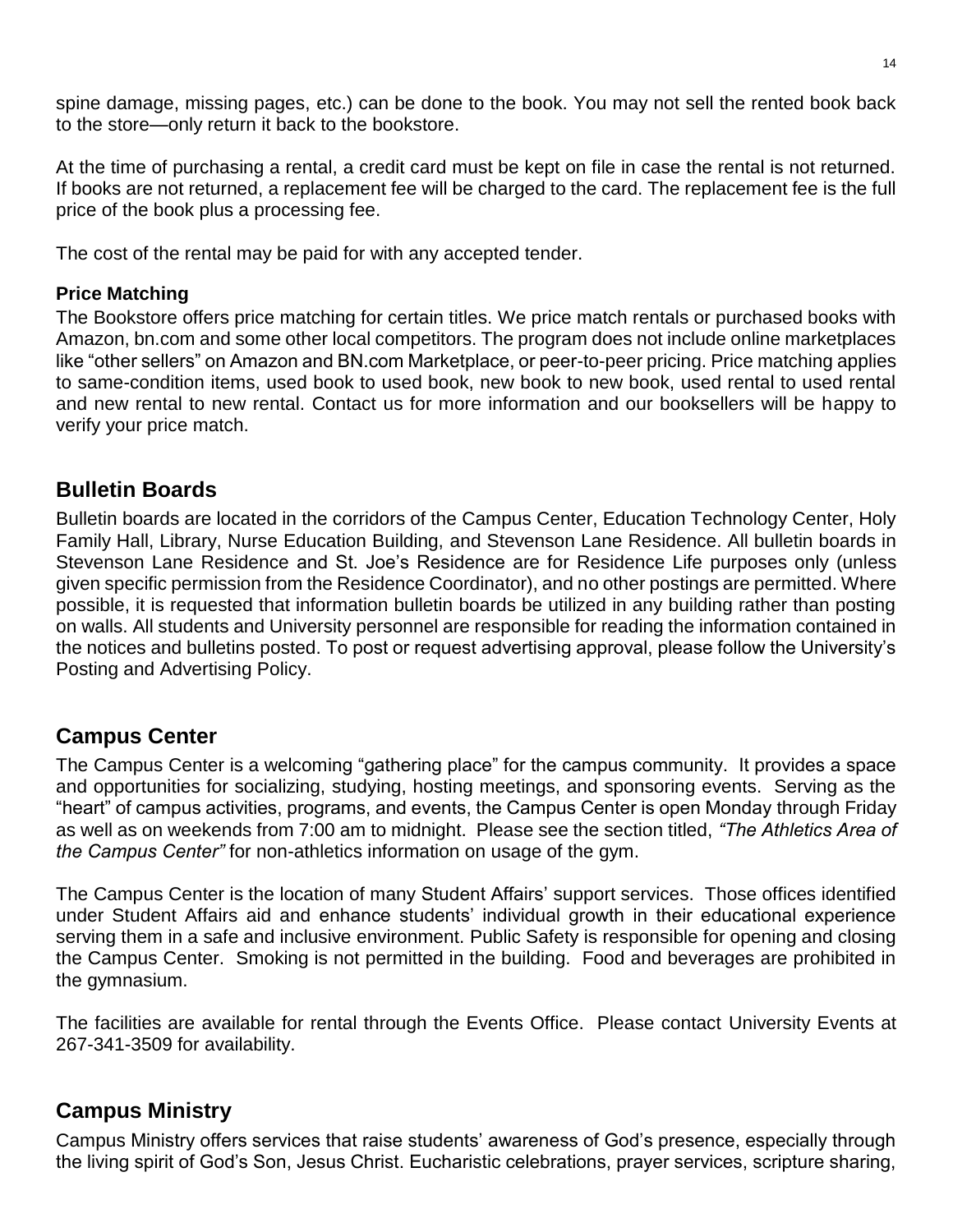retreats, social justice activities, personal counseling, and the Sacrament of Reconciliation are offered to enrich everyone on campus. Mass is celebrated on the Philadelphia Campus in the Chapel, located in the Campus Center at 1:00 pm every Tuesday, Wednesday, and Thursday. Mass in the Chapel at the Newtown campus is celebrated periodically. Special occasion liturgies marking traditions of the University and the Church are celebrated at other sites within the University.

Students interested in helping with various ministry activities should contact the Director of Campus Ministry. The Campus Ministry office is located on the second floor of the Campus Center, Northeast Campus.

## <span id="page-14-0"></span>**Career Development Center**

The Career Development Center includes Experiential Learning/Internships and Career Services.

Our unique educational method integrates classroom study in conjunction with real-world learning opportunities that allow students to gain experience in their field of study before graduation in an internship. The philosophy of the Career Development Center is to provide students the tools and knowledge that will encourage growth in the area of professional development. As a result, students utilizing this resource will achieve a higher understanding of their personal career path and their professional personality. Our goal is to not only support their short-term needs of locating an internship opportunity, but also to prepare the student for their future as a young professional, through Career Services. Students are able to attend a workshop series that includes resume building, cover letter writing, interview etiquette and building a long-term career plan.

To obtain more information or to schedule an appointment, call the Director of Career Development at 267-341-3201. The Career Development Center is located on the second floor of the Campus Center, Northeast Campus; hours are Monday-Friday, 8:00 am to 4:00 pm.

# <span id="page-14-1"></span>**Center for Academic Enhancement (CAE)**

The Center for Academic Enhancement, staffed by professional and peer tutors, is committed to providing support for both day and evening students and is located on the second floor of the Library. In accordance with its mission, the CAE is dedicated to meeting the learning needs of students at all levels of achievement. Tutoring services are provided in the areas of Anatomy, Biology, Chemistry, English (Writing/Reading), ESL, Foreign Languages, Mathematics, Nursing, Philosophy, Physics, Psychology, Statistics, and Study Skills. In addition, online tutoring is available for Writing and Nursing.

Technology training, workshops, and other programs designed to be of academic relevance are offered to the University community throughout the year. The CAE also offers test preparation services for students, such as the Pre-service Academic Performance Assessment (PAPA) and Praxis. In addition, test accommodation is offered to professors who may require students to take a test outside of class. The Center has fully networked computers with access to online resources for tutorial purposes.

# <span id="page-14-2"></span>**Computer Labs/Intranet**

All registered students receive a Holy Family email account and a network login account, as well as Internet access from computers in the student labs, residence halls, and the Library. Students are required to abide by the Electronic Communications User Policies in Section 2.8 of Policy Manual Volume II, Campus Community Policies. A link to the policies is located on the Consumer Information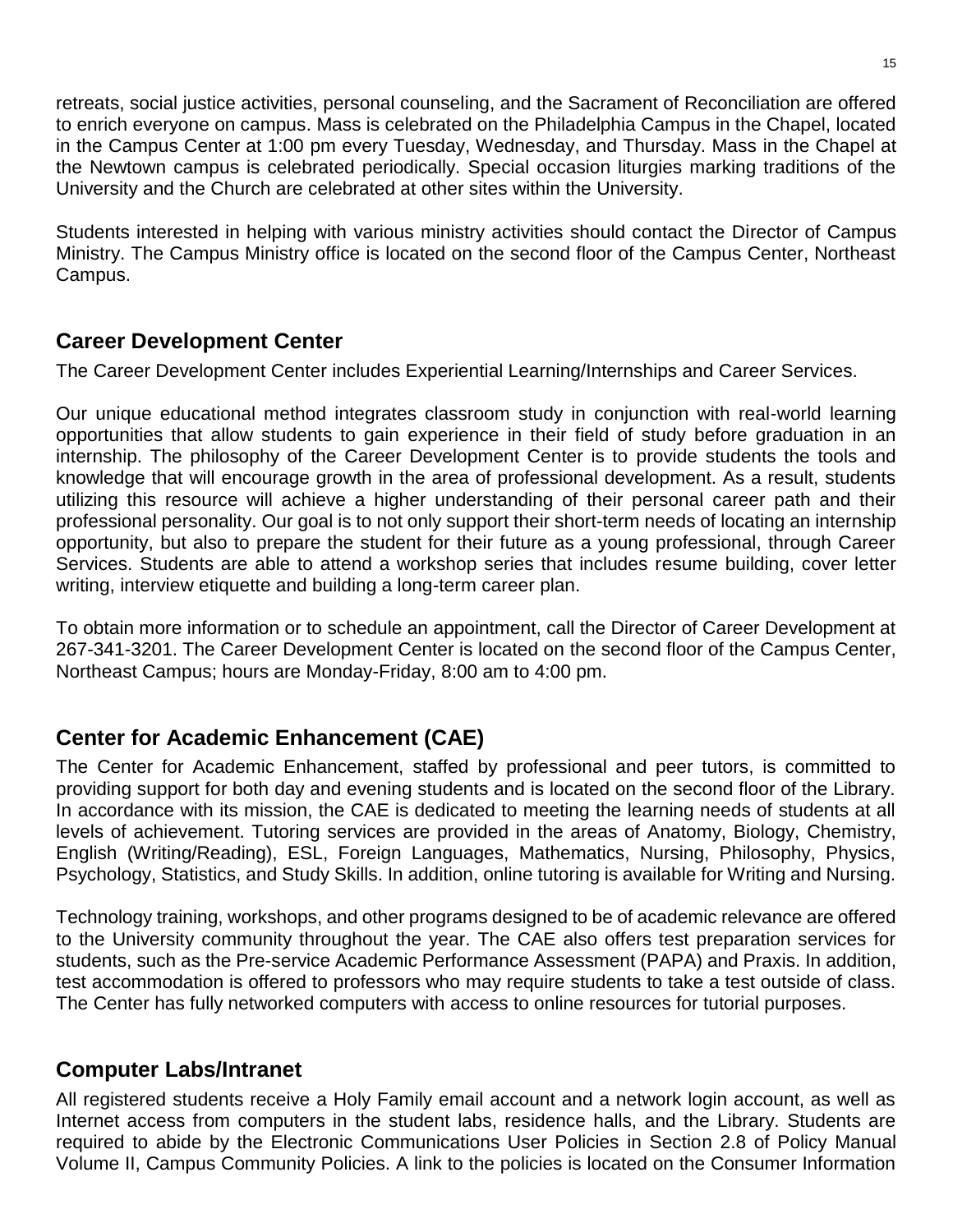web page: [https://www.holyfamily.edu/about-holy-family-u/general-info/consumer-info/electronic](https://www.holyfamily.edu/about-holy-family-u/general-info/consumer-info/electronic-communications-acceptable-use-policy)[communications-acceptable-use-policy](https://www.holyfamily.edu/about-holy-family-u/general-info/consumer-info/electronic-communications-acceptable-use-policy)

# <span id="page-15-0"></span>**Counseling Services**

Confidential and free counseling services are offered through the Counseling Center by licensed professional counselors. Services are both free and confidential and are designed to assist students in achieving a personally and an academically rewarding experience through supporting students' mental health and emotional needs at Holy Family University.

Counseling Services include individual, couples, and small group counseling, relaxation training and stress management, alcohol and other drug assessments, crisis intervention, support groups, educational programs on a variety of mental health and wellness issues, and referrals to local treatment providers and support services. Off-campus referrals may be recommended as adjunctive treatment or if a student needs a higher level of care than can be provided through on-campus services. All information shared with the Counseling Center Staff is confidential. No information will be released without the student's consent, unless the student poses an immediate threat to themselves or others.

The Counseling Center is located on the second floor of the Campus Center on the Northeast Campus, and can be reached by calling 267-341-3232. Students are encouraged to make an appointment with the Counseling Center online at [www.holyfamily.edu/counseling.](http://www.holyfamily.edu/counseling) The Counseling Center is open Monday through Friday on the Philadelphia Campus and by appointment at the Newtown site. Students may make appointments by contacting the Counseling Center via email at [counselingcenter@holyfamily.edu.](mailto:counselingcenter@holyfamily.edu) All information shared with the Counseling Center staff is completely confidential with no out-of-pocket expense. The Counseling Center is available to respond to after-hours mental health crisis or emergencies as appropriate and may be reached through Public Safety at 267-341-3333.

If you are on campus and experience a mental health emergency (danger to yourself/suicidal thoughts/danger to others), please follow the Emergency Medical and Mental Health procedure by contacting Holy Family University Public Safety at 267-341-3333. If you are off campus and experience a mental health emergency, please call 911 or go to your nearest emergency room or crisis response center.

Students may also visit www.holyfamily.edu/counseling for more information and links to useful sites.

# <span id="page-15-1"></span>**Dean of Students**

The Office of the Dean of Students strives to help students in their journey to reaching their full potential inside and outside the classroom. We support students through holistic wellness services and opportunities, promote accountability and responsibility in the Office for Student Conduct, and assure equitability and accessibility throughout campus and in the classroom. The Office facilitates the Campus Assessment, Response, and Evaluation (CARE) Team which receives reports of concerning or threatening student behavior that have the potential to lead to targeted violence. The Dean of Students provides support to faculty and staff within each college as they work with their students on college-specific issues.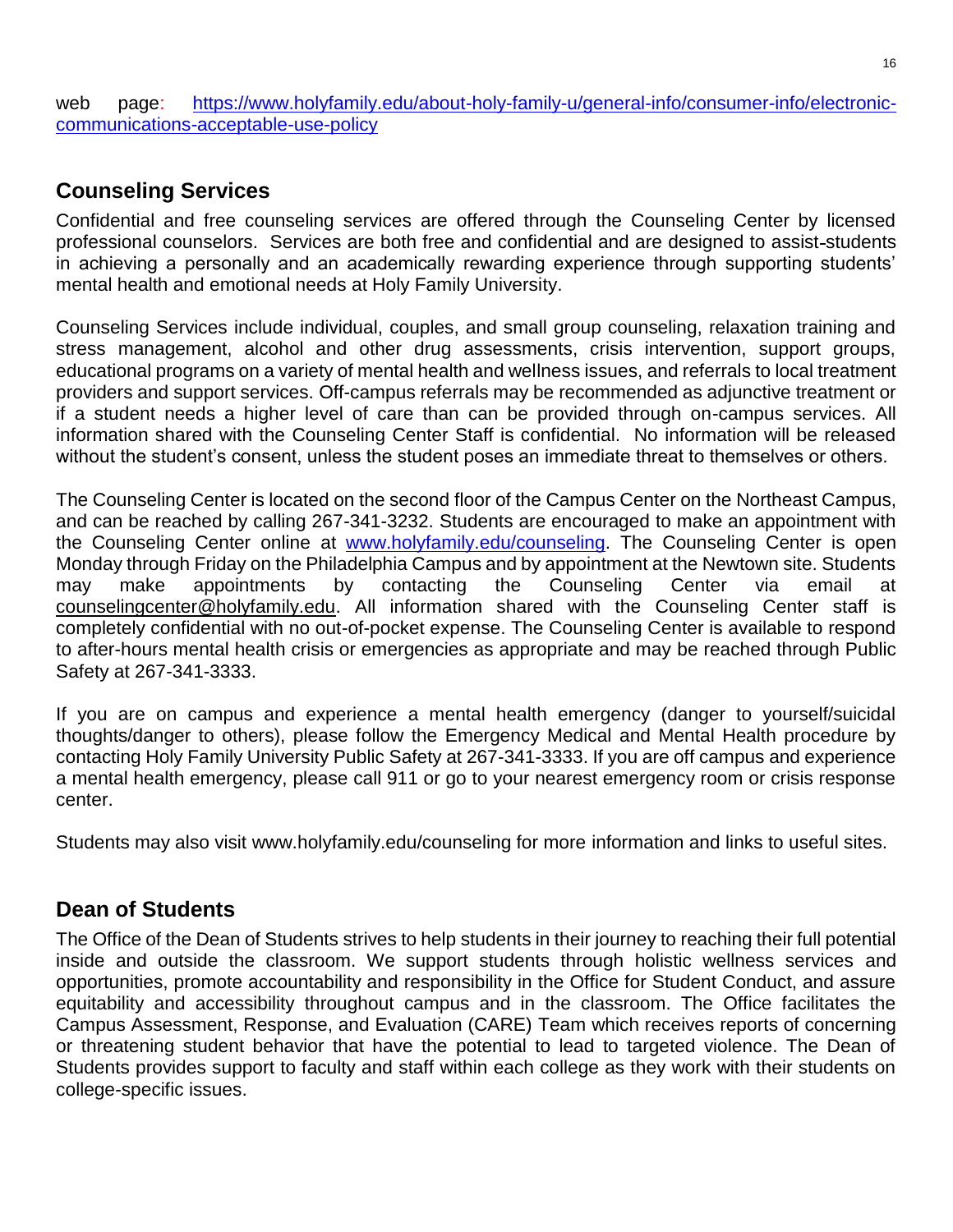# <span id="page-16-0"></span>**disAbility Services for Students**

The Office of disAbility Services at Holy Family University provides housing, dietary and/or academic accommodations to otherwise qualified individuals with documented disabilities under the Americans with Disabilities Act (ADA) of 1990 and Section 504 of the Rehabilitation Act of 1973. If you have questions regarding disability services, contact the office by calling 267-341-3231 or by emailing [disabilityservices@holyfamily.edu.](mailto:disabilityservices@holyfamily.edu) Students with disabilities (physical, learning, psychological, AD/HD, etc.) who intend to seek accommodations should contact this office for assistance.

### **Documentation**

Documentation is a recent comprehensive evaluation by a qualified professional that clearly states your disability and describes the functional limitations of your disability. It includes comprehensive educational, developmental and medical history relevant to the disability for which you are seeking accommodations, and the tests and assessments that were used to determine and diagnose your disability. Documentation will include specific recommendations by the professional certifying your disability for the types of academic adjustments and accommodations you might need in a college environment. It explains why certain accommodations would be helpful for you with your specific disability. For learning disabilities and ADD/ADHD, documentation should include a comprehensive psycho-educational evaluation. The qualified professional who evaluates your disability signs the report on official letterhead.

PLEASE NOTE: An IEP is not sufficient documentation for most disabilities.

Documentation certifying a disability should be comprehensive and do the following:

- 1. Clearly state the diagnosed disability or disabilities.
- 2. Describe the functional limitations resulting from the disability or disabilities.
- 3. Be current (i.e., within the last five years for learning disabilities, six months for psychiatric disabilities, three years for other disabilities). Please note: This does not apply to physical and/or sensory disabilities that are of a permanent or unchanging nature.
- 4. Include comprehensive educational, developmental, and medical history relevant to the disability(ies) for which you are seeking accommodations and/or academic adjustments.
- 5. Include evaluation dates, a listing of all the tests that were administered (this does not apply to physical/sensory disabilities of a permanent or unchanging nature), and relevant test or subtest results and scores that indicate the presence of a disability.
- 6. Describe the specific accommodations/academic adjustments being requested and why these are needed given the particular disability.
- 7. Be typed or printed on official letterhead, signed, and dated by the professional who is qualified to make the diagnosis and certify the presence of the disability.

Student requests for accommodations are reviewed on a case-by-case basis. When any of the above information is missing from submitted documentation, the Office of disAbility Services may request this information be submitted before completing its review of a request for accommodations. The professional certifying a student's disability is welcome to contact the Office of disAbility Services with general questions about what should be included.

#### **Application Review for disAbility Services and Accommodations**

The Office of disAbility Services will review your documentation and identify reasonable accommodations that Holy Family University can provide to you. Plans will be emailed directly to the student and it is their responsibility to forward the letter to their instructor or to those who will be responsible for fulfillment of the accommodations. If an instructor changes or if an additional faculty member will be responsible for the fulfillment of your accommodation, it will be up to you to forward the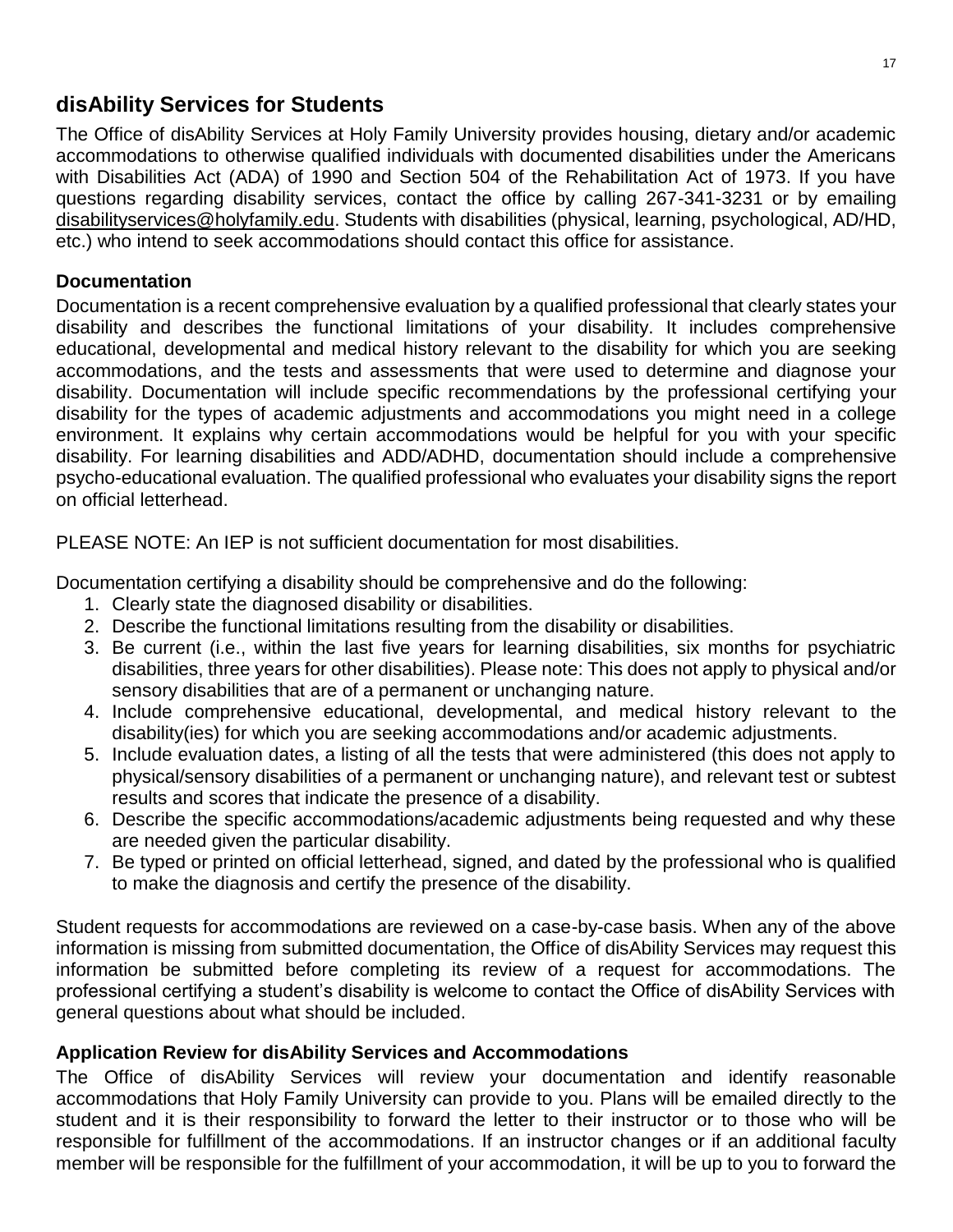current semester email to them. Accommodations plans do not state your disability. We encourage you to maintain regular contact with your professors to discuss your accommodations as needed. The Office of disAbility Services can also help if there is a question or concern about your accommodations that needs to be resolved.

Currently enrolled students on file with the Office of disAbility Services must request accommodations each academic year; accommodations are not automatically transferred to the following academic year without a new letter from the Office of disAbility Services. Students who plan to request new accommodations or anticipate registering for a field placement, practicum, internship, student teaching, or clinical nursing experience should contact the Office of disAbility Services immediately to discuss potential changes in accommodation needs.

PLEASE NOTE: Approval for accommodations and any changes to existing accommodations can only be authorized through the Office of disAbility Services. Students may not receive accommodations within the classroom, dining services, in residence halls, or at University-supported placement/training sites without first contacting the Office of disAbility Services by emailing disAbilityservices@holyfamily.edu or calling 267-341-3231.

# <span id="page-17-0"></span>**Emergency/Fire Drill**

When the fire alarm is sounded, students and instructors shall leave the building by the closest exit, walking in an orderly fashion. Before leaving, the instructor shall see that all students are out of the room. Also, the door is to be closed.

Both instructor and students are expected to make themselves familiar with the various exits from each room in which they have classes. Persons needing physical assistance will receive it from Public Safety personnel or Emergency First Responders.

All residents of University housing must evacuate their building when a fire alarm sounds. Failure to evacuate when a fire alarm is sounding, causing false alarms when no fire is present, interfering with the proper functioning of the fire alarm system and tampering with or removing fire extinguishers are serious offenses. Because such violations can be life-threatening, individuals involved will be held accountable and will be subject to University judicial processes, including possible suspension or expulsion, a significant fine assessment, and/or arrest. When responsible parties cannot be determined, residents of the residence area in which the malicious alarm or tampering took place will be subject to a collective fine of \$300. Students found responsible for misusing, tampering with or covering smoke detectors will be assessed a fine and the cost of repair in addition to being subject to a judicial sanction.

# <span id="page-17-1"></span>**Emergency Notification**

Incidents reported to the Public Safety Department, on and off campus, are available in the Public Safety Office to review. In the event that a situation arises, either on or off campus, and in the judgment of the Director of Public Safety constitutes a serious or continuing threat, a campus-wide timely warning will be issued. Holy Family's Public Safety Director will immediately investigate the report of the incident, craft an emergency alert and distribute this notification through the campus community without delay.

The warning will be issued through the "Tiger Alert" system as well as the college email system to students, faculty, and staff. Timely warnings will be issued for the following crimes if the crimes are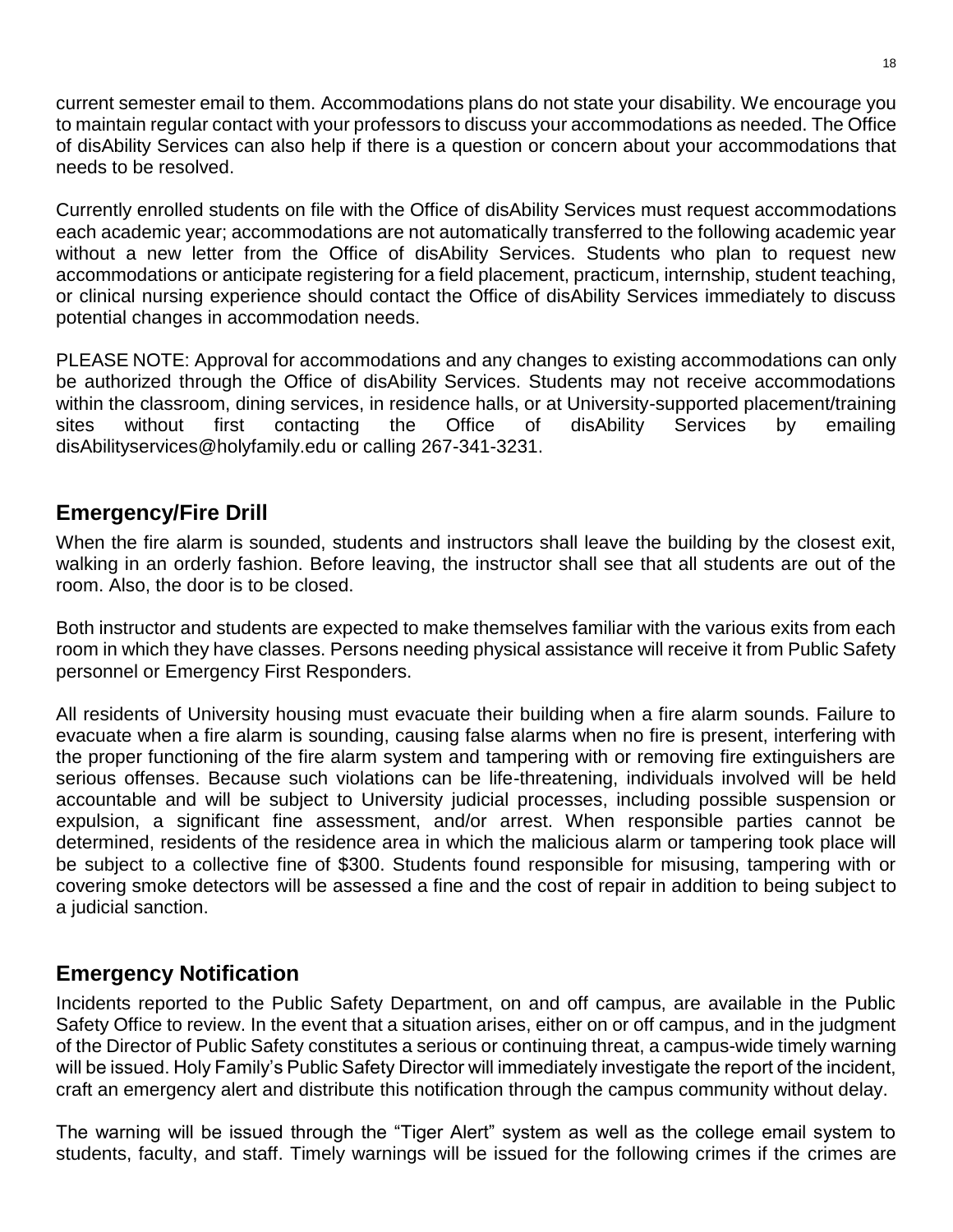reported to Campus Security Authorities (CSA) or the Philadelphia Police Department and if they are considered by the university to represent a serious or continuing threat to students and employees and occur in certain geographic locations as defined by the Clery Act:

- Murder/Non-Negligent Manslaughter
- Negligent Manslaughter
- Sex Offenses-Forcible
- Sex Offenses-Non Forcible
- Robbery
- Aggravated Assault
- **Burglary**
- **Motor Vehicle Theft**
- Arson

Institutions must also separately report arrests and institutional disciplinary referrals for:

- Illegal Weapons Possession
- Drug Law Violations
- Liquor Law Violations

Additionally, institutions must separately report if any of the main Clery crimes or theft, simple assault, intimidation, and destruction, damage, or vandalism of property was a hate crime. Crimes must be reported by their category of bias or biases.

Emergency Notifications are required to immediately notify the campus community upon confirmation of a significant emergency or dangerous situation involving an immediate threat to the health or safety of students or employees occurring on campus. An immediate threat as used here encompasses an imminent or impending threat such as an approaching fire, as well as a fire currently raging in a campus building. Some examples when an Emergency Notification may be issued include:

- Outbreak of meningitis, norovirus or other serious illness
- Approaching serious weather
- Earthquake
- Gas leak
- Terrorist incident
- Armed intruder
- Bomb threat
- Civil Unrest
- **Explosion**

"Tiger Alert" will be used only for timely warnings and emergency notifications. The system will not be used to distribute advertising or any other unsolicited content. Subscribers will pay no fees for the service other than the regular fees associated with text-messaging services. To register, visit [www.holyfamily.edu/security-safety.](http://www.holyfamily.edu/security-safety)

Depending on the particular circumstances of the crime, especially in all situations that could pose an immediate threat to the community and individuals, Public Safety may also post a notice on the campuswide electronic bulletin boards and the homepage of the Holy Family University website, providing the university community with more immediate notification. The Alert also provides safety tips, suggestions on how to handle situations, and action steps to take.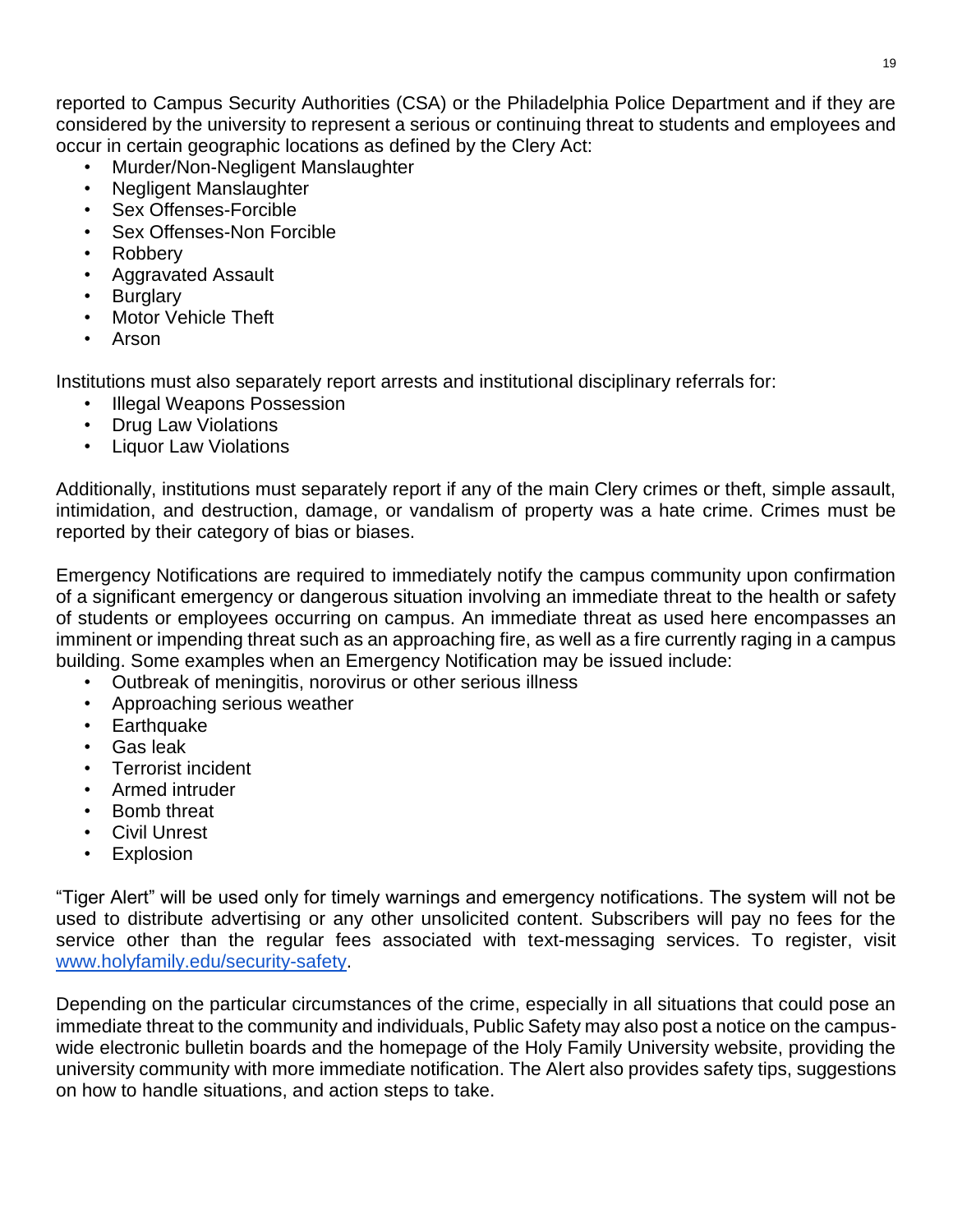## <span id="page-19-0"></span>**Health Services**

Registered health care professionals are available to students during the academic year, Monday through Friday and by appointment only. Students can schedule an appointment to see the healthcare personnel for common medical conditions, minor injuries, tuberculosis testing, and physicals. Students with chronic conditions or more complex problems will be referred to the appropriate health care provider for care. Health Services is located in the Stevenson Lane Residence Hall on the Ground Floor of the Northeast Campus. Appointments are required.

#### **Medical Emergencies**

Students who experience a medical emergency and are on campus should call Security at 267-341- 3333 or call 911. Students who are off campus should call 911.

#### **Health Regulations**

All full time undergraduate, residential, and international students are required to submit a completed Health Packet to Health Services. The Health Packet and the requirements can be found on the Health Services web page. Non-compliance will result in a medical hold for admission into the residence halls and the ability to schedule routine appointments at Holy Family University Health Services.

PA Law #955 requires students living in university housing to receive the meningitis vaccine or to sign a waiver of refusal. Students who fail to complete this form and are not immunized against meningitis will not be allowed to move into housing until this form is completed or the student submits proof of immunization to meningitis. The meningitis response form is included in the Health Packet, and can be found on the Health Services web page.

Students who fail to submit the required health forms can only receive emergency care in Health Services, and will not be scheduled for routine appointments until the required forms are received.

Graduate and part time students who select to schedule non-emergency appointments in Health Services are required to provide a completed Health History Packet, Physical, and Immunization records at their first visit.

Health Care visits to Health Services are strictly confidential. No information will be released without the student's written consent.

#### **Health Insurance**

Students are responsible for providing their own health insurance, whether by parent/guardian's health coverage or their own election into a plan.

Students living in University housing are required to have health insurance. The University does not provide health care coverage for students and is not responsible for students' medical bills.

Students are encouraged to carry their health insurance card or a photocopy of their card. Students who are covered by HMOs should contact their insurance carriers for acceptable providers in the Philadelphia area.

#### **Medical Excuses**

Health Services does not routinely provide medical excuses for students who miss class due to illness or injury. Students are responsible for promptly notifying professors about absences, preferably prior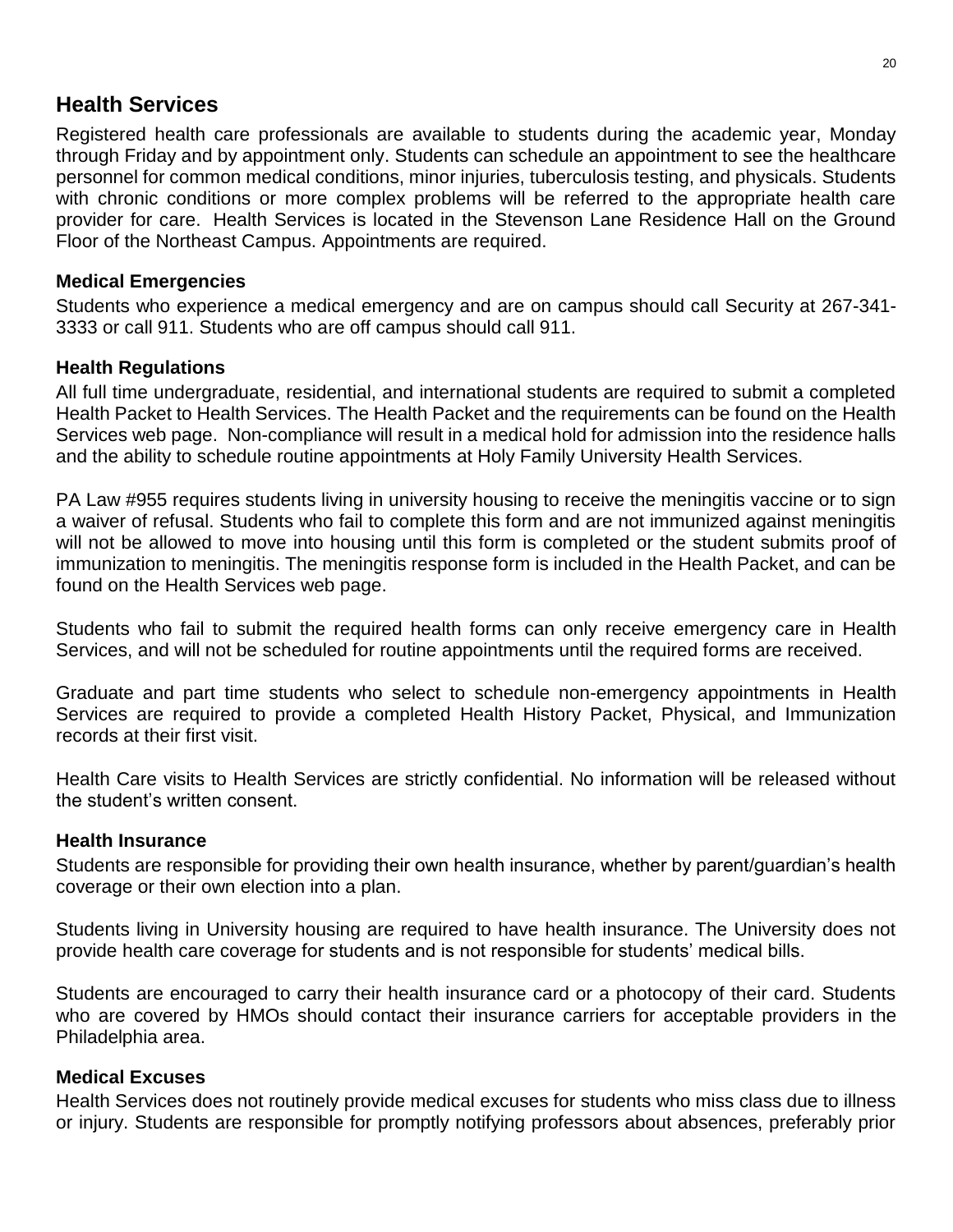to the class time rather than after class. Students should follow the directions regarding absences from class provided by faculty on the course syllabus.

## <span id="page-20-0"></span>**Identification Card**

Students are issued an official student identification card during their first semester attending Holy Family University. ID cards are necessary for the use of the library and sports facilities and must be available for presentation while the student is on campus. University ID cards can be obtained from Room 105 in the ETC building or the Library, or the Newtown Lobby. There is no charge for the initial card; however, the cost for replacing a lost/damaged ID card is \$10.00, payable to the Business Office, HFH Room 202, prior to the time of photographing. Failure to produce an ID card when asked by a University official will result in disciplinary action. Students should not lend out University ID cards under any circumstance.

### <span id="page-20-1"></span>**Inclement Weather**

School closing code numbers are:

| Philadelphia Campus    | <b>Newtown</b>         |
|------------------------|------------------------|
| Day classes - 124      | Day classes - 784      |
| Evening classes - 2124 | Evening classes - 2784 |

Information on school closings is posted on the Holy Family University website and broadcasted on radio station KYW 1060 AM or KYW's website. Students are able to register for a text-alert through [www.holyfamily.edu/security/emergencytext.shtml.](http://www.holyfamily.edu/security/emergencytext.shtml)

## <span id="page-20-2"></span>**Individual Emergency Notification**

The Office of the Dean of Students is responsible for contacting students in the event of an emergency. A person requesting notification to a student in the case of any emergency should contact the Dean of Students directly. If for some reason this office cannot be reached, contact University Public Safety at 267-341-3333. The University does not allow for the interruption of a class or interception of a student without contacting the Dean of Students or Public Safety. Should an emergency occur after University business hours or while a student is attending an evening class, contact the University Public Safety at 267-341-3333 for instruction and assistance. In case of an emergency, anyone needing to reach a Newtown faculty member or evening student after 4:30 pm should call security at 215-435-9531. The Newtown receptionist desk closes at 4:30 pm Monday through Thursday, and at 4:00pm on Friday.

# <span id="page-20-3"></span>**Library**

Holy Family University's main library is located at the Philadelphia campus across from the Education and Technology Center; the Newtown site houses a branch library, the Learning Resource Center (LRC). Both are full-service libraries offering professional librarian assistance, books, audiovisual materials, computers, wireless Internet access, research databases, newspapers and journals, curriculum materials and other resources. Networked printers with copying and scanning capabilities are available at both locations.

Every student is encouraged to seek information and support from the professional librarians and support staff. The library web page provides access to the library catalog and research databases, 24/7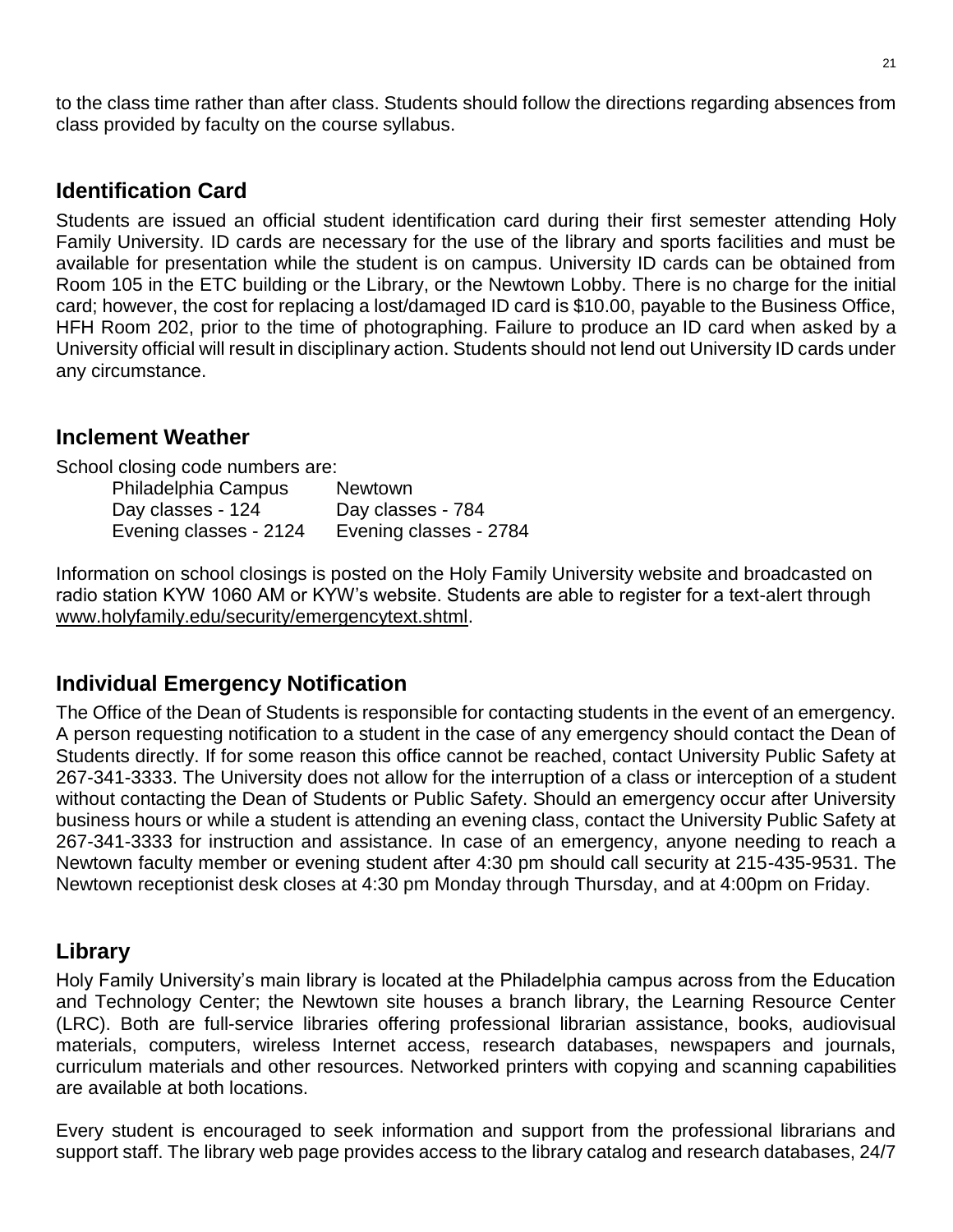live chat research help, research guides (LibGuides), and the Library/LRC hours and policies. Research databases contain articles and citations from newspapers, magazines, and scholarly journals. Many articles are available in full text, and all databases and e resources are accessible off campus.

All students must present their current University ID to borrow materials. The Holy Family student ID also allows borrowing and computer privileges at seven other SEPCHE member institution libraries: Arcadia University, Cabrini College, Chestnut Hill College, Gwynedd-Mercy University, Immaculata University, Neumann University, and Rosemont College. In addition, with the University ID and a letter of introduction from Holy Family Library, students may borrow materials from dozens of other college libraries in the Philadelphia area within the Tri-State College Library Cooperative (TCLC) network.

#### **Library Policies and Information**

Books circulate for three weeks; DVDs circulate for one week; new release/popular DVDs circulate for three days. Renewals may be processed through the user account in the library catalog. Fines may be assessed for overdue or lost items.

Holds may be placed on items through the library catalog (use the "Place Hold" button) or by contacting the library. Patrons will be notified when the item is available, and it will be held for one week at the circulation desk in either location.

Lost or damaged library materials should be reported to the Access Services Coordinator. Charges may be incurred which could include replacement plus a \$10 processing fee. Diplomas and academic transcripts will not be issued until all borrowed materials are returned, and all fines and charges are paid.

Instructors often place books and other materials on reserve for their courses. Reserve items are kept at the Circulation Desk. With a few exceptions, most reserve items must remain in the library while in use.

Items such as books and journal articles not held by Holy Family can usually be obtained from another library. Submit requests through the online form (Interlibrary Loan form") on the library website. Journal articles will be delivered electronically to the patron's Holy Family email account; books and AV materials can be picked up from either campus. There is no charge for this service. Additionally, items from the Philadelphia campus library can be sent to Newtown and vice versa, and requests for these items should also be submitted through the online form.

Regular library hours are listed below. Please check the website often as break and special/end of semester hours will be posted there. The Philadelphia campus library hours for the fall and spring semesters are:

Monday through Thursday 7:30 am – 10:00 pm Friday 7:30 am – 4:00 pm Saturday  $9:00 \text{ am} - 4:00 \text{ pm}$ Sunday 1:00 pm – 8:00 pm

The Newtown Learning Resource Center (LRC) hours for the fall and spring semesters are: Monday through Thursday  $11:00$  am  $-8:00$  pm Friday, Saturday and Sunday Closed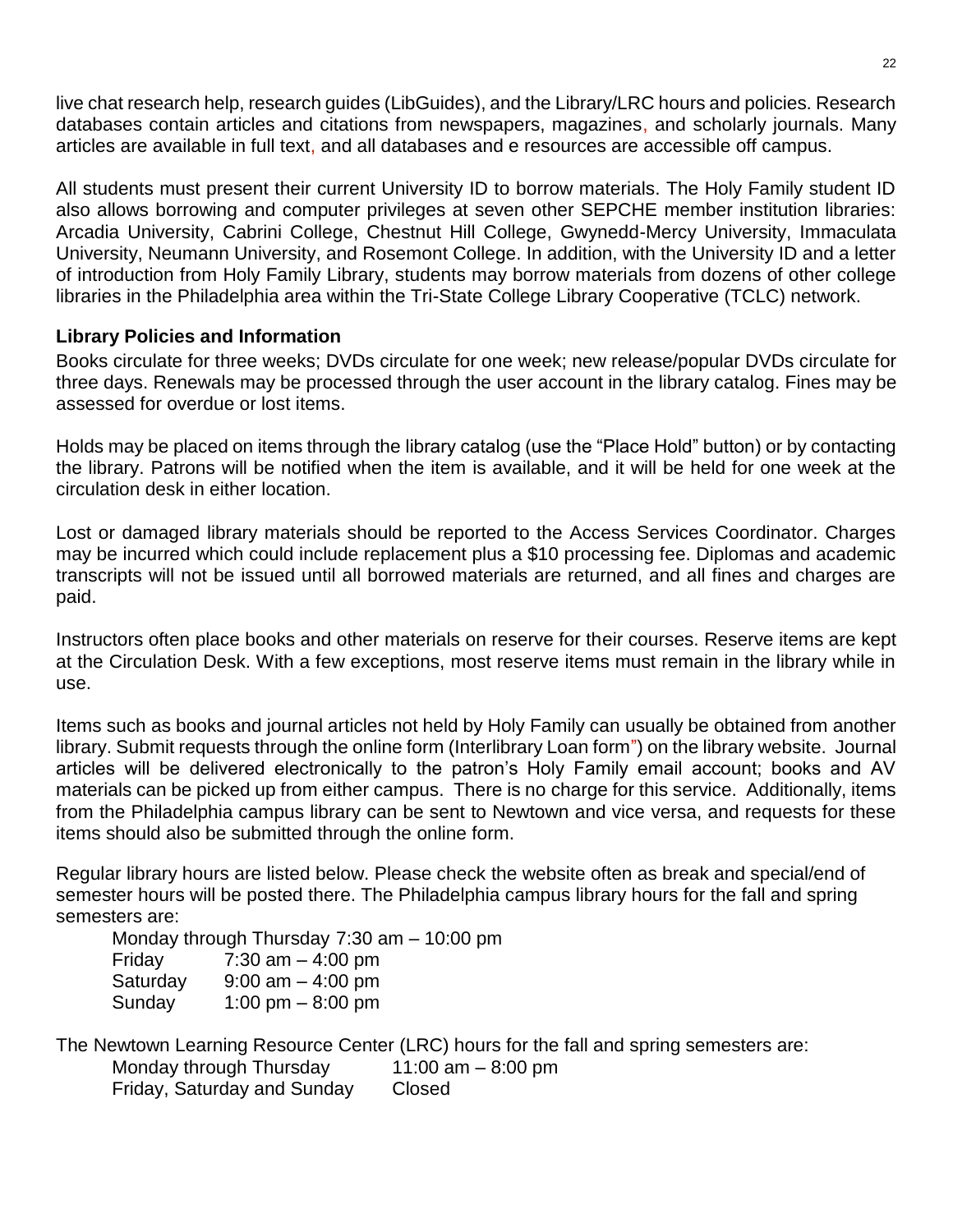# <span id="page-22-0"></span>**Lost and Found**

Found property is expected to be taken to the Public Safety Office immediately. The Public Safety Office is found on the first floor of the Campus Center on the Philadelphia Main Campus, and is located in the first-floor lobby area of the Newtown Campus. Students found with property not belonging to them will be subject to disciplinary action.

## <span id="page-22-1"></span>**Medical Emergencies**

#### **Philadelphia Procedure**

- When a medical emergency occurs on campus, notify Public Safety. Public Safety is available through the University Command Center at 267-341-3333 or the call boxes located in the parking lots.
- If you perceive the emergency to be life-threatening, obtain an outside line and dial 911, giving complete details of the problem, including exact location. Notify Public Safety immediately.
- Public Safety will notify the Dean of Students or the Associate Vice President for Student Life who will notify the President's office.
- Public Safety will assess the situation and will call the emergency medical personnel, if needed. A Public Safety officer will meet the incoming squad and escort them to the location of the patient.
- Transportation to a treatment facility will be arranged, and, when possible, someone will accompany the individual.
- The Division of Student Affairs or its designee will notify the student's family of the incident and action taken and direct them to the appropriate facility.
- If an emergency occurs in the evening or on the weekend, Public Safety is notified by calling 267-341-3333, or 911 may be called directly.
- An incident report must be filed with the Dean of Students or the Associate Vice President for Student Life.

#### **Newtown Procedure**

- Notify the Public Safety Office at 267-341-4011.
- The Public Safety Office will review the situation and call emergency (911) if necessary.
- The Public Safety Office or a Newtown staff person meets the emergency personnel and escorts them to the location of the patient.
- If emergency medical personnel are not necessary, transportation to a treatment facility is arranged and, when possible, someone will accompany the individual.
- The Public Safety Office notifies the student's family of the incident and the action taken and directs them to the appropriate facility.
- The Public Safety Office completes an incident report and forwards a copy to the Director of Public Safety.

# <span id="page-22-2"></span>**Office of Student Success**

Office of Student Success is designed to be a space for students to find comfort, locate support resources, address any challenges they experience, and receive helpful coaching through their college experience. The Office offers individual student success appointments. Students access our Services for coaching in the following areas: time management, assignment tracking, motivation, focus, procrastination, communication assistance, resource referrals, understanding course/assignment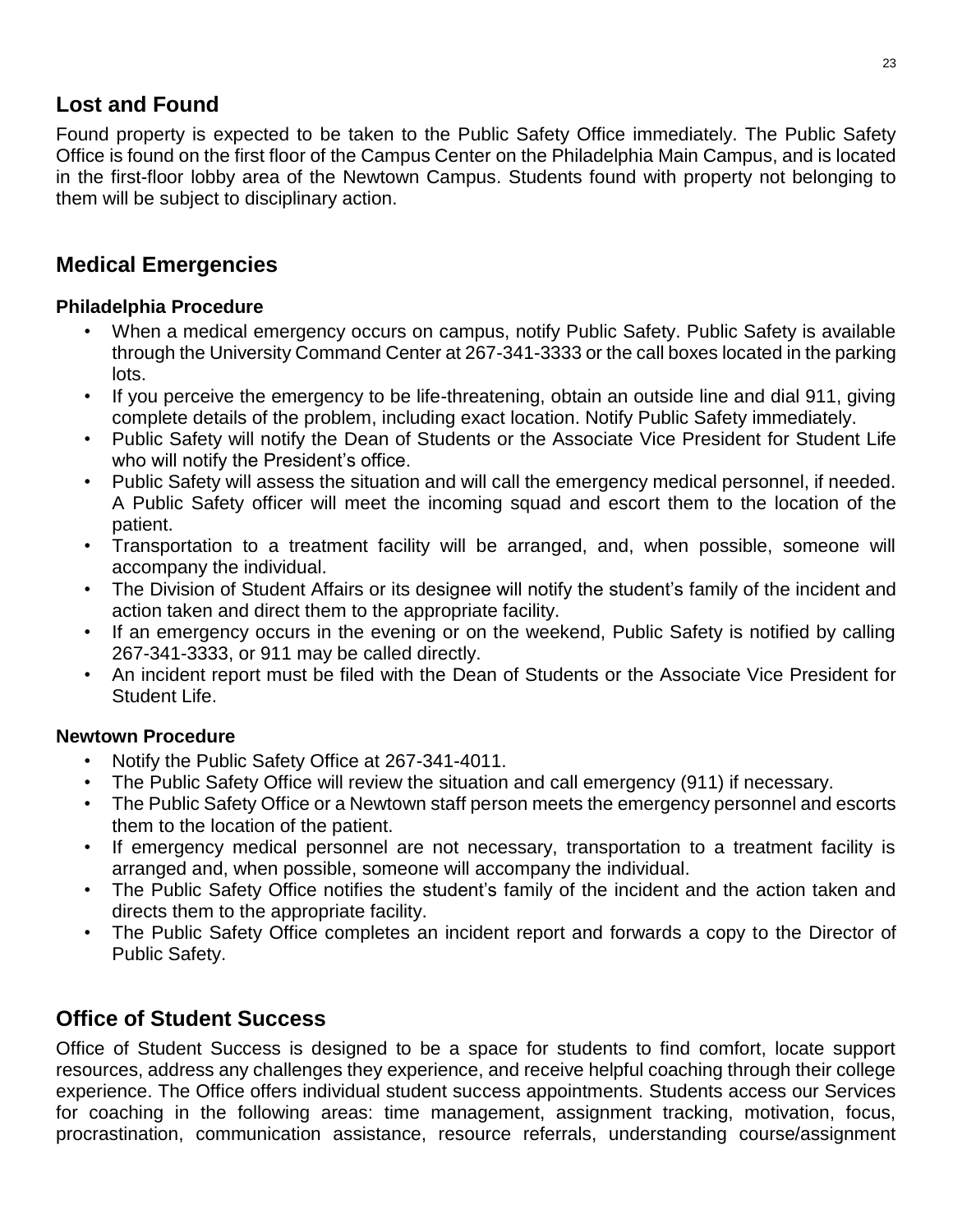directions, and if they just aren't sure where to go or what to do. Student Success Counselors can be contacted at [studentsuccess@holyfamily.edu.](mailto:studentsuccess@holyfamily.edu)

# <span id="page-23-0"></span>**Parking**

Parking and operating a motor vehicle on the Holy Family University Campus is a privilege.

All vehicles must be registered with the Department of Public Safety, and parking permits must be visible at all times while on campus. Vehicle registrants and operators must comply with all policies regarding registration, parking, and operation of vehicles as outlined in this Student Handbook and other media on campus. There is no registration fee; however, you must provide your license plate number, make, model, color, year of vehicle along with a current phone number and email address when registering the vehicle. The university prides itself on its ability to maintain an amicable working relationship with its neighbors. Therefore, students are expected to observe the following regulations established by the Department of Public Safety.

Parking is available for commuter students in the Campus Center parking lot. Residents of the Garden Residence and Stevenson Lane Residence must park in the appropriate parking lots for their individual buildings.

It is the responsibility of all University members to park in lined spaces in the appropriate lots. Vehicles found in violation of these policies may be ticketed, booted, or towed. Vehicle registrants are responsible for all fines and fees associated with policy enforcement. The University assumes no responsibility for property loss, damages or personal injury. Unpaid parking tickets will be placed on the students' account.

# <span id="page-23-1"></span>**Safety and Security**

In accordance with both federal and Pennsylvania legislation, Holy Family University's Clery Compliance Coordinator and Director of Public Safety prepare the Jeanne Clery Disclosure of Campus Security Policy and Crime Statistics Act. The full text of this report is located on the website at www.holyfamily.edu/security-safety, or may be obtained from the Public Safety Office. This report is prepared in cooperation with the local law enforcement agencies surrounding our main campus and alternate sites, and the entire division of Student Affairs. Each entity provides updated information on their educational efforts and programs to comply appropriately with the Clery Act.

Holy Family also offers 24-hour security coverage through the Department of Public Safety. Public Safety personnel may be reached through use of the emergency telephones located in each academic building or in the parking lots, or by calling 267-341-3333.

# <span id="page-23-2"></span>**Sales and Solicitation**

Solicitation is not permitted on University property. All fund-raising events that take place must receive approval from the Vice President for Student Affairs or their designee.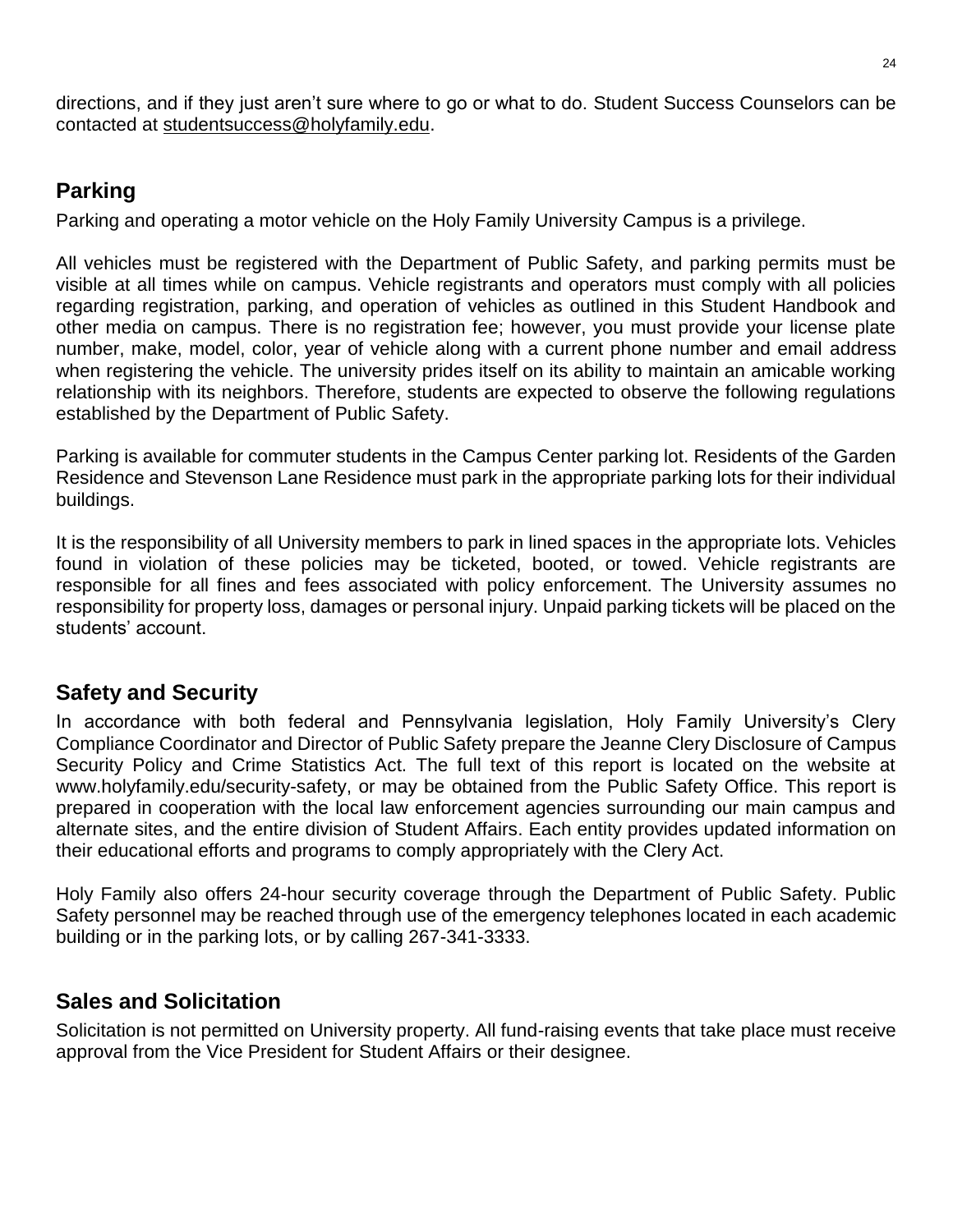# <span id="page-24-0"></span>**Student Printing**

All currently-enrolled students receive a printing quota of 400 sheets per year. This quota may be used for standard, 8.5" x 11", black-and-white prints only, and covers printing from any shared printer on all campuses. Printer quotas are reset to 400 sheets on July 1 of each year. At the end of the quota period, any remaining sheets available are not carried over to the next semester. Upon complete withdrawal from courses, graduation, or re-admission after a break in enrollment, students' quota will be deleted regardless of the remaining balance. Students may obtain additional sheets beyond the quota limit by adding flex dollars to their Tiger Tag Account online, or by visiting the Business Office. The print quota has no cash value; there are no refunds or transfers to other students for unused quotas.

## <span id="page-24-1"></span>**Theft**

The University is not responsible for lost, stolen, or damaged items. It is advisable for a resident to protect their belongings with insurance through a family homeowner's policy or renter's insurance. If a theft or suspicion of theft should occur, it is important to report it immediately to the Department of Public Safety and/or the Dean of Students. Reporting the loss to Public Safety is necessary if the resident will be making a claim for the article with an insurance company. If an item is stolen and is later recovered, Public Safety should be notified of its recovery.

# <span id="page-24-2"></span>**Unauthorized Recording Equipment**

It is an infringement upon the privacy of others to use hidden/unauthorized surveillance equipment (i.e., cameras, video cameras, web cams, tape recorders, or other similar recording/monitoring devices). Their use is strictly prohibited on University property.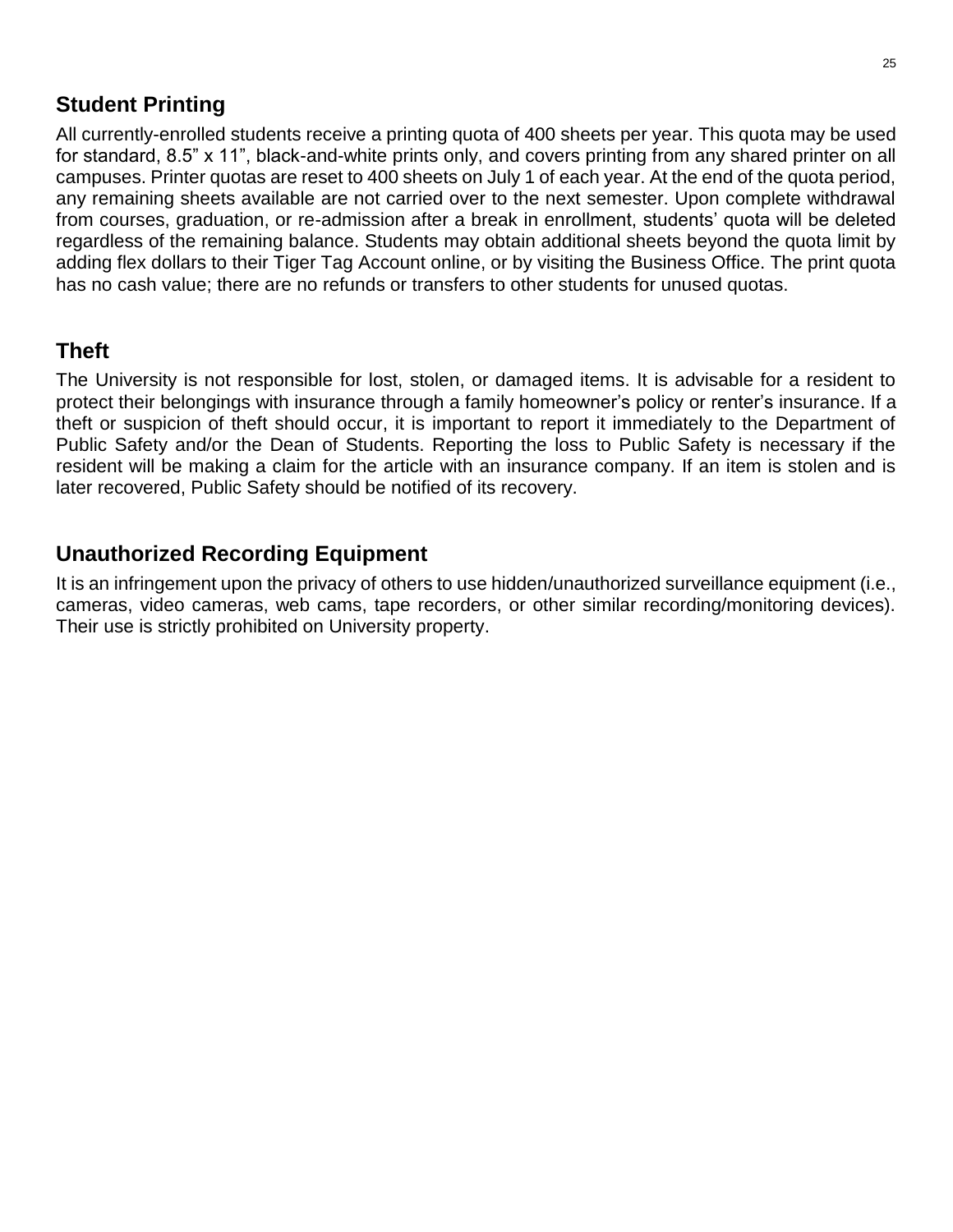# <span id="page-25-1"></span><span id="page-25-0"></span>**Student Engagement Office**

The Student Engagement Office (SEO) aims to create an engaging, transformative campus experience through holistic student leadership opportunities and diverse program offerings. Our staff and students provide avenues for students to learn, lead, and grow within an environment where we all can feel appreciated and connected to the campus community.

College is a participatory experience. While Holy Family University is definitely a place to acquire the education and qualifications that will enhance life, we offer all sorts of activities that will contribute to your skill sets. Take advantage of the wide variety of Registered Student Organizations you'll find, where you will share enthusiasms and make friends.

Any person involved in a RSO, Club Sport, Honor Society, or other SEO-sponsored organization, is required to adhere to all information outlined in the *SEO Policies and Procedure Manual*. All RSOs, Club Sports, and Honor Societies must comply with all local, state, and federal laws, University policies, and guidelines established by the Student Engagement Office. Any person serving in an Advisor role to a RSO is required to adhere to all information outlined in the Advisor Manual. Refer to <https://www.holyfamily.edu/current-students/student-life/student-engagement/forms-and-policies> for the most up-to-date policy and procedural information.

# <span id="page-25-2"></span>**Student Participation and Organizational Leadership**

While participation in a student organization plays an important role in a member's personal development, it should always be remembered that the focus of each student should be on intellectual achievement, the development of understanding, and the ability to use one's mind positively and creatively.

To highlight the importance of such goal, the following policies have been formed:

- All participating students must be in good academic standing with the University. Periodic grade checks will be completed by SEO professional staff.
- All students must remain in good standing with the University and adhere to the Code of Conduct. Any disciplinary action will result in ineligibility for participation in an organization. A student serving as a RSO officer will be removed from their position. The option to remain a general RSO member will stand with the advisor and the remaining RSO leadership.
- Members of RSOs must be currently enrolled as students at Holy Family University. Only currently enrolled students shall be eligible to serve as officers within a RSO.
- Presidents of all Registered Student Organizations must have and maintain a minimum 2.0 cumulative GPA and may not be on academic or conduct probation at the time of election or during the term of office. If the student fails to meet any of the above requirements, they must resign and will not be eligible to hold an office in that organization for a minimum of two semesters following the date the student is back in good standing. Individual organizations may set higher academic requirements for membership.
- One student cannot hold the presidency of both the Student Government Association (SGA) and the Campus Activities Board (CAB) simultaneously.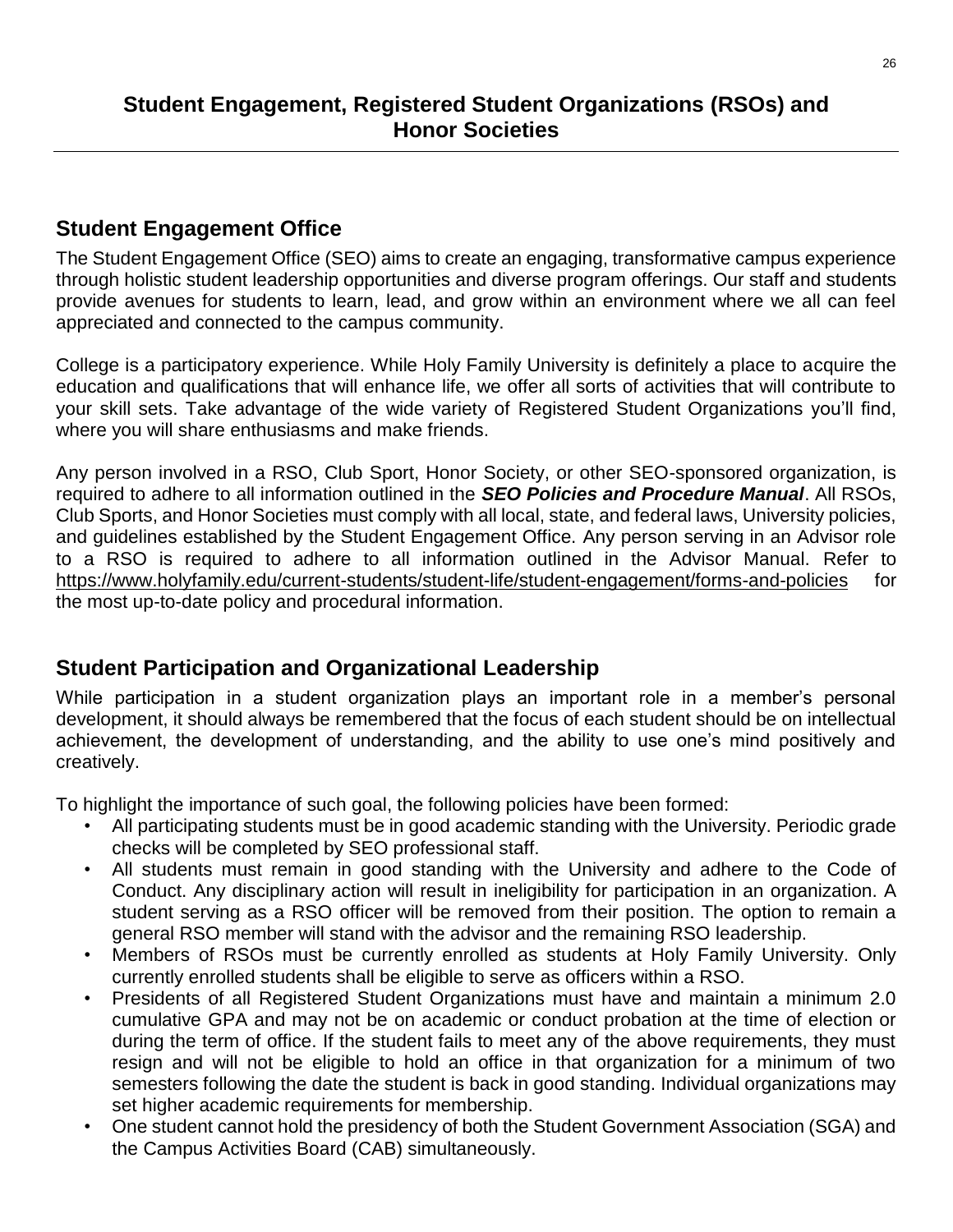# <span id="page-26-0"></span>**Organizational Review**

All RSOs and Club Sports are subject to annual organizational review processes to assure operations are in line with University policy and procedures. The President (or most senior level officer) and Advisor of the RSO or Club Sport will receive notification from the Office of the Dean of Students and/or the Student Engagement Office should an organization be under review. Organizational review details, timelines, and resolution will be provided via email throughout the process.

# <span id="page-26-1"></span>**Registered Student Organizations (RSOs)**

Holy Family University supports the formation of student organizations whose objective is to provide students with the opportunity to develop their talents and pursue their interests. Students must seek formal recognition for founding and maintaining Registered Student Organizations (RSOs).

**Purpose**: All Registered Student Organizations must present a clearly defined mission consistent with the Mission of Holy Family University.

**Constitution**: A constitution must have approval of the Student Engagement Office and the Student Government Association (SGA) Executive Board and members.

**Roster:** Each group must submit a list of members and officers for the current year.

**Advisor**: Each group must have an active faculty/staff member as the advisor.

**Finances**: Each group must accept financial responsibility for themselves and maintain appropriate and accurate financial records of RSO expenses. This can be supported by The Student Engagement Office.

**Rules and Regulations**: All groups must adhere to all Student Engagement processes and University policies/regulations as they relate to campus activities.

For a full list of current co-curricular and extracurricular opportunities, including Registered Student Organizations and Club Sports, visit [www.holyfamily.edu/current-students/student-life/student](http://www.holyfamily.edu/current-students/student-life/student-engagement)[engagement.](http://www.holyfamily.edu/current-students/student-life/student-engagement)

# <span id="page-26-2"></span>**Honor Societies**

While you're at Holy Family University, you may consider joining an Honor Society. These organizations allow students to socialize with others who share interests and achievements. Each society will have its own criteria for membership, but as a rule, superior grade point averages are required. In some cases, participation can lead to additional titles of recognition, such as magna cum laude, when you graduate.

# <span id="page-26-3"></span>**Club Sports**

We are driven to provide students with the opportunity to participate in competitive, organized collegiate club athletic leagues, and to continually enhance this experience for all participants. Club Sports provide an opportunity for students to engage in a team environment and build lasting relationships.

All Club Sport Members are required to complete the outlined health and safety clearance guidelines as established by Health Services for eligible participation.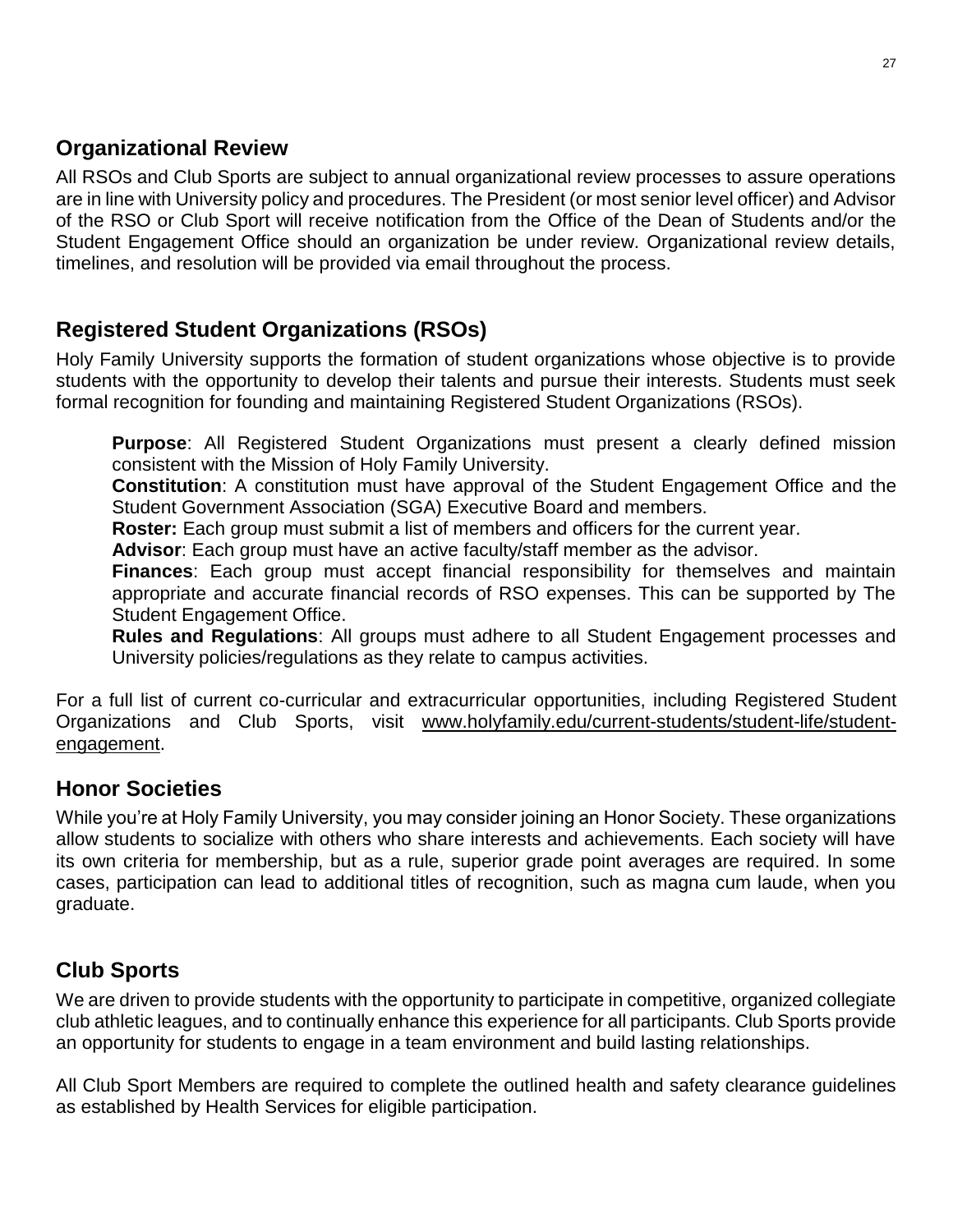# <span id="page-27-0"></span>**Traditional University Events**

### **Orientation (Summer and Spring)**

A transition program for incoming first-year and transfer students to gain institutional knowledge and access campus resources to benefit their success at the University.

### **Welcome Tigers (August/September)**

An Orientation extension program, which provides an opportunity for students to learn more about campus engagement opportunities, meet Registered Student Organizations (RSOs), and develop a sense of belonging at the University. The Welcome Tigers Program begins the first week of Fall semester classes and offers programs for multiple weeks at the beginning of the Fall semester.

### **Constitution Day (September)**

An annual celebration held on all campuses to provide educational programming on the history of the American Constitution and to develop habits of civic engagement.

### **Opening Mass (September)**

A faith-based opportunity for the University community to engage in a Catholic mass service. Student Government Association officials are sworn into office and given a blessing for the year's work ahead of them.

#### **Homecoming (September/October)**

An event, which provides students and guests an opportunity to experience campus life with alumni.

### **Christmas Rose (December)**

An annual celebration of Christmas is held at the close of the fall semester. This event is sponsored by the Student Government. All faculty, staff, and students are invited guests. The program begins with a celebration of the Eucharistic Liturgy, followed by a buffet dinner, and student-run variety show.

## **Great Day to be a Tiger Charter Celebration (February)**

February 11th marks the day on which Holy Family was chartered by the Commonwealth of Pennsylvania. It is celebrated with a Mass of Thanksgiving and a "birthday" party.

#### **Tiger-Paw-Looza (April)**

The University's annual end-of-year outdoor fair with a barbecue and games sponsored by the Student Engagement Office and the Student Government Association.

## **Breakfast of Champions (Fall and Spring Finals Week)**

A tradition held at the beginning of each semester's finals week to provide students with an opportunity to decompress from finals by enjoying late night breakfast foods.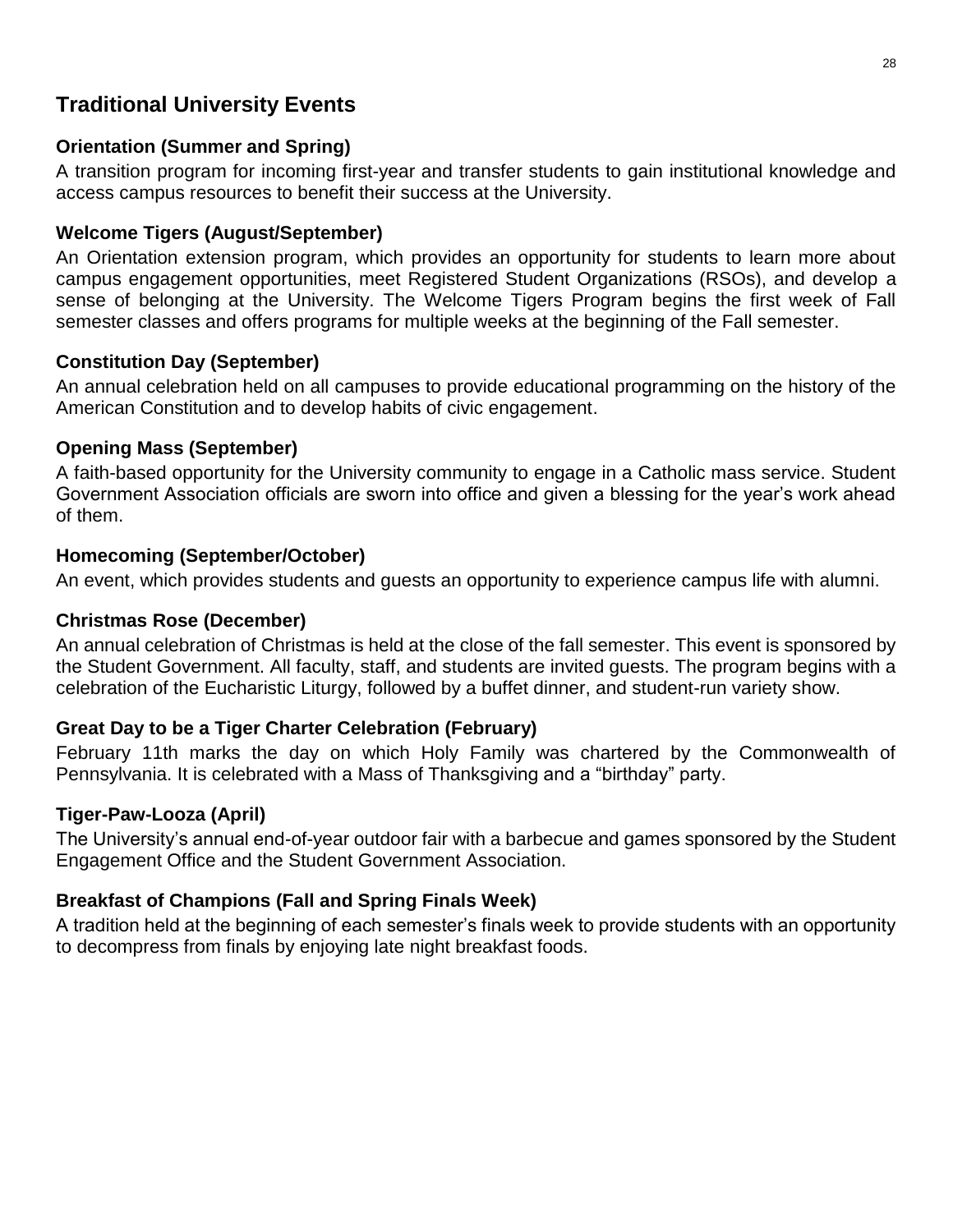# <span id="page-28-1"></span><span id="page-28-0"></span>**Academic Honesty Policy**

Holy Family University, true to its motto (Teneor Votis: I am bound by my responsibilities), educates all persons both intellectually and morally to assume their responsibilities toward God, themselves, and society. The University expects from its students the highest standards of honor and integrity in meeting their academic responsibilities.

In addition, academic honesty is essential for effective evaluation of student scholarship and growth. Anything less than complete integrity undermines the basic educational process.

Hence, academic dishonesty in any form is regarded as a breach of honor and integrity, an evasion of personal responsibility, and an attempt to misrepresent progress. Violations of standards cannot be tolerated at Holy Family University and will result in sanctions, including possible dismissal from the University. Violations include, but are not limited to, copying tests, laboratory reports, purchasing work to present as one's own, obtaining tests or test questions illegally, either verbally or otherwise, using notes during testing, and/or collaborating with another to obtain test information.

Plagiarism is another form of cheating. This is defined as using the ideas or words of another in a written or oral assignment or projects without acknowledging the source. When one repeats, without quotes, the ideas or words of an author, paraphrases an author's ideas, or presents an author's line of thought without acknowledging that author, the user is guilty of plagiarism, a serious breach of academic honesty.

Similarly, the use of computers to obtain and/or disseminate information for dishonest purposes, as well as misrepresentations concerning the source, development, or application of computer software, constitutes a serious violation of academic integrity.

Anyone who willfully assists another in the breach of integrity is held equally responsible and is subject to the same penalties.

The University ascribes to a policy of progressive disciplinary action in dealing with proven incidents of academic dishonesty. In accord with this policy, sanctions may range from failure of a given course assignment (first incident) or failure of the course and ineligibility for all honors recognition (second incident) to dismissal from the University (third incident). The level of sanction imposed may be modified at the discretion of the academic administration in accord with circumstances prevailing in a given incident. Students will be notified in writing by the School Dean in which dishonesty has been alleged and will have an opportunity to respond to this notification prior to the imposition of any sanction. All disciplinary action related to charges of academic dishonesty may be appealed to a board composed of University administrators, faculty, and students.

# <span id="page-28-2"></span>**Advertising and Posting Policy**

The purpose of this policy to help inform the community about upcoming opportunities, events, and initiatives for engagement and education.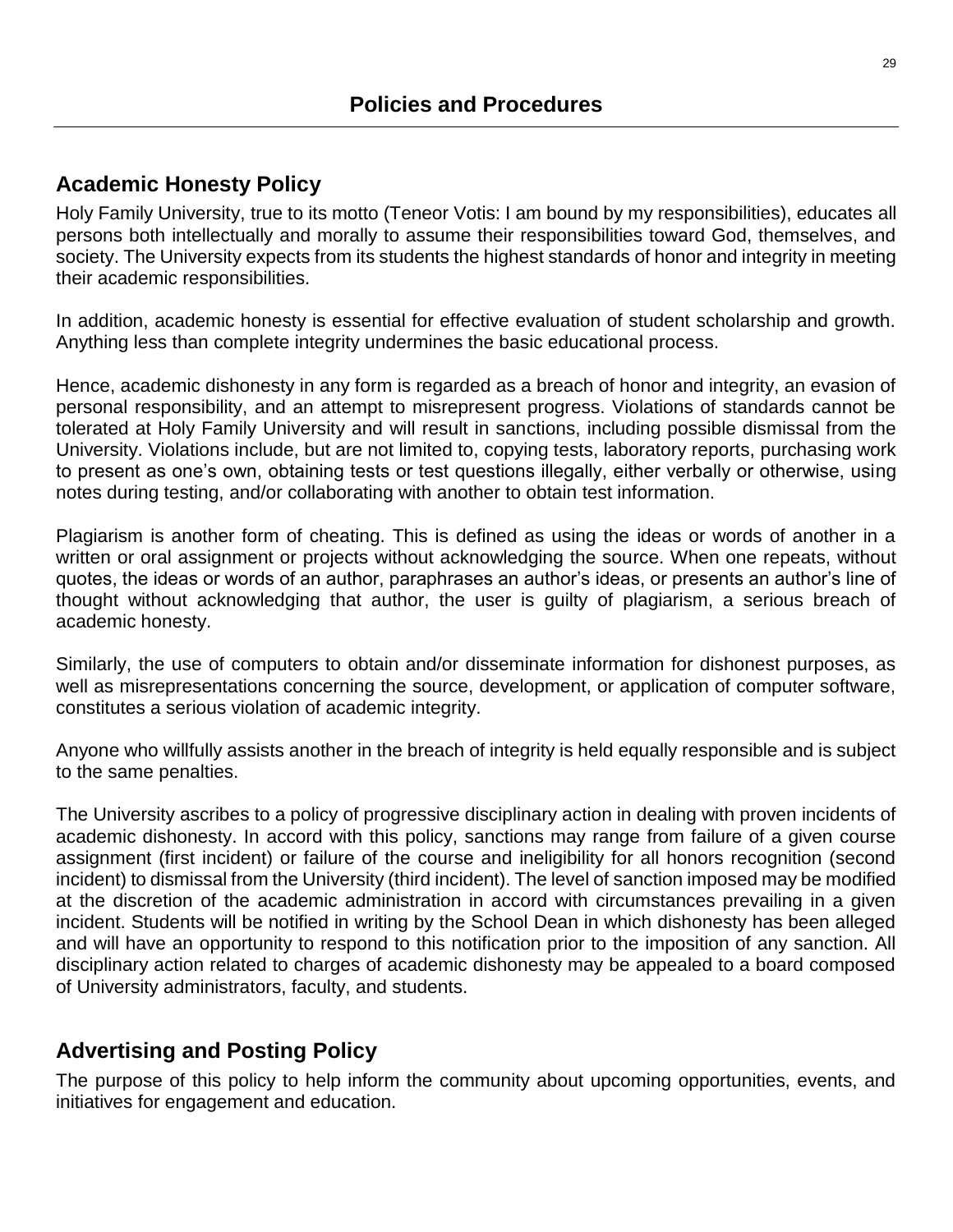#### **Review & Approval Process**

All Registered Student Organizations, all student-initiated events, including academic course projects, the Student Engagement Office, and the Office of Residence Life are required to have proposed postings and flyers approved through the Student Engagement Office located on the second floor of the Campus Center. All other University administrative offices and units and all faculty and staff are required to have proposed postings and flyers approved through Marketing & Communications located on the second floor of Holy Family Hall. All postings and communications from University Athletics will be approved by the Sports Information Director located on the ground floor of the Campus Center.

All questions and electronic communication can be directed to the approving offices, as follows:

- Student Engagement, seo@holyfamily.edu
- Marketing & Communications, jsoda@holyfamily.edu
- University Athletics, gpellegrino@holyfamily.edu

Any off-campus poster/flyer/advertisement, regardless of the initiating organization or administrative unit, must be designed and approved through Marketing & Communications to assure proper branding guidelines. Should you require development of poster/flyer/advertisement, the Publications/Graphics Quote Request Form must be completed and requires six (6) weeks for development. Information can be found at https://www.holyfamily.edu/quote-request-form.

### **Advertising Policy – Student Engagement**

Steps to Gain Approval for Your Advertisement

- All advertisements must be emailed to Student Engagement at least four weeks in advance of the event.
- Student-initiated advertisements may not be sent to duplicating by the requestor. Student Engagement will circulate to Duplicating on the requestor's behalf. If you need physical flyers printed, please detail the following information in the initial email: file attachment, date and time needed, number of copies, sides printed (1 sided or 2 sided), black and white or color printing, whether stapling is required, and any additional information pertinent to your request (i.e. where you plan to hang physical advertisements to support number of flyers requested). These requirements are outlined by the Duplicating Office at https://www.holyfamily.edu/about-holyfamily-u/our-campuses-in-philadelphia/printing-and-duplicating.
- All posters must be a minimum of 8.5 x 11 inches and be of thick stock paper (not copy paper).
- Once flyers are printed, Student Engagement will place an approval stamp on each flyer. Physical flyers are not permitted to be hung or distributed on campus without the signature approval stamp.
- All stamped flyers will be available for pick up in the "approved flyer" bin in the Registered Student Organization (RSO) office located on the second floor of the Campus Center. The Student Engagement Office will notify the requester once the flyers are ready for pick up.

#### **Posting Regulations**

After you have received formal advertising approval, the following posting rules and regulations apply:

- Advertisements should be distributed to the community at least three weeks prior to your event and must be removed within 48 hours of the event completion date.
- To advertise in the Library, please give your flyer to the circulation desk. It will post the flyer on your behalf.
- To advertise in the Residence Halls, please gain permission from the Office of Residence Life. In order to adequately advertise in the Residence Halls, 14 flyers are recommended. For student-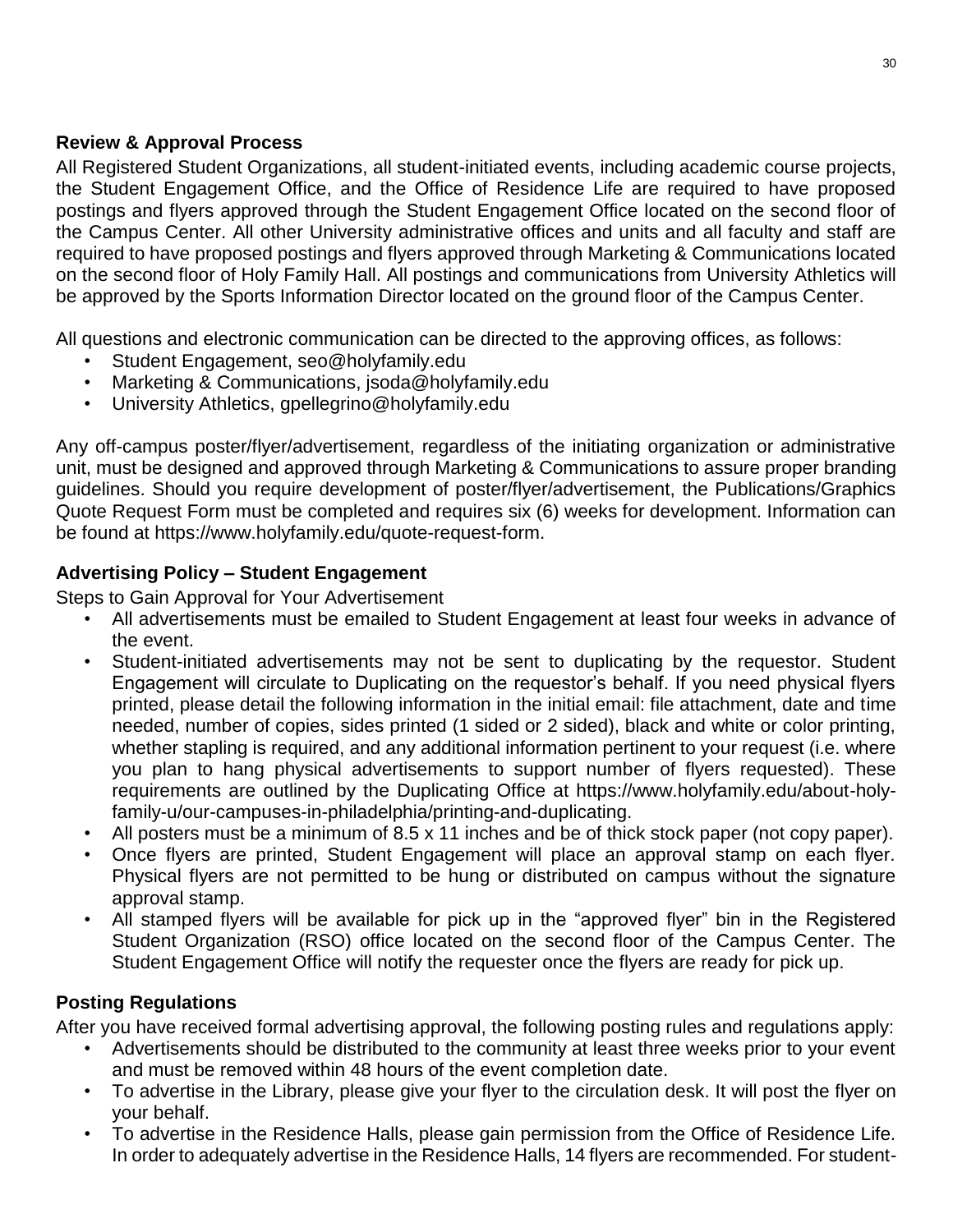initiated advertisements, Student Engagement will facilitate gaining Residence Life permission on the requestor's behalf.

- Authorized postings must include the date of the event, unless not applicable.
- Authorized postings hung on University walls require the use of appropriate painter's tape. Approved posting tape is available for pick up in the Student Engagement Office and Marketing & Communications Office.
- Advertisements may not be posted in Marian Hall or on any doors, windows, bathrooms, or elevators.
- Any posting found to be hung inappropriately, without the use of the proper tape, in a nonapproved location or on a non-approved surface, may be removed by a University administrator without prior notice.
- If you would like your advertisement placed on TV monitors for display, registration must be submitted at least two weeks prior to the time they would like to start advertising. Please use this form to request campus TV slide updates from the Marketing & Communications Department: [www.holyfamily.edu/slide-request-form.](https://www.holyfamily.edu/slide-request-form) Slides are updated every Monday. If you'd prefer to design the slide yourself, the dimensions are 1024x768 pixels (300 DPI) and must be supplied in its original format. Marketing & Communications retains the right to alter and post slides in accordance with department policy.

If you want to be featured in the Student Engagement Office's weekly newsletter, the Tues News, or have pictures of your event you would like posted, please email the Student Engagement Office at [SEO@holyfamily.edu](mailto:SEO@holyfamily.edu) by Friday each week. Please send original pictures as a separate file with an accompanying text. Whole flyers cannot be posted.

Failure to follow the aforementioned posting and advertising policies may result in reduced or restricted advertising privileges for you, your organization, or your office.

# <span id="page-30-0"></span>**Alcohol and Other Drugs Policy**

This policy expresses Holy Family University's educational concern for our students to achieve the greatest level of personal and academic success by creating an environment for growth by and among its community and its commitment to the physical and emotional health and well-being of all those who work, study, or congregate at the University. It applies to all members of the University including students, faculty and staff, alumni, friends and guests on the University campus. The University reserves the right to take disciplinary action against any member of the University community for offcampus behavior that violates this policy.

The possession, use, distribution, or sale of narcotics or drugs other than those medically prescribed, and stored in the original container, by students, faculty, staff, or visitors on university grounds or while on University business is prohibited. Off-campus possession, use, distribution, or sale of narcotics or drugs by students, faculty or staff is inconsistent with the university's policies and goals, and is therefore prohibited. Any and all types of drug paraphernalia, including, but not limited to, bongs, pipes, and any items modified or adapted so they can be used to consume drugs, are not permitted on university property.

Students are expected to immediately report conduct or activity which poses a danger to the community or its members. This is most important in medical emergencies due to drug or alcohol use. Students should not hesitate to seek help because of fear of disciplinary action. An individual person who actively seeks help for an intoxicated or under the influence will not, in most circumstances, be charged under the University Judicial Process for seeking help, as determined within the discretion of the University.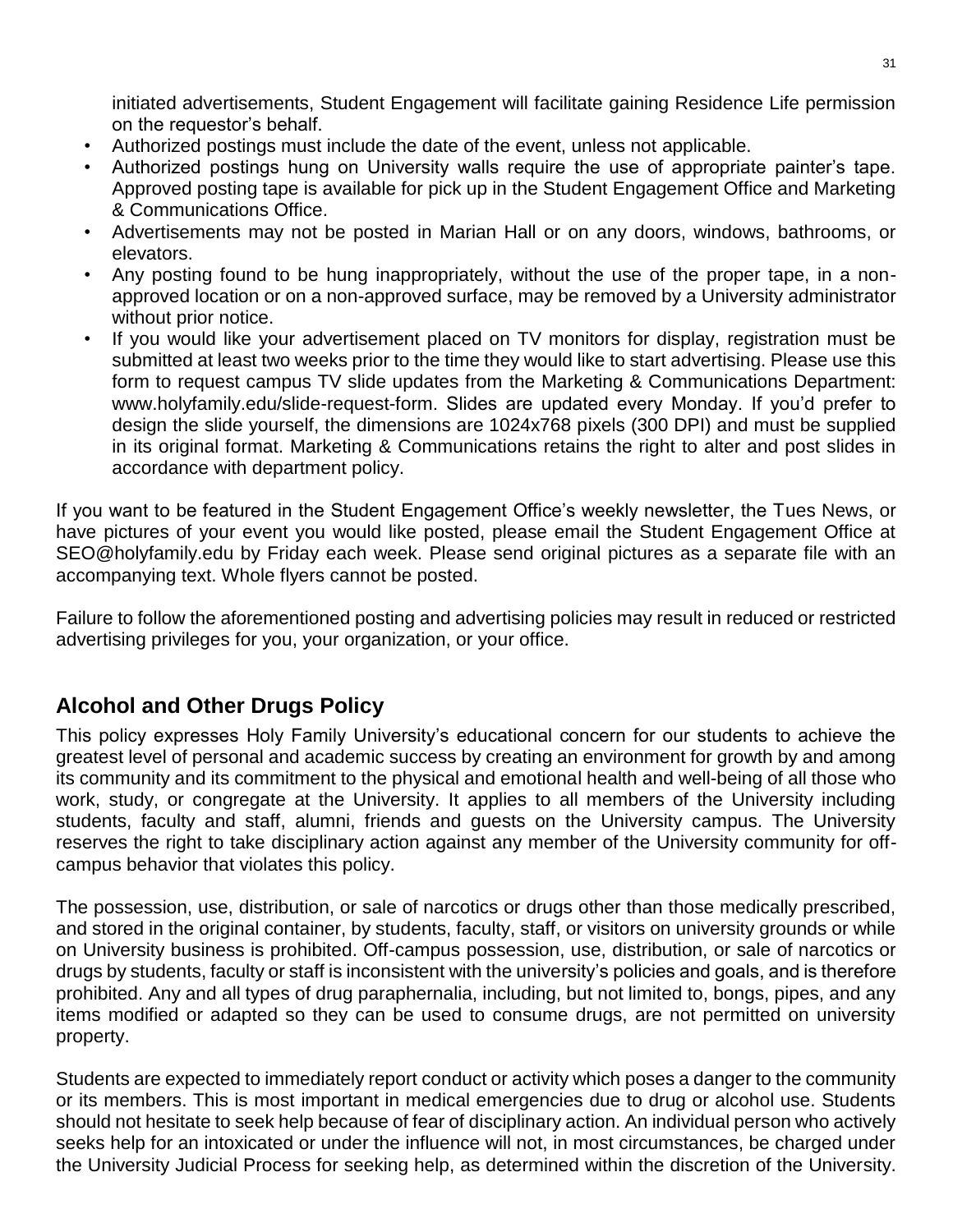If applicable, an investigation into the event may be deemed necessary. While Holy Family reserves the right to follow its own judicial process, Holy Family University works in collaboration with the Philadelphia Police Department when any federal, state, or local laws are violated.

#### **Alcohol Policy**

The University prohibits students to consume or possess alcohol under any circumstances. The possession, use, distribution of alcohol, or possession of paraphernalia by members of the University community may result in disciplinary action. Intoxication, disorderliness, or offensive behavior that may be related to alcohol will also result in disciplinary action. The policy also extends to University-related events conducted off campus. The University, under strict approval of the President, may conduct specialized events where alcohol is served; these events must be properly registered and steps must be taken to prevent under-age consumption.

It is unlawful to sell, furnish or provide alcohol to a person under the age of 21. The possession of alcohol by anyone under 21 years of age in a public place is illegal. It is also a violation of the Holy Family University policy for anyone to consume or possess alcohol in any public or private area of campus without prior University approval.

Members of the University community are expected to be aware of and obey state and municipal laws or ordinances regulating the use, possession or sale of alcoholic beverages and federal and state laws regarding controlled substances. Those who are cited for violations of laws or ordinances by state, federal, or municipal authorities may also face University disciplinary proceedings and may be required to pursue counseling, an educational program, or treatment. Resident students should reference the Residence Life Policies outlined in this Student Handbook for specific information regarding expectations of resident students with regard to the alcohol policy.

Examples of alcohol violations include, but are not limited to:

- Possession and/or consumption of alcohol;
- Knowingly furnishing, transporting, and/or allowing minors to consume alcohol;
- Use of alcohol resulting in involuntary, erratic and/or abusive behavior;
- Possession of a keg, beer ball or other common source alcohol containers;
- Involvement in the high-risk use of alcohol;
- Persons observed in a residence on campus or off-campus when an open container of alcohol is present; and
- Open container of alcohol in a public area.

#### **Other Drugs Policy**

The use, possession, or distribution of illegal narcotics or other controlled substances except as expressly permitted by federal, state and/or local law is prohibited. The misuse of prescription drugs is also prohibited. Drug paraphernalia such as bongs, hookahs, roach clips, pipes, and other drug paraphernalia, which may indicate illegal drug use, are prohibited on campus and possession may result in disciplinary action. Students present in an incident involving drugs who have taken no action to remove themselves from, seek help for, or prevent the behavior could be subject to the same repercussions as those actively involved.

Examples of drug violations include, but are not limited to:

• Illegal or improper use, possession, cultivation, distribution, manufacture, or sale of any drug(s), including prescribed medications;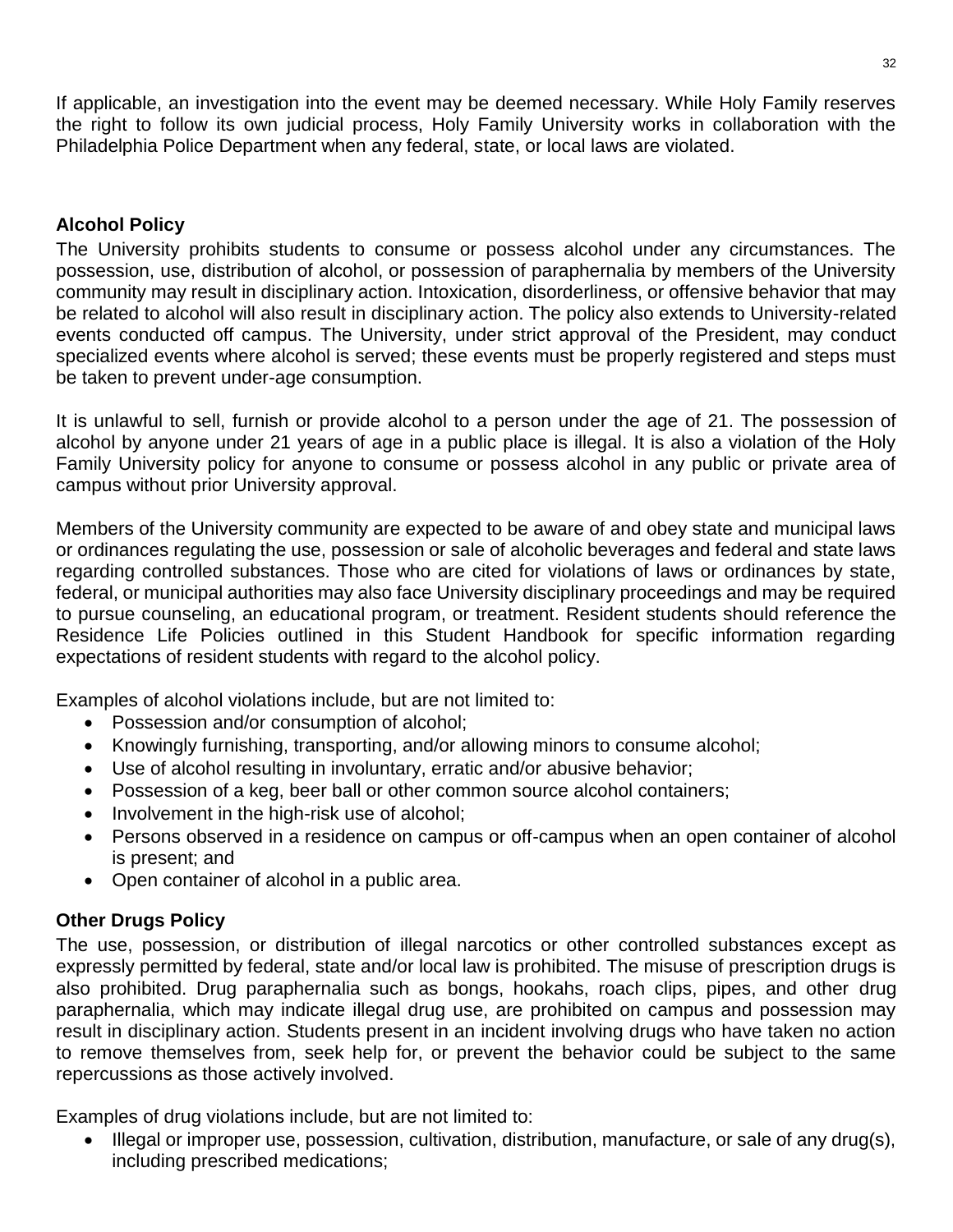- Illegal or improper use of solvents, aerosols, or propellants; and
- Administration or employment of drugs or intoxicants causing another person to become impaired without his or her knowledge.

#### **State Law of Pennsylvania on Alcoholic Beverages**

In addition to violations of University policies, there are state and local laws including, but not limited to, Title 18 (Pennsylvania Crimes Code) and Title 75 (the Pennsylvania Vehicle Code) that impose significant criminal penalties if violated:

Title 18: Note, in particular, Sections 5505 (Public Drunkenness); 6307 (Misrepresentation of Age to Purchase Liquor or Malt Policies, Regulations, Statements and Guidelines Brewed Beverages (Beer)); 6308 (Purchase, Consumption, Possession or Transportation of Liquor or Malt or Brewed Beverage by a Minor); 6310.1 (Selling or Furnishing Liquor or Malt or Brewed Beverages to Minors); 6310.7 (Selling or Furnishing Non-Alcoholic Beverages to Persons Under 21); 6310.2 (Manufacture or Sale of False Identification Card); 6310.3 (Carrying a False ID); and, 3809 (Restriction on Alcoholic Beverages (Open Container)). Title 75: Note, in particular, Sections 3718 (Minor Prohibited from Operating with Any Alcohol in System); 3802 (Driving Under the Influence of Alcohol or Controlled Substance); 3802(a) (General Impairment); 3802(b) (High Rate of Alcohol); 3802(c) (Highest Rate of Alcohol); 3802(d) (Controlled Substances); 3802 (e) (Minors); 3802(f) (Commercial or School Vehicles); 3735 (Homicide by Vehicle While Driving under the Influence); and, 3735.1 (Aggravated Assault by Vehicle while Driving under the Influence).

It shall be unlawful for a person less than twenty-one (21) years of age to attempt to purchase, consume, possess, or knowingly and intentionally transport an alcohol or malt or brewed beverage within the commonwealth. The penalty for the second or third violations is a fine no greater than \$500.00. It is unlawful to misrepresent your age, or transfer a registration card for the purpose of falsifying age to secure malt or alcoholic beverages. The penalty for the second or third violations is a fine no greater than \$500.00. It in unlawful to sell, furnish, or give any minor under twenty-one (21) years of age any malt or alcoholic liquor. The penalty for the second or third violations is a fine no greater than \$500.00.

#### **Pennsylvania Liquor Laws: [www.lcb.state.pa.us/](http://www.lcb.state.pa.us/)**

#### **State Law of Pennsylvania on Drugs**

State law prohibits the unauthorized manufacture, sale, delivery and possession of controlled substances. Persons may be subject to 30 days imprisonment and a \$500 fine for simple possession of a small amount of marijuana (misdemeanor), a maximum of 15 years imprisonment and a \$25,000 fine for manufacture, delivery or possession of a Schedule I or II controlled narcotic drug such as cocaine, PCP, and LSD (felony).

Sentences can be doubled for second and subsequent convictions. Sentences can also be doubled for distribution of controlled substances to persons under the age of 18. Penalties range from mandatory minimum sentence of one year and a \$5,000 fine for the first conviction or to a mandatory minimum sentence of seven years and a \$50,000 fine for subsequent convictions for the manufacture, delivery or possession of 100 grams or more of a Schedule I or II controlled narcotic drug.

Holy Family University students are subject to prosecution under the Pennsylvania Controlled Substance; Drug, Device and Cosmetic Act for drug abuse and unlawful drug use and unlawful drug sales. The following state and federal laws concerning specific illicit drugs are drawn from the Controlled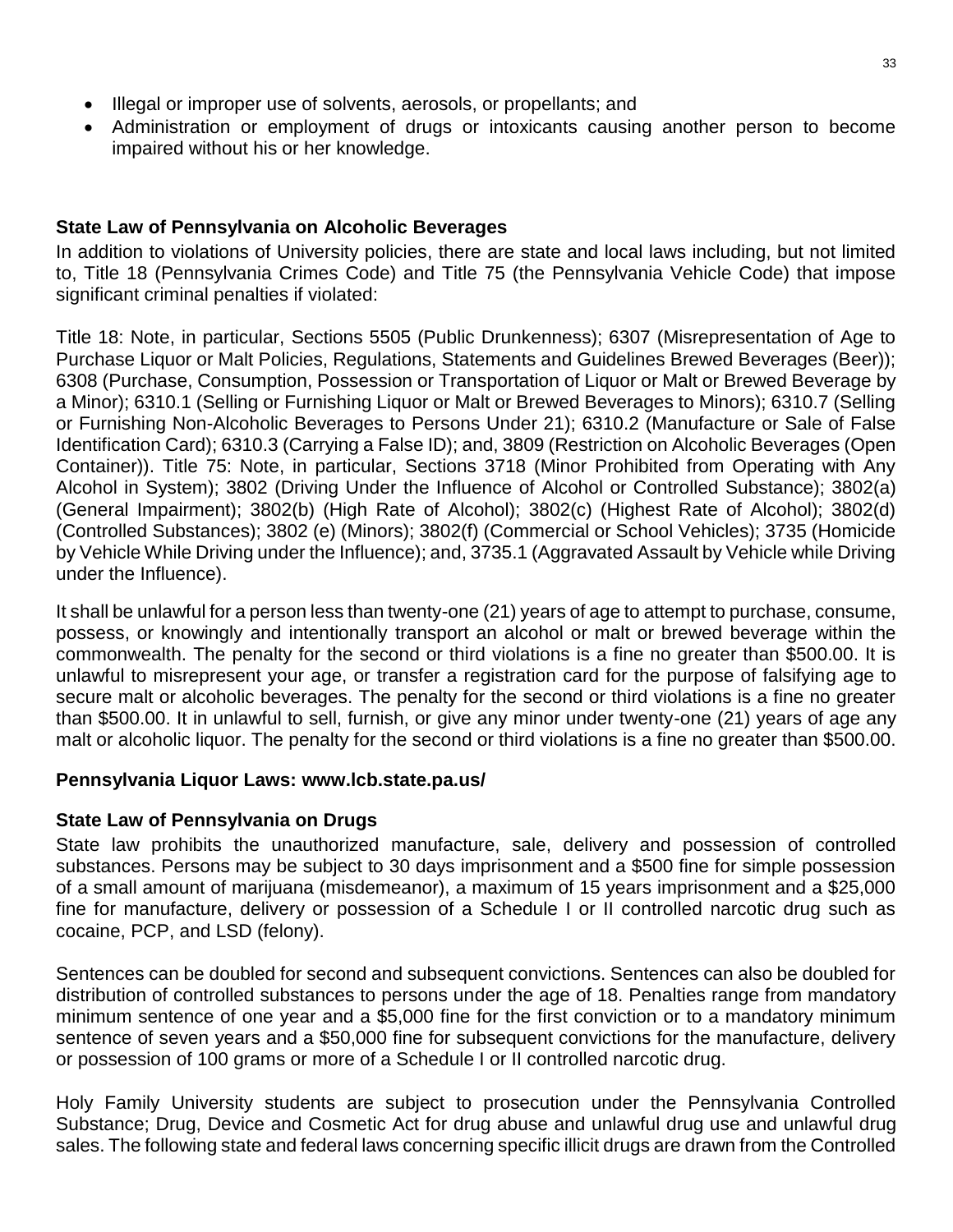Substance, Drug, Device and Cosmetic Act, 35 p.s. section 107 708-113 et, seq. of the Commonwealth of Pennsylvania and from the Federal Drug Abuse Prevention and Control Act, 2 U.S.C.A. 801, et, seq., (specifically, the penalties for manufacturing, distributing, dispensing or possessing a controlled substance are found in section 84l of the Act).

### **Alcohol and Other Drug Abuse Prevention**

Research on the abuse of alcohol and the use of other drugs by college students indicates that these behaviors pose a serious threat to the educational environment, which includes not only the campus but the surrounding community as well. Therefore, the efforts of the University are primarily directed toward educating students about the effects of alcohol and other drug use and helping them learn to make healthy choices.

Health risks associated with the use of illicit drugs and alcohol abuse may include but not limited to heart problems, malnutrition, convulsions, cancer, hepatitis, liver damage, coma and death. Related and equally serious risks include: impaired judgment, sexual assault, unplanned pregnancy, inability to manage academic stress, and academic failure. Recognizing that students may need to seek support for addressing difficulties that can arise from alcohol and/or other drug use, Holy Family University encourages them to visit the Counseling Center, University Health Services, or Campus Ministry. Confidentiality will be strictly enforced as required by the code of ethics of the individual professional.

All students are encouraged to seek early help if they feel they have a problem with alcohol and/or other drugs, and to learn how to assist others with substance abuse problems. It is less likely that serious consequences will result from an alcohol or other drug problem with early assistance. Through the Counseling Center, students have free access to licensed professional counselors for an initial screening/consultation and short-term counseling in regards to a concern around substance use, with possible referral to an outside agency.

Other resources which are available within the community for assistance include:

- Alcoholics Anonymous [www.aa.org](http://www.aa.org/)
- College and Universities Alcoholics Anonymous [www.jeremyfrankphd.com/college-and-university-alcoholics-anonymous-meetings](http://www.jeremyfrankphd.com/college-and-university-alcoholics-anonymous-meetings)
- Southeastern Pennsylvania Intergroup Association of Alcoholics Anonymous [www.sepennaa.org;](http://www.sepennaa.org/)
- Al-Anon [www.pa-al-anon.org](http://www.pa-al-anon.org/)
- Narcotics Anonymous [www.naworks.org](http://www.naworks.org/)
- ULifeline [www.ulifeline.org](http://www.ulifeline.org/)
- Friends Hospital CRC 1- (800) 889-0548 or (215) 831-2600
- Bucks County Mental Health Delegate 1-800-499-7455

Referrals to a community agency are provided if a student's behavioral history, objective assessment, and individual and/or family interviews indicate more appropriate services are needed than can be provided by the Counseling Center. Counseling is available to students who have successfully completed a rehabilitation program and wish to return. Students may remain on campus if they are capable of maintaining a satisfactory level of performance while participating in a substance rehabilitation program that provides confidential communication to the counseling or health services.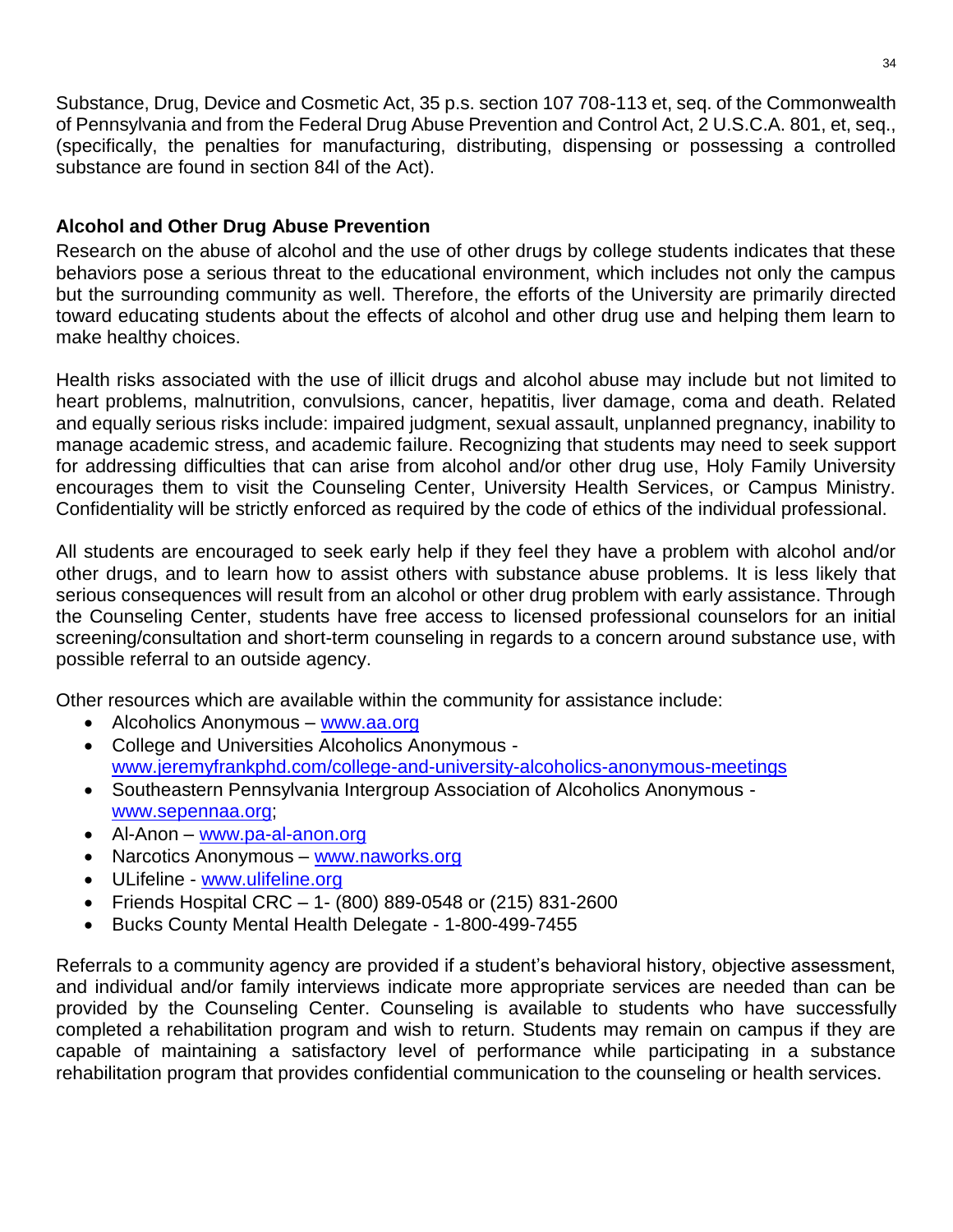# <span id="page-34-0"></span>**Campus Assessment, Response, Evaluation (CARE) Team**

The health, well-being, and safety of our University community is our greatest concern. Students are encouraged to access campus support services such as the Counseling Center, Health Services, the Office of disAbility Services, Campus Ministry, Academic Advising, and the Center for Academic Enhancement, as needed.

Student behavior that violates University policy typically is resolved through the University's grievance procedure. However, when a student's behavior is determined by the University to present an immediate risk or substantial threat to cause bodily harm to themselves or to others, the Dean of Students may refer to the University's Campus Assessment, Response, Evaluation (CARE) Team to address appropriate next steps in assuring the safety and security of the student and campus community.

To assure the safety and security of all students and the entire campus community, the CARE Team engages three primary functions. The CARE Team gathers information, analyzes this information through an objective set of standards or rubric, and then develops and engages in an intervention and assessment plan for any students of concern. In the event that a student has exhibited behaviors that are of concern to University administrators and/or community members, the CARE Team will assist the Dean of Students in assessing the care of any student of concern.

The key functions of the CARE Team include:

- Educate the campus community about behaviors of concern.
- Create a reporting and referral procedure for students of concern.
- Provide support to faculty, staff, administration, and students in assisting individuals who display concerning or disruptive behaviors.
- Serve as the central point of contact for individuals reporting concerning student behavior.
- Accurately assess the risk posed by a report or series of reports.
- Investigate, as necessary, a report to bring all available information to the Team for consideration.
- Create and follow over-arching principles and guidelines in the form of operational protocol to assure that each case is managed wit consistency and effectively.
- Coordinate follow-up and intervention.

The CARE Team has direct authority to take action and coordinate intervention, without University delay. Direct authority by the CARE Team may include recommendations for interim suspension actions, to enact recommendation for timely warnings, to enact recommendation for emergency notification, to enact recommendation for mandatory psychological assessment, and to recommend initiation of involuntary leave. As safety permits, a student will be required to meet with the Dean of Students and/or a designated member of the CARE Team to identify options to mitigate behavior that may threaten the safety of the student, others, and/or University community. During this meeting, the student will have the opportunity to discuss the concerning behavior(s), any recommended intervention plan, and CARE Team procedures.

CARE Team procedures, recommendations, and/or intervention plan will be implemented if it is determined that a student poses an immediate risk of danger or substantial threat to themselves, or to others, and/or the behavior causes an imminent threat of disruption of, or interference with the normal operation of the University.

As safety permits, after consulting with the University CARE Team, the Dean of Students, or their designee, determines if the recommendations are sufficient and will move forward with implementation.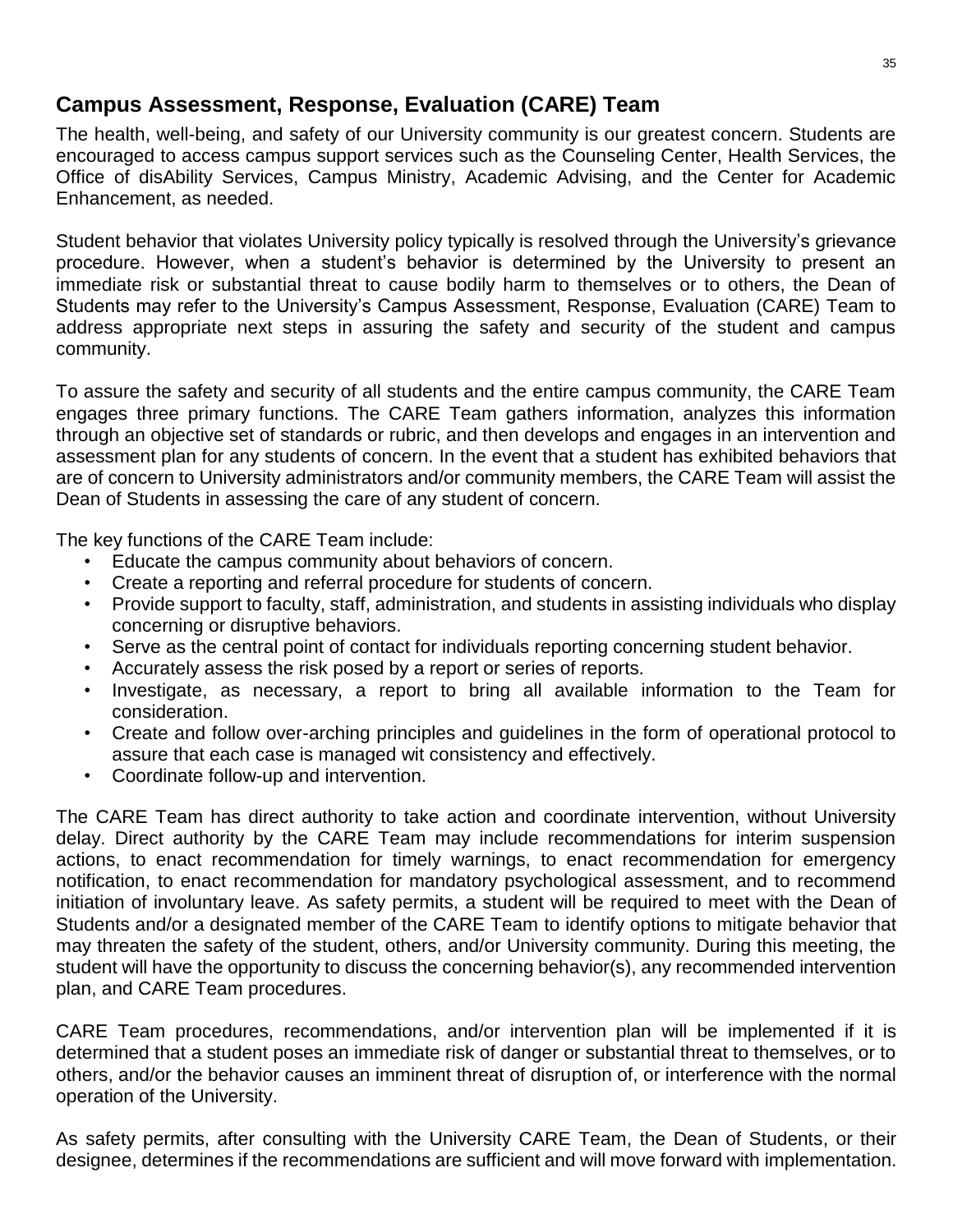The Dean of Students will take all reasonable steps to contact the parents or legal guardian (if necessary) of a dependent student, and/or any University authorities deemed necessary. The University may direct the student to remove themselves from campus (i.e., all classes, residence halls/buildings, and all University activities) until the University is satisfied the student no longer presents an imminent or substantial threat to themselves, or to others.

During the period the student is off campus, the student may be required to meet with a licensed mental health professional for a full evaluation. The evaluation must be based on the behavior, actions, and statements related to the imminent risk, as well as current medical knowledge to determine the nature, duration, and severity of risk. The findings of the full evaluation must be submitted to the Dean of Students or the Director of Counseling Services, who may also serve as a liaison to the provider conducting the evaluation.

After determining that the student is no longer an imminent threat to themselves, others, or to the University community and the normal operations of the University, the Dean of Students will authorize the student to return to the campus and participate in activities. The student's eligibility for continuation on campus will be dependent upon their subsequent behavior and the absence of any renewed threat of harm or disruption on campus.

In some cases, interim leave or permanent withdrawal of the student from the university may be recommended and/or required. In no case will a student's mental or physical condition itself be the basis for withdrawal by the University.

The CARE Team procedures do not take the place of the University grievance processes. Should the behavior violate the University Code of Conduct or University policies or regulations, the student may be subject to a necessary adjudication process, as deemed appropriate.

# <span id="page-35-0"></span>**Employment Policy for Nursing Students**

The Pennsylvania State Board of Nursing requires that:

- When students are employed in health-care agencies outside of school hours, they may not be employed as registered or practical nurses unless they are currently licensed.
- Student employment shall be on a voluntary basis and not a requirement of the institution.
- Remuneration for such employment shall be negotiated between employer and employee.

## <span id="page-35-1"></span>**Equal Opportunity & Nondiscrimination Statement**

Holy Family University seeks to foster an inclusive and healthy educational and work environment based on respect, the dignity of each person and the oneness of the human family. The University prohibits harassment, discrimination, retaliation, and bias incidents in any form, including, but not limited to, those based upon race, color, religion, religious-expression, age, sex, sexual orientation, gender identity or expression, national or ethnic origin, ancestry, disability, marital status, military/veteran status, or any other characteristic protected by federal, state or local laws, in the administration of its educational policies, admissions policies, employment policies and practices, financial aid programs, athletic programs, and other school-administered activities and rights and privileges generally accorded or made available to employees and students at the University. Holy Family University is dedicated to ensuring an environment free of discrimination or harassment of any kind, and promotes equal opportunity and inclusion in its employment and education. All University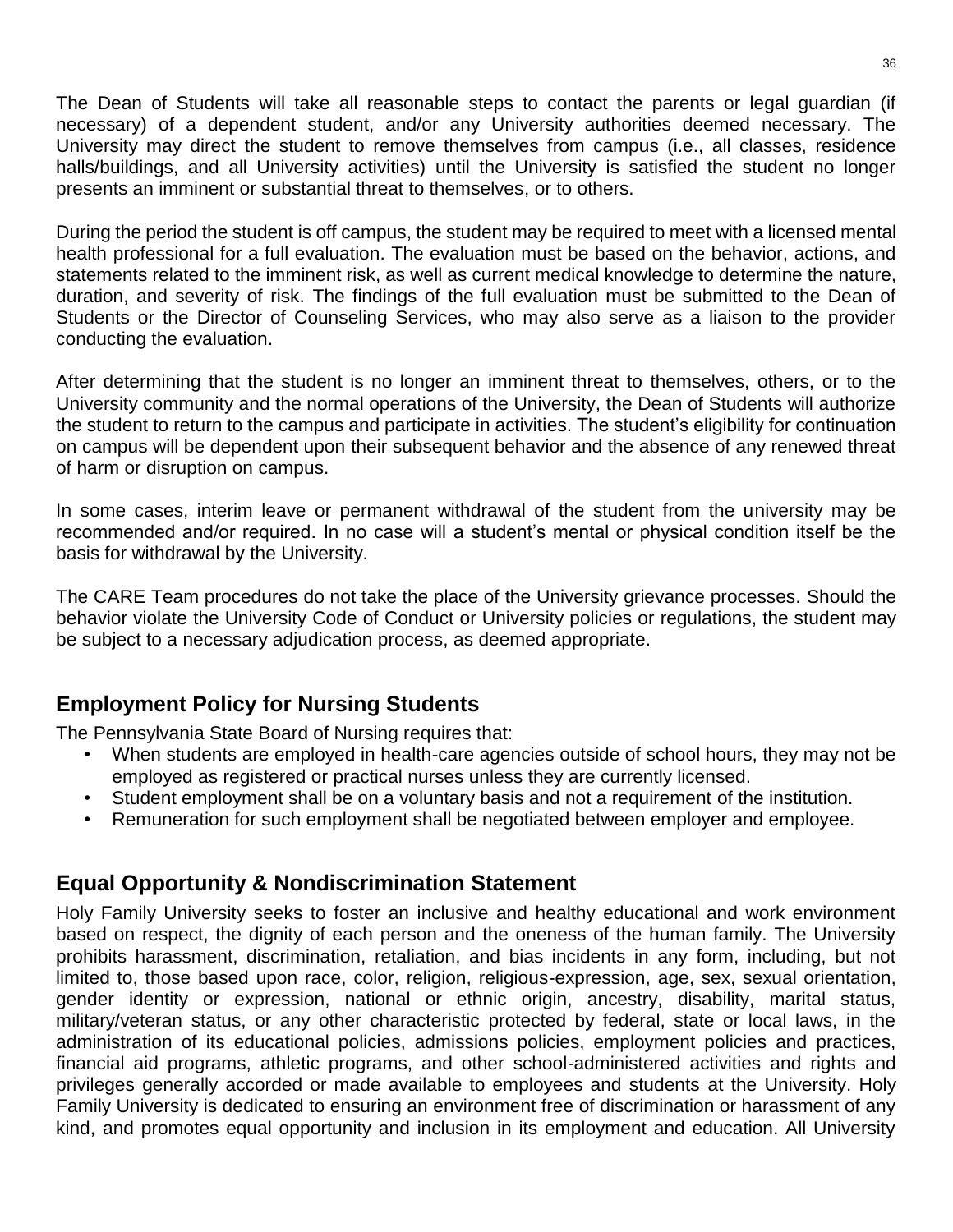employees, faculty members, students and community members are expected to join with and uphold this commitment to maintaining a positive learning, working, and living environment.

Title IX of the U.S. Education Amendments of 1972 ("Title IX") is a federal civil rights law that prohibits discrimination on the basis of sex in education programs and activities. All Holy Family University faculty, staff, and administrators are responsible for reporting actions that violate the provision of Title IX. Sexual harassment, which includes acts of sexual violence, is a form of sexual discrimination prohibited by Title IX.

Under Title IX, discrimination on the basis of sex can also include sexual harassment which is defined as conduct on the basis of sex that satisfies one or more of the following:

- An employee of the College conditioning the provision of education benefits on participation in unwelcome sexual conduct (i.e., quid pro quo); or
- Unwelcome conduct that a reasonable person would determine is so severe, pervasive, and objectively offensive that it effectively denies a person equal access to the institution's education program or activity; or
- Sexual assault (as defined in the Clery Act), dating violence, domestic violence, or stalking as defined in the Violence Against Women Act (VAWA).

Any person may report violations of the nondiscrimination policy, including sexual harassment (whether or not the person reporting is the person alleged to be the victim of conduct that could constitute discrimination, sex discrimination or sexual harassment), in person, by mail, by telephone, or by electronic mail, using the contact information listed for the Title IX Coordinator, or by any other means that results in the Title IX Coordinator receiving the person's verbal or written report. Such a report may be made at any time (including during non-business hours) by using the telephone number, electronic mail address, or by mail to the office address listed for the Title IX Coordinator. The following person has been designated to handle inquiries regarding the non-discrimination policies and/or laws: Marianne Price,M.S., Title IX Coordinator; 9801 Frankford Ave., Campus Center, Philadelphia, PA, 19128; 267-341-3204; [mprice@holyfamily.edu.](mailto:mprice@holyfamily.edu)

Information regarding grievance procedures, how to report or file a formal complaint, and how the University will respond can be found at [www.holyfamily.edu/title-ix.](http://www.holyfamily.edu/title-ix) Retaliation will not be tolerated against any person for making a good faith report of discrimination based on that person's participation in any allegation, investigation, or proceeding related to the report of discriminatory conduct.

Inquiries about the application of Title IX may be referred to Holy Family University's Title IX Coordinator, to the Assistant Secretary, or both. The Assistant Secretary contact information is U.S. Department of Education, Office of Postsecondary Education, 400 Maryland Avenue, S.W., Washington, DC 20202, Main Telephone: 202-453-6914.

# <span id="page-36-0"></span>**Family Educational Rights and Privacy**

Under Section 438 of the General Education Provisions Act, students have the right to inspect and review their educational records within 45 days after making a request. The procedures for making such requests are available in the various offices on the Northeast Campus where these records are maintained:

Academic: Registrar, Holy Family Hall Admissions: Undergraduate Admissions Building and Holy Family Hall Financial Accounts: Business Office, Holy Family Hall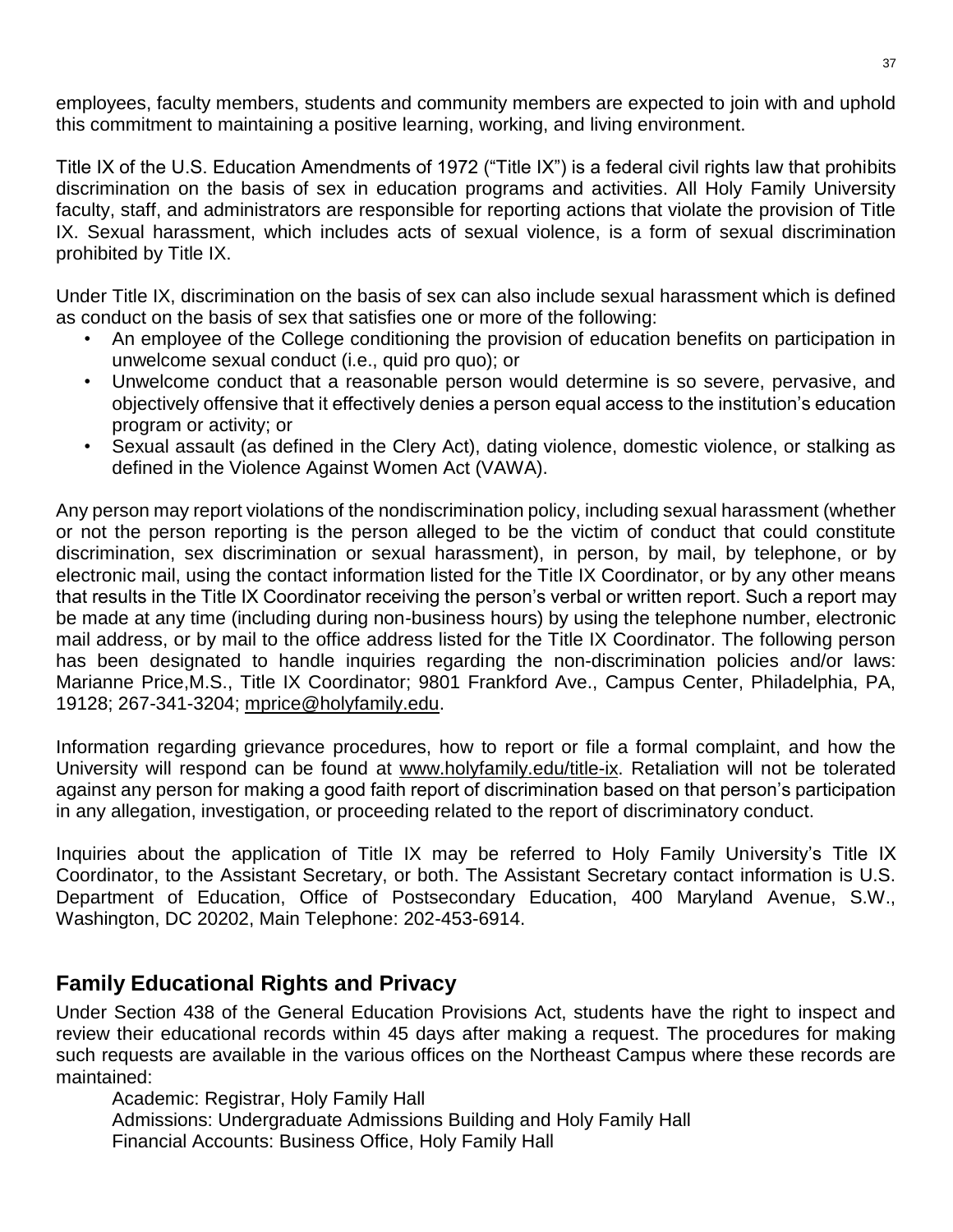Judicial Records: Residence Life, Director of Student Conduct & Advocacy and Dean of Students, Campus Center Student Aid: Financial Aid, Holy Family Hall

The student has the right to challenge the content of their educational record and may, if necessary, request a formal hearing on the matter.

The University shall obtain the written consent of the student before disclosing personally identifiable information from the educational records, except if the disclosure is to instructional, administrative or other authorized individuals, including representatives of approval or accreditation agencies. A record of all disclosure, other than to the subject student, will be maintained by the appropriate office and may be reviewed by the student.

The University may disclose certain personally identifiable information, designated as directory information, concerning students in attendance. The following categories of information have been designated as directory information: *the student's name, address, telephone number, date and place of birth, major field of study, participation in officially recognized activities and sports, weight and height of members of athletic teams, dates of attendance, degrees and awards received, and the most recent previous educational institution attended*. Any student who does not wish directory information released must so inform the Dean of Students in writing within 30 days after the start of the fall semester. In any event, the University may disclose directory information from the record of an individual who is no longer in attendance at the University without public notice or prior permission.

A more complete description of the guidelines prepared for compliance with the act is available in various offices of the University at all times and at the registration desk during regular registration each semester.

# <span id="page-37-0"></span>**Gambling Policy**

In accordance with the mission statement of Holy Family University, and in compliance with the state of Pennsylvania statutes PA c.s.5512, 5513, 5514 and NCAA bylaw 10.3 in its entirety, gambling is not permitted on any University property or at any University-sponsored/sanctioned activity. Any exceptions must be approved by the Deans of Students. Students found to be in violation of this policy will be held accountable as outlined in the Student Code of Conduct, up to and including suspension from the university. Visit [www.collegegambling.org](http://www.collegegambling.org/) for information.

# <span id="page-37-1"></span>**Grievance Procedures: Academic, Non-Academic, Section 504/ADA**

#### **Academic**

A student with an academic grievance that is unrelated to grade challenges and/or academic integrity should pursue the following procedure to have the grievance heard:

- 1. Discuss the matter with the faculty member involved within five (5) business days from the date of the incident. The faculty member will respond within three (3) business days. Mediation, defined here as discussion with the immediate persons involved with no legal representation, is optional but not required for complaints to be fully processed.
- 2. If dissatisfied with the outcome of this first discussion, the student may submit within three (3) business days a written statement that includes the facts of the case and the proposed solution to the school program designee (Chair, Coordinator, or Director). Within fourteen (14) days, the school program designee will conduct the investigation.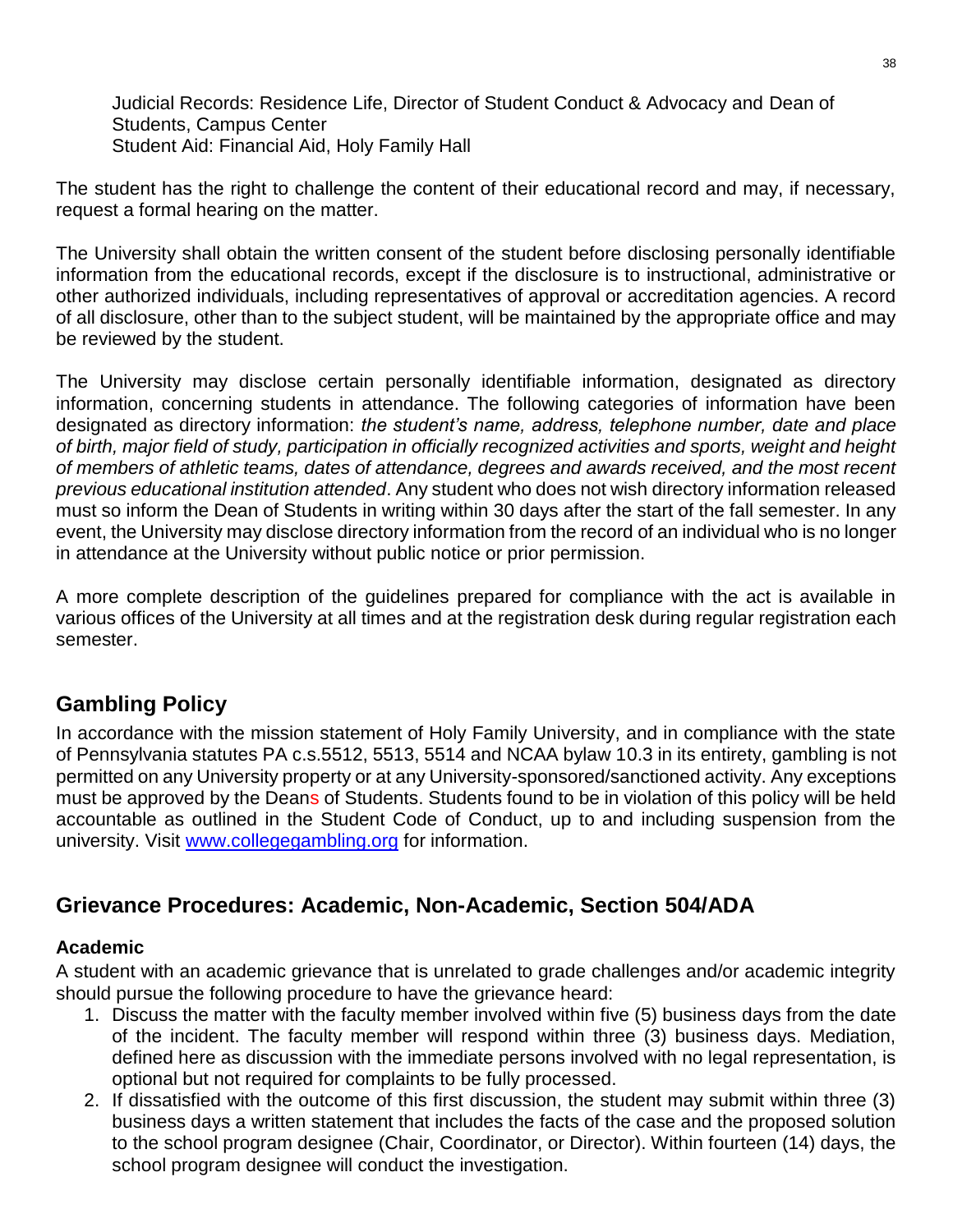- 3. All aspects of the student's complaint and investigation will be kept confidential to the extent possible with regard to complaint filing, investigation and disposition. The investigation will be conducted in an impartial manner and will include an impartial decision-maker. If the school program designee cannot remain impartial, they will remove themselves from the proceedings and assign the matter to the appropriate Dean, who will start the timeframe from the date the complaint was received.
- 4. Following an investigation from either the school program designee or the appropriate Dean, the student will receive a written determination within ten (10) business days, upon completion of the investigation. This written notice shall contain the outcome of the complaint and the basis for the decision.
- 5. The student may appeal the findings in writing to the Vice President for Academic Affairs, or their designee, within five (5) business days. The written appeal will be reviewed in an impartial manner by a panel representing a balanced cross section of the campus community. The decision of this panel will be final and will be provided within ten (10) business days from the date the written appeal was received.

Retaliatory conduct against any individual who has filed a complaint, who is the subject of the harassment, who has provided information as a witness, or who has submitted an appeal will not be tolerated and will be grounds for discipline up to and including expulsion. Further, complainants will be disciplined for filing false testimony during an investigation.

#### **Non-Academic**

Non-academic grievance processes and procedures specifically refer to grievances of a student or students towards another student or students. At any time, should a student feel they need to discuss a concern with University administration, the procedures outlined below shall be utilized. Examples of non-academic grievances that may fall under these procedures include, but are not limited to:

- General disruptive, intimidating, or threatening behaviors
- Wellness concerns

#### **Non-Academic Grievance Process**

- 1. Discuss the matter with the immediate staff member with whom the grievance is directed within five (5) business days from the date of the incident; the immediate staff member will respond in writing within three (3) business days.
- 2. If dissatisfied with the outcome of this first discussion, the student may submit within three (3) business days, a written statement that includes the facts of the incident and a proposed solution. The student may present witnesses and other evidence relevant to the complaint. The written statement should be submitted to the Dean of Students. The Dean of Students will respond to the written grievance within three (3) days as to whether further investigation is warranted. If it is determined that no further investigation is warranted, the grievance will be closed, and no appeal will be offered. If further investigation is required, the Dean of Students, or their designee, will conduct an investigation within fourteen (14) days, and a notification letter will be issued to all parties involved within ten (10) business days after completion of the investigation. This written notice shall contain the outcome of the complaint and the basis for the decision.
- 3. All aspects of the student's complaint and investigation will be kept confidential to the extent possible with regard to complaint filing, investigation, and disposition. The investigation will be conducted in an impartial manner and will include an impartial decision-maker. If the Dean of Students cannot remain impartial, they will remove themselves from the proceedings and assign the matter to a designee, who will start the timeframe from the date the grievance was received.
- 4. The student may appeal the findings in writing to the Vice President for Student Affairs, or their designee, within five (5) business days. The written appeal will be reviewed in an impartial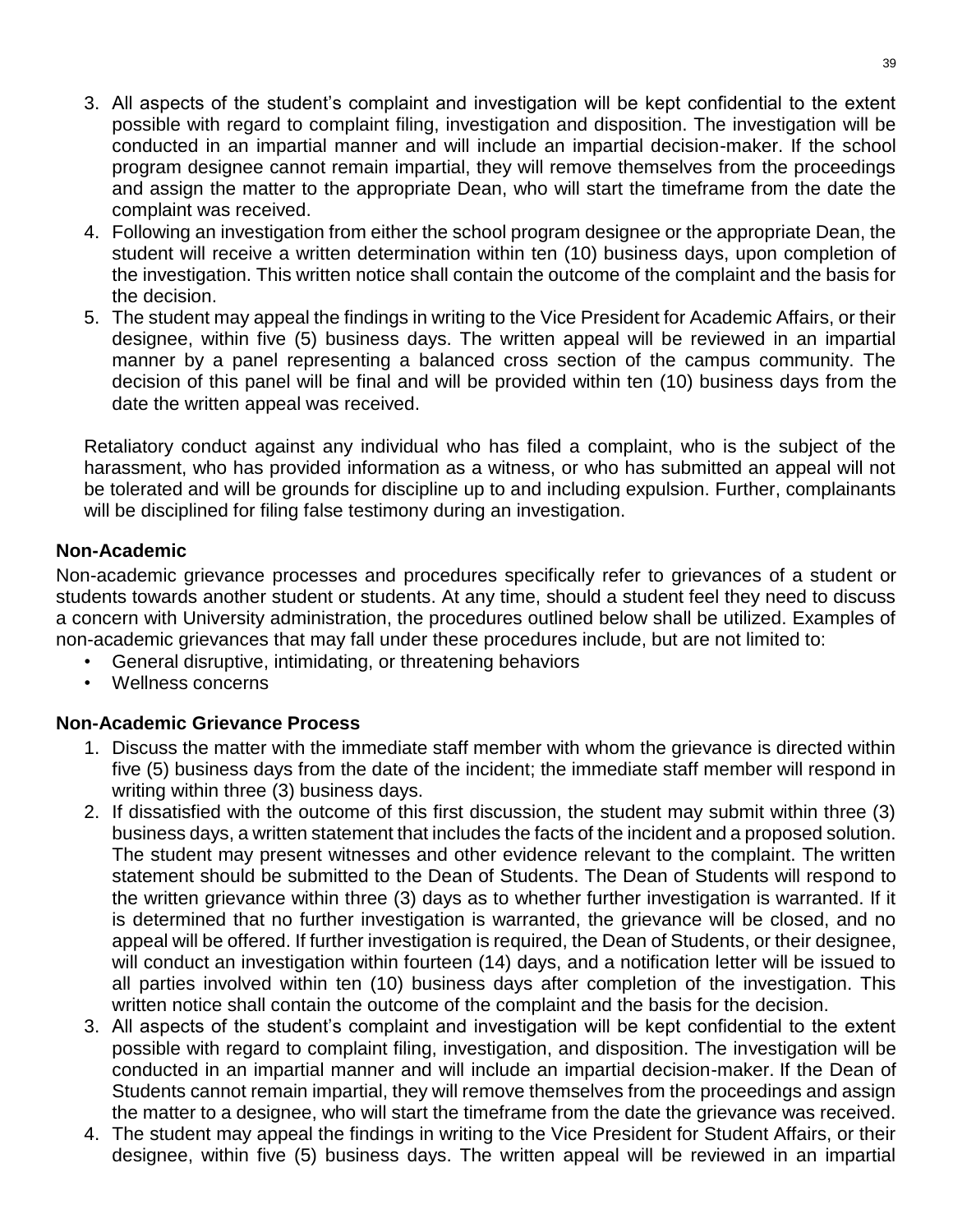manner by a trained, three-person Appellate Board. The decision of this Appellate Board will be final and will be provided within ten (10) business days from the date the written appeal was received.

Retaliatory conduct against any individual who has filed a grievance, who is the subject of the grievance, who has provided information as a witness, or submitted an appeal will not be tolerated and will be grounds for discipline up to and including employment termination or expulsion. Further, complainants and witnesses will be disciplined for filing false complaints or providing false information during an investigation.

#### **Section 504/ADA Grievance Procedures**

Holy Family University prohibits discrimination on the basis of disability for faculty, staff, students, and visitors. Holy Family University has adopted an internal grievance procedure providing for prompt and equitable resolution of complaints by any member of the Holy Family University community alleging any action prohibited by Section 504 of the Rehabilitation Act of 1973 (§29 U.S.C. 794) of the U.S. Department of Education regulations implementing the Act, and the Americans with Disabilities Act, 1990 Title II & III (§42 U.S.C. 126). Section 504 and the ADA, Sections Title II & Title III prohibits discrimination on the basis of disability in any program or activity receiving Federal financial assistance. The Law and Regulations may be examined in the Office of Equity & Inclusion located in the Campus Center at the Philadelphia Main Campus.

Any participants, beneficiaries, applicants, or employees, including students, staff, faculty, and visitors who believes they have been subjected to discrimination on the basis of disability, or is unsatisfied with accommodations provided by the Office of disAbility Services, may file a grievance under this procedure. It is against the law for Holy Family University to retaliate against anyone who files a grievance or cooperates in the investigation of a grievance. The Section 504/ADA Coordinator should be notified immediately if anyone associated with the grievance procedure is subjected to retaliation as a result of that person's participation in the grievance process.

Holy Family University has both informal and formal mechanisms in place to resolve concerns about disability discrimination, denial of access to services, accommodations required by law, or an auxiliary aid they believe they should have received ("disability-related issues"), such as:

- Disagreements regarding a requested service, accommodation, modification of a University practice or requirement, or denial of a request
- Inaccessibility of a program or activity
- Violation of privacy in the context of a disability

## **Informal Process**

Holy Family University encourages anyone with concerns about a disability-related issue to first discuss the matter with Keely Milbourne, Associate Director of the Office of disAbility Services, who will attempt to facilitate a resolution. Individuals are not required to pursue the informal process first and may engage the formal grievance process as their first step if preferred.

[Office of disAbility Services](https://www.holyfamily.edu/current-students/student-resources/wellness-services/disability-services) Philadelphia Campus, Campus Center, Second Floor 267-341-3231, disabilityservices@holyfamily.edu

The Office of disAbility Services will move forward in its best efforts to identify a resolution within ten working days from the date the disability-related issue is raised. The Office of disAbility Services may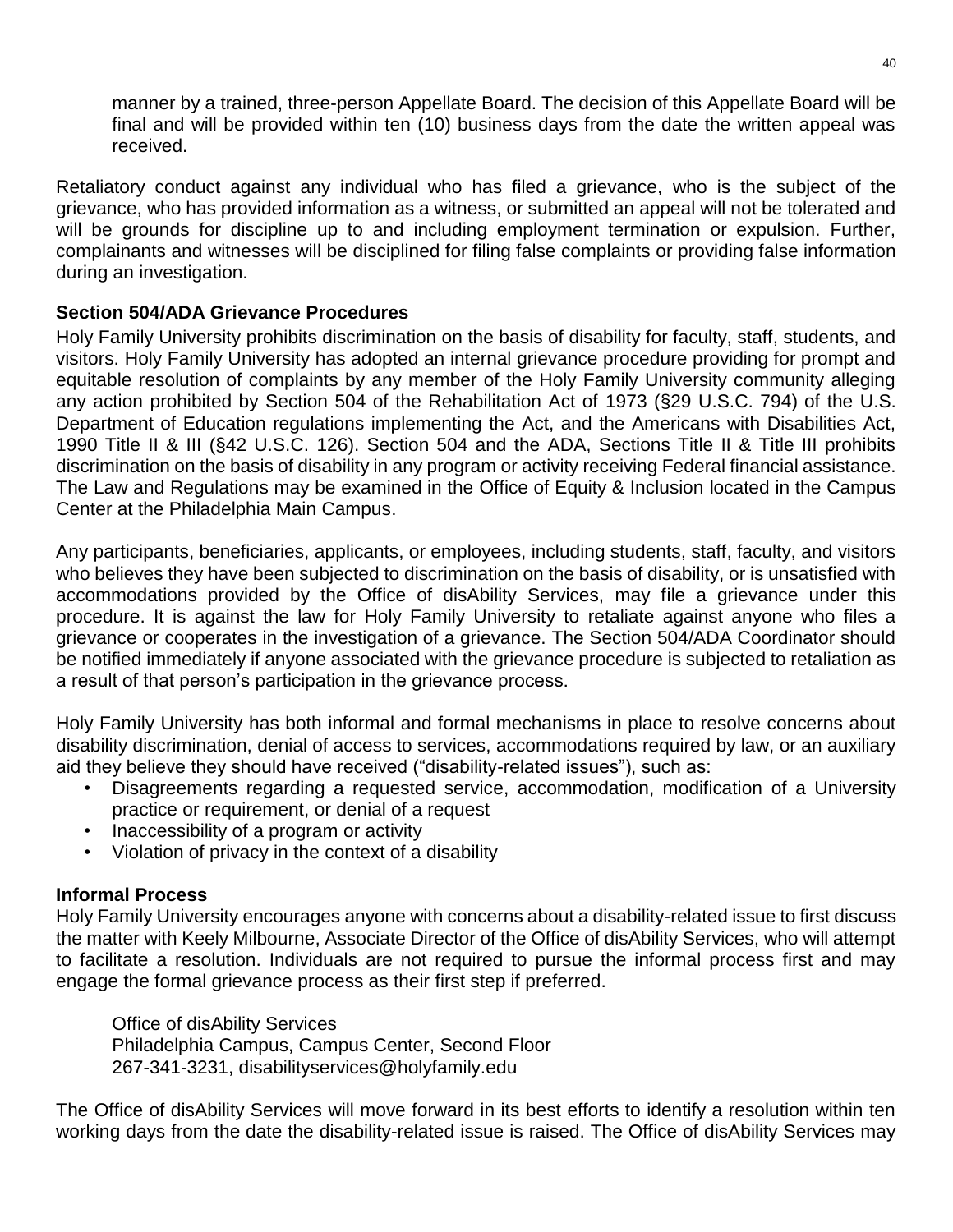refer the matter to the Section 504/ADA Coordinator if deemed necessary, or if formal processes are required.

Should the complaint need to be made against the Office of disAbility Services itself, a formal grievance may be filed as described below.

The purpose of the informal process is to make a good faith effort to resolve the issue quickly and efficiently; however, the individual may ask to implement the formal process at any time during the informal resolution or instead of the formal resolution.

#### **Formal Grievance**

A formal grievance must be filed with the Section 504/ADA Coordinator within 21 working days of the date of the Informal decision, if applicable, or within 30 calendar days of the occurrence of the disabilityrelated issue.

[Office of Equity & Inclusion](https://www.holyfamily.edu/current-students/student-life/title-ix) Philadelphia Campus, Campus Center, Second Floor Section 504/ADA Coordinator, Director of Equity & Inclusion 267-341-3504, equity@holyfamily.edu

The grievance must be in writing and include the following:

- The grievant name, address, email address and phone number
- The grievant university ID number
- A full description of the situation
- A description of the efforts which have been made to resolve the issue informally, if any
- Any evidentiary items available
- A statement of the requested remedy, e.g. requested accommodation

If the grievance involves confidential medical information, the Section 504/ADA Coordinator will maintain the confidentiality of that information and will not release that information without the individual's permission, except as allowed by law.

#### **Process**

The Section 504/ADA Coordinator will review the grievance for timeliness and appropriateness under this grievance procedure and notify the grievant if the grievance has been accepted.

The Section 504/ADA Coordinator may commence an investigation. Should it be necessary, the Section 504/ADA Coordinator will select a trained investigator who will promptly initiate an investigation. The investigator will be an individual who is trained on disability or civil rights issues. In undertaking the investigation, the Section 504/ADA Coordinator or investigator may interview, consult with and/or request a written response to the issues raised in the grievance from any individual the investigator believes to have relevant information, including but not limited to faculty, staff, students, and visitors to Holy Family University. All parties will have an opportunity to provide the investigator with information or evidence that the party believes is relevant to his or her grievance. All parties involved will receive a fair and equitable process and be treated with care and respect. The investigator will respect the privacy of all parties.

The University will make every effort to complete an investigation within thirty (30) calendar days of the filing of the written complaint. At the request of the grievant, the Section 504/ADA Coordinator will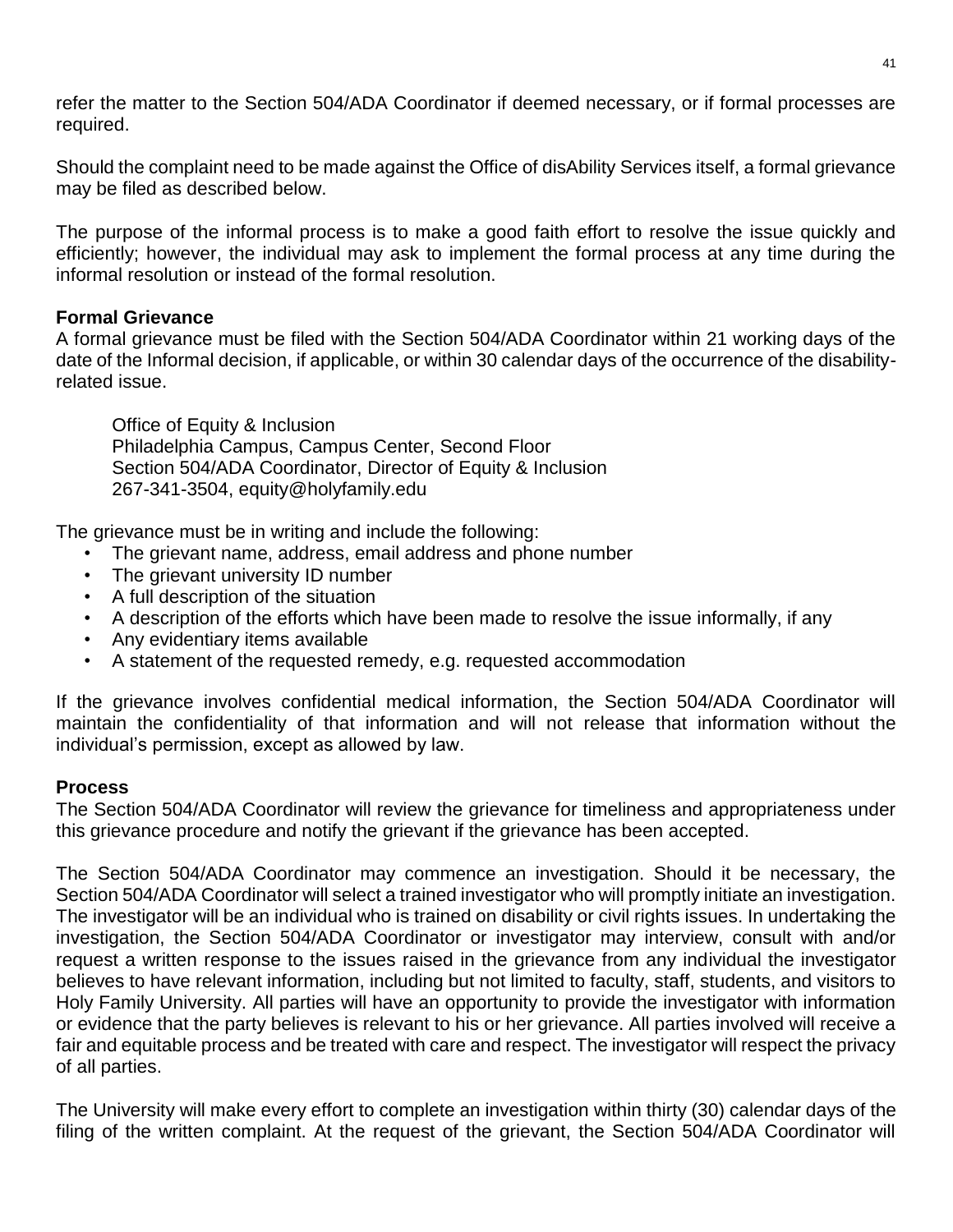determine whether the formal grievance process can and should be expedited. Informal resolution upon preliminary review may be recommended and reviewed by the complainant.

#### **Findings and Notification**

Within five working days of the completion of the investigation, the investigator will make a recommendation regarding appropriate actions to be taken. The investigator will summarize the evidence that supports the recommendation, and the grievant will be advised in writing of the outcome of the investigation.

#### **Appeal**

Within five (5) calendar days of receiving the determination from the Section 504/ADA Coordinator, the grievant or the party against whom the grievance is directed, if any, may appeal the determination. To appeal, the party must file a written request for review with the Section 504/ADA Coordinator. The written request for appeal must be based on the grounds of improper procedure, or new evidence that was unavailable at the time of the investigation. The Section 504/ADA Coordinator will refer this appeal to the Dean of Students, or their designee, if the individual appealing the decision establishes standing for the appeal consideration.

The Dean of Students, or their designee, will provide the person appealing with a copy of the appeal written decision within five calendar days of the filing of the appeal. The appeal decision will be the final determination of Holy Family University.

The individual also may file a complaint with the U.S. Department of Education, Office of Civil Rights, at any time before, during or after the University's Section 504/ADA grievance process.

## <span id="page-41-0"></span>**Guest and Visitor Policy**

It is the responsibility of the campus community to ensure that the work of the university is accomplished in an environment that promotes health and safety and minimizes work-related disruptions. Throughout this policy, dependents, children and pets will be referred to collectively as "guests."

In consideration of safety, confidentiality, disruption of operations, disruption of services, disruption to others, appropriateness, and legal liability posed by the presence of unaccompanied guests on the various campuses, the university limits the presence of unaccompanied guests on campus to official university activities in which they are invited or to visiting the Library and Learning Resource Center. See Library/LRC access policy: www.holyfamily.edu/services-staff.

Supervisors and faculty may grant an exception for a temporary, unforeseen emergency, but no student may have a guest on campus without the supervisor's permission or use any campus as an alternative to dependent care. When authorized, the accompanying student must directly supervise the guest at all times and must understand that they are responsible for their guest's proper care while on campus.

Students are responsible for ensuring that guests behave appropriately when in a classroom, attending a performing arts event, athletic event, open house, or university-sanctioned activity such as a picnic or "Take Your Children to Work Day," or as part of a summer camp or planned campus visit. If, in the view of the faculty member responsible for a class - or the supervisor responsible for a department - a guest is disruptive, the student must remove the guest from the situation.

For safety and security reasons, it is required that all students register their guests with our Public Safety Department at the main campus or Newtown sites. In some instances, it may be appropriate for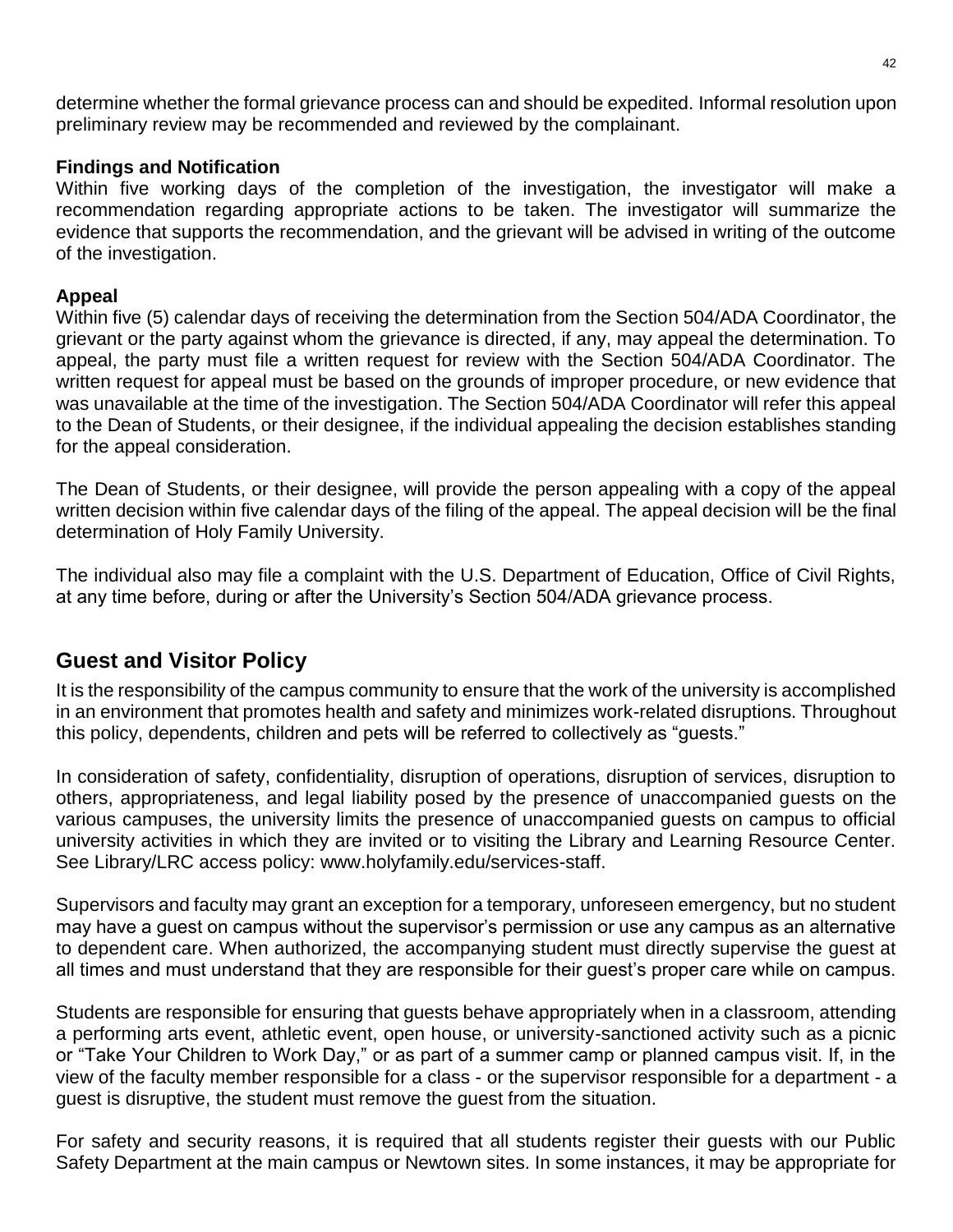guests to be granted a visitor badge by Public Safety while on university property. University identification cards are property of the university.

Refer to the *Minors on Campus and in Programs* section of this Handbook for additional requirements related to the presence of Minors on campus.

# <span id="page-42-0"></span>**Hate Crimes**

Hate crimes occur when a perpetrator targets a victim because of their perceived membership in a certain social group, usually defined by race, age, color, religion, national origin, ethnic origin, sex/gender, sexual orientation, disability, marital status, military leave, veteran status and any other status protected by law, which unreasonably disrupts or interferes with another's academic performance, or which creates an intimidating, offensive or hostile environment.

The law requires the release of statistics by category of prejudice concerning the occurrence of hate crimes in the crime classifications listed in the Jeanne Clery Disclosure of Campus Security Policy and Campus Crime Statistics Act, such as race, gender, gender identity, religion, sexual orientation, ethnicity, national origin, or disability, and for other crimes involving bodily injury to any person. Definitions listed in the *The Handbook for Campus Safety and Security Reporting* include:

- Race: A preformed negative attitude toward a group of persons who possess common physical and hereditary characteristics.
- Gender: A preformed negative opinion or attitude toward a person or group of persons based on their actual or perceived gender.
- Gender Identity: A preformed negative opinion or attitude toward a person or group of persons based on their actual or perceived gender identity, e.g. bias against transgender or gender nonconforming individuals.
- Religion: A preformed negative opinion or attitude toward a group of persons who share the same religious beliefs regarding the origin and purpose of the universe and the existence or nonexistence of a supreme being.
- Sexual Orientation: A preformed negative opinion or attitude toward a group of persons based on their actual or perceived sexual orientation.
- Ethnicity: A preformed negative opinion or attitude toward a group of people whose members identify with each other through common heritage, often consisting of a common language common culture (often including a shared religion) and/or ideology that stresses common ancestry.
- National Origin: A preformed negative opinion or attitude toward a group of people based on their actual or perceived country of birth.
- Disability: A preformed negative opinion or attitude toward a group of persons based on their physical or mental impairments, whether such a disability is temporary or permanent, congenital or acquired by heredity, accident, injury, advanced age or illness.

In August of 2008 HEOA S 488, 20 U.S.C. S 1092 (f) (1) F (iii) modified the above hate crimes to include, but not be limited to the following additional crimes under the hate crime category as defined:

- Larceny Theft: The unlawful taking, carrying, leading, or riding away of property from the possession, or constructive possession, of another.
- Intimidation: To unlawfully place another person in reasonable fear of bodily harm through the use of threatening words and/or other conduct, but without displaying a weapon or subjecting the victim to actual physical attack.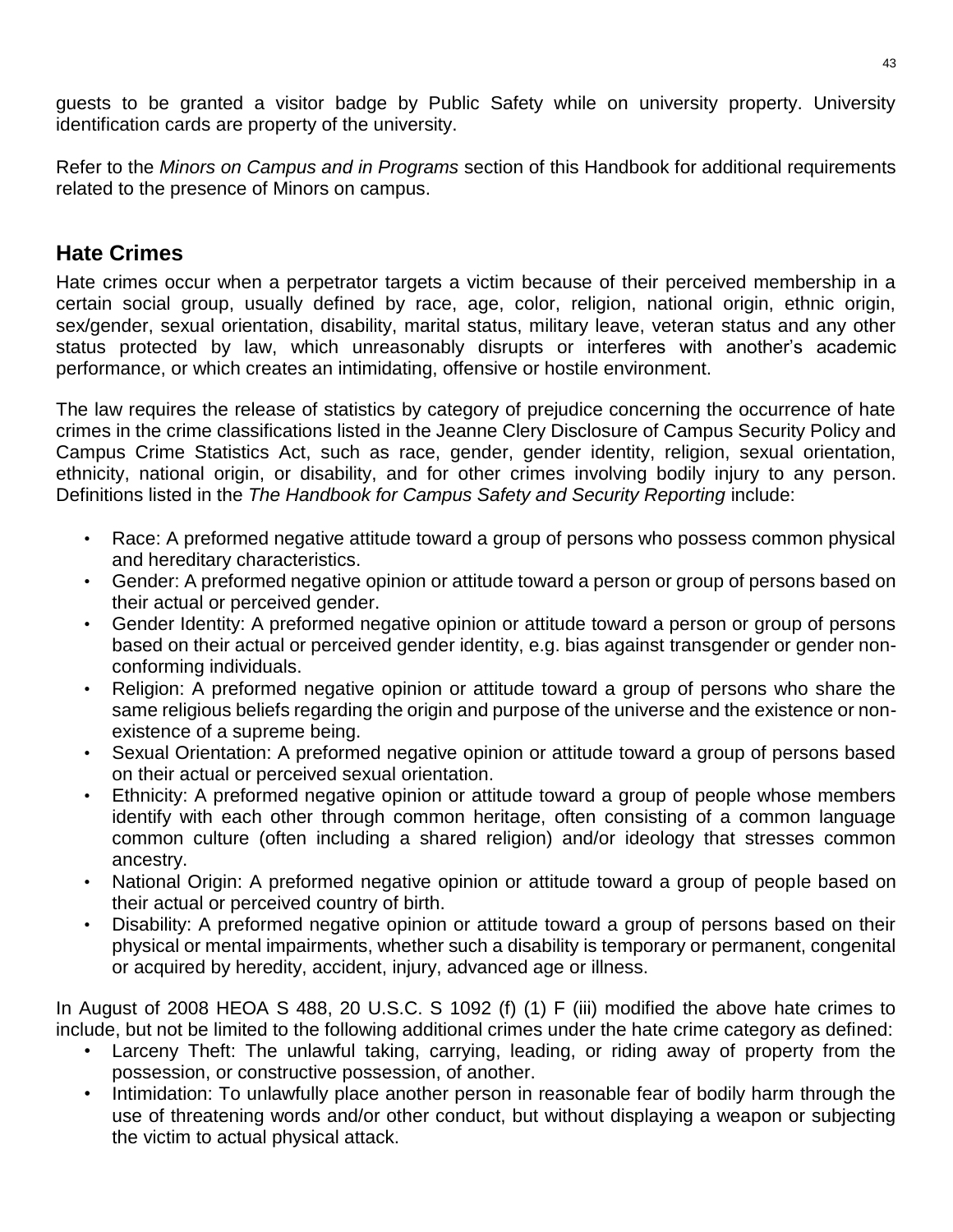- Destruction/Damage/Vandalism: To willfully or maliciously destroy, damage, deface, or otherwise injure real or personal property without the consent of the owner or the person having custody or control of it.
- Simple Assault: An unlawful physical attack by one person upon another where neither the offender displays a weapon nor the victim suffers obvious severe or aggrieved bodily injury involving apparent broken bones, loss of teeth, possible internal injury, severe laceration, or loss of consciousness.

# <span id="page-43-0"></span>**Harassment**

In Pennsylvania, the general harassment law is defined as the intent to harass, annoy or alarm another if the person:

- 1. strikes, shoves, kicks or otherwise subjects the other person to physical contact, or attempts or threatens to do the same;
- 2. follows the other person in or about a public place or places;
- 3. engages in a course of conduct or repeatedly commits acts which serve no legitimate purpose;
- 4. communicates to or about such other person any lewd, lascivious, threatening or obscene words, language, drawings or caricatures;
- 5. communicates repeatedly in an anonymous manner;
- 6. communicates repeatedly at extremely inconvenient hours; or
- 7. communicates repeatedly in a manner other than specified in paragraphs (4), (5) and (6).

Holy Family University will apply this definition in its determination of reported incidences of harassment.

# <span id="page-43-1"></span>**Hazing**

Holy Family University maintains a zero-tolerance policy for Hazing. Any student, other person associated with an Organization, or an Organization responsible for Hazing under this Policy, whether occurring on or off campus, may face sanctions from the University, and may also face criminal charges under state law, including The Timothy J. Piazza Anithazing Law. This policy applies to any acts of Hazing or Organizational Hazing occurring on or off campus.

## **Definitions**

- A. Individual Students: An individual who attends or has applied to attend or has been admitted to the institution.
- B. Minor: An individual younger than 18 years of age.
- C. Organizations
	- a. Includes the following:
		- i. An association, corporation, order, society, corps, club or service, social or similar group, whose members are primarily students or alumni of the institution.
		- ii. A national or international organization with which an organization is affiliated.
- D. Other persons associated with an organization
	- a. Any individual person, including a student, University employee, non-student, nonemployee, or alumni associated with an organization. Association with an organization may include, but is not limited to, organization volunteer, advisor, coach, or event/program support.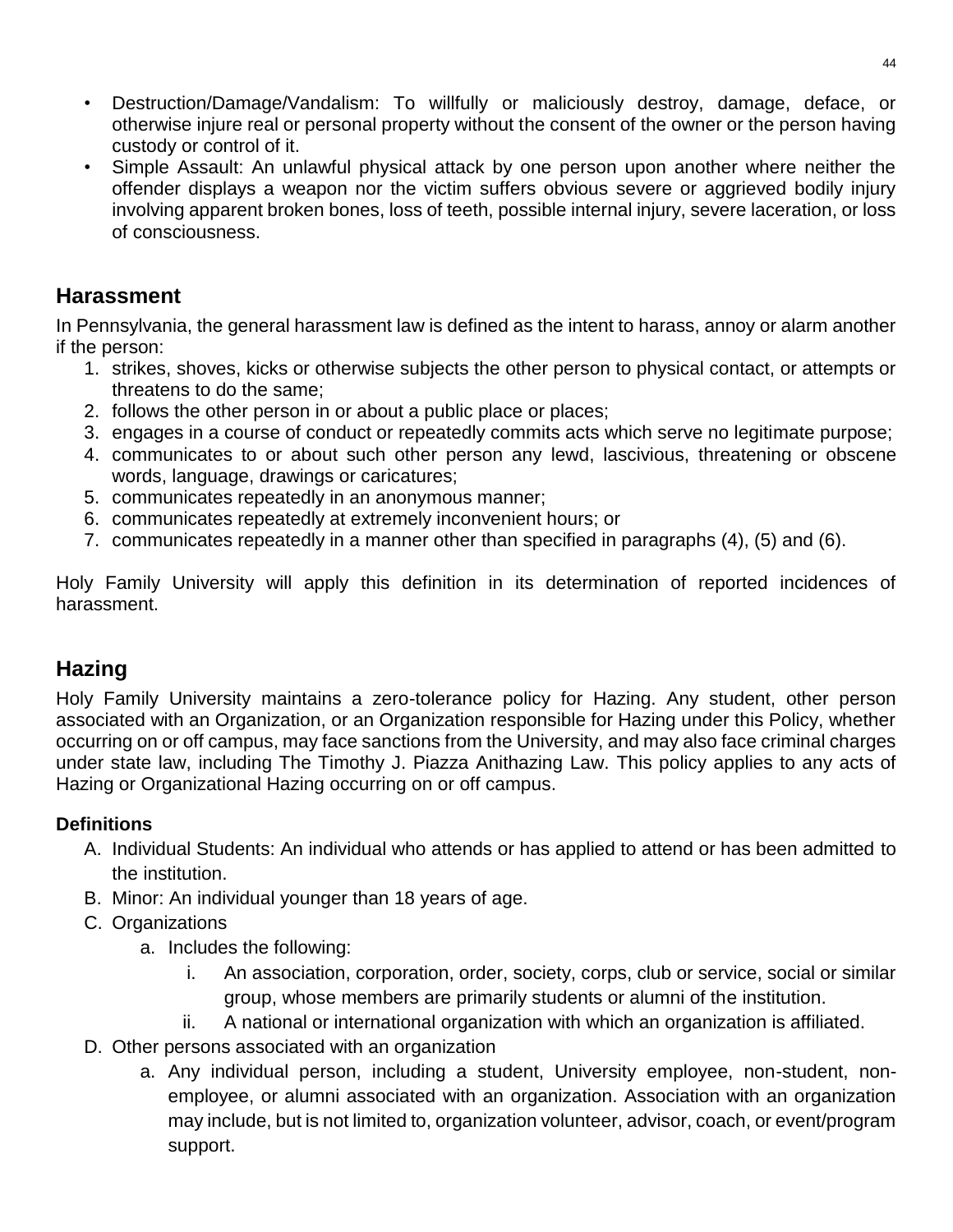- b. Any individual associated with an affiliated national organization of an organization.
- E. Alcoholic liquid: A substance containing liquor, spirit, wine, beer, malt, or brewed beverage or any combination thereof.
- F. Bodily injury: Impairment of physical condition or substantial pain.
- G. Drug: A controlled substance or drug defined in The Controlled Substance, Drug, Device and Cosmetic Act, as noted below:
	- a. Substances recognized in the official United States Pharmacopoeia, or official National Formulary or any supplement to either of them;
	- b. Substances intended for use in the diagnosis, cure, mitigation, treatment or prevention of disease in man or other animals;
	- c. Substances (other than food) intended to affect the structure or any function of the human body or other animal body; and
	- d. Substances intended for use as a component of any article specified above (i.-iii.) but not including devices or their components, parts or accessories.
- H. Serious bodily injury: Bodily injury which creates a substantial risk of death or which causes serious, permanent disfigurement, or protracted loss or impairment of the function of any bodily member or organ.
- I. Brutality: An act or behavior that is cruel and violent, and shows no feelings for others.
- J. Extreme embarrassment:
	- a. To cause a state of extreme distress; **or**
	- b. To impair a bodily function, or the function of a body part; **and**
	- c. Exists in a very high degree or goes to great or exaggerated lengths, or exceeds the ordinary, usual, or expected.
- K. Of a sexual nature: An act or behavior of sexual misconduct, as outlined in the University Student Handbook (pages 60-62).
- L. Reckless indifference:
	- a. To have reckless disregard of the consequences of one's acts or omissions; **and**
	- b. More than negligence, but is satisfied by something less than acts or omissions for the very purpose of causing harm or with knowledge that harm will result.

# **Prohibited Acts**

Hazing is prohibited by Holy Family University's Anti-hazing Policy. It shall not be a defense that the consent of the student was sought or obtained. It is not a defense that the conduct was sanctioned or approved by the organization or the institution.

- A. Hazing
	- a. A person commits the offense of hazing if the person intentionally, knowingly, or recklessly, for the purpose of initiating, admitting or affiliating a minor or student into or with an organization, or for the purpose of continuing or enhancing a minor or student's membership or status in an organization, causes, coerces or forces a minor or student to do any action or activity which are prohibited by this Policy, including but not limited to:
		- i. Any requirement or pressure put on an individual to participate in any activity which is illegal, perverse, publicly indecent, or contrary to his/her genuine moral beliefs, e.g., public profanity, indecent or lewd conduct, or sexual gestures in public.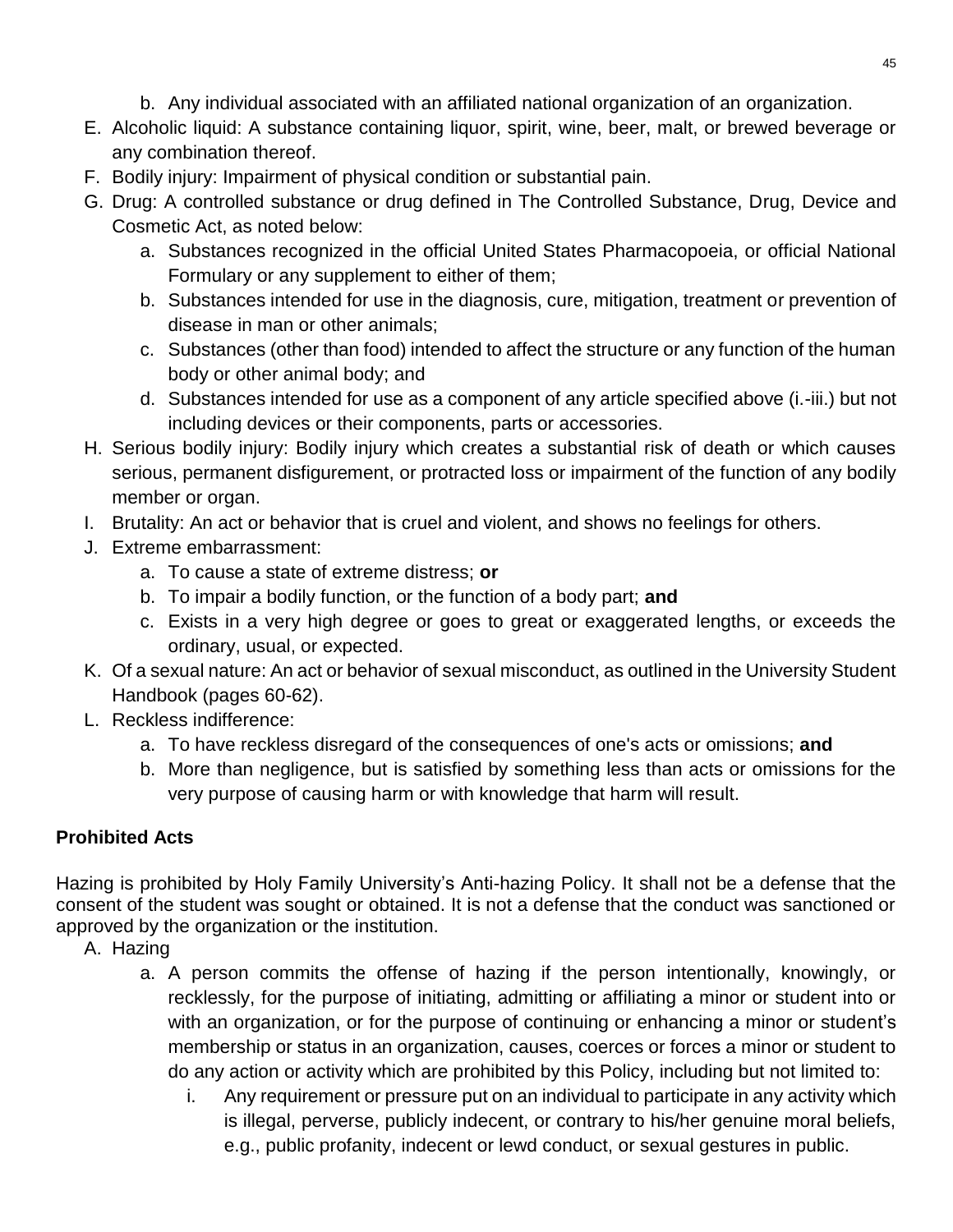- ii. Subjecting an individual to cruel or harassing language, or morally degrading or humiliating an individual for the object of amusement, ridicule or intimidation, regardless of the person's willingness to participate.
- iii. Forcing, requiring or pressuring an individual to tamper with or damage the property of the University, or harass another individual or organization.
- iv. Forcing, requiring, or pressuring an individual to consume any food, liquid, alcoholic liquid, drug or other substance which subjects the minor or student to a risk of emotional or physical harm.
- v. Forcing, requiring or pressing an individual to endure brutality of a physical nature, including whipping, beating, branding, calisthenics or exposure to the elements.
- vi. Forcing, requiring or pressing an individual to endure brutality of a mental nature, including activity adversely affecting the mental health or dignity of the individual, sleep deprivation, exclusion from social contact or conduct that could result in extreme embarrassment.
- vii. Endure brutality of a sexual nature.
- viii. Endure any other activity that creates a reasonable likelihood of bodily injury to the minor or student.
- b. Hazing shall **not** include reasonable and customary athletic, law enforcement or military training, contests, competitions or events.
- c. For purposes of this policy, any activity as described, in which the initiation or admission into or affiliation with an organization is directly or indirectly conditioned shall be presumed to be "forced" activity, the willingness of an individual to participate in such activity notwithstanding.
- B. Organizational Hazing
	- a. An organization commits the offense of organizational hazing if the organization intentionally, knowingly, or recklessly promotes or facilitates a violation of Hazing.

## **Reporting Violations & Enforcement of Policy**

Holy Family University requires all members of the University community who believe that they have witnessed, experienced, or are aware of conduct that constitutes Hazing or Organizational Hazing in violation of the Policy to report the violation to the Coordinator for Student Engagement, the Director of Athletics, the Title IX Coordinator, or the Dean of Students. Enforcement and adjudication of this Policy shall follow the University Judicial Process and Procedures, as outlined in the Student Handbook. All allegations of Hazing or Organizational Hazing will be investigated by the University. Any person(s) found responsible for violation of this Policy will also be found in violation of the Holy Family University Student Code of Conduct.

#### **Sanctions**

#### Individual

A student who is found to have violated the Policy is subject to sanctions outlined in the Student Handbook – *Suggested Sanctions for University Policy/Code of Conduct Violations.* A student's cumulative judicial file will be considered when determining sanctioning. Any violation of this Policy by an employee of the University may be determined to be a violation of employment and appropriate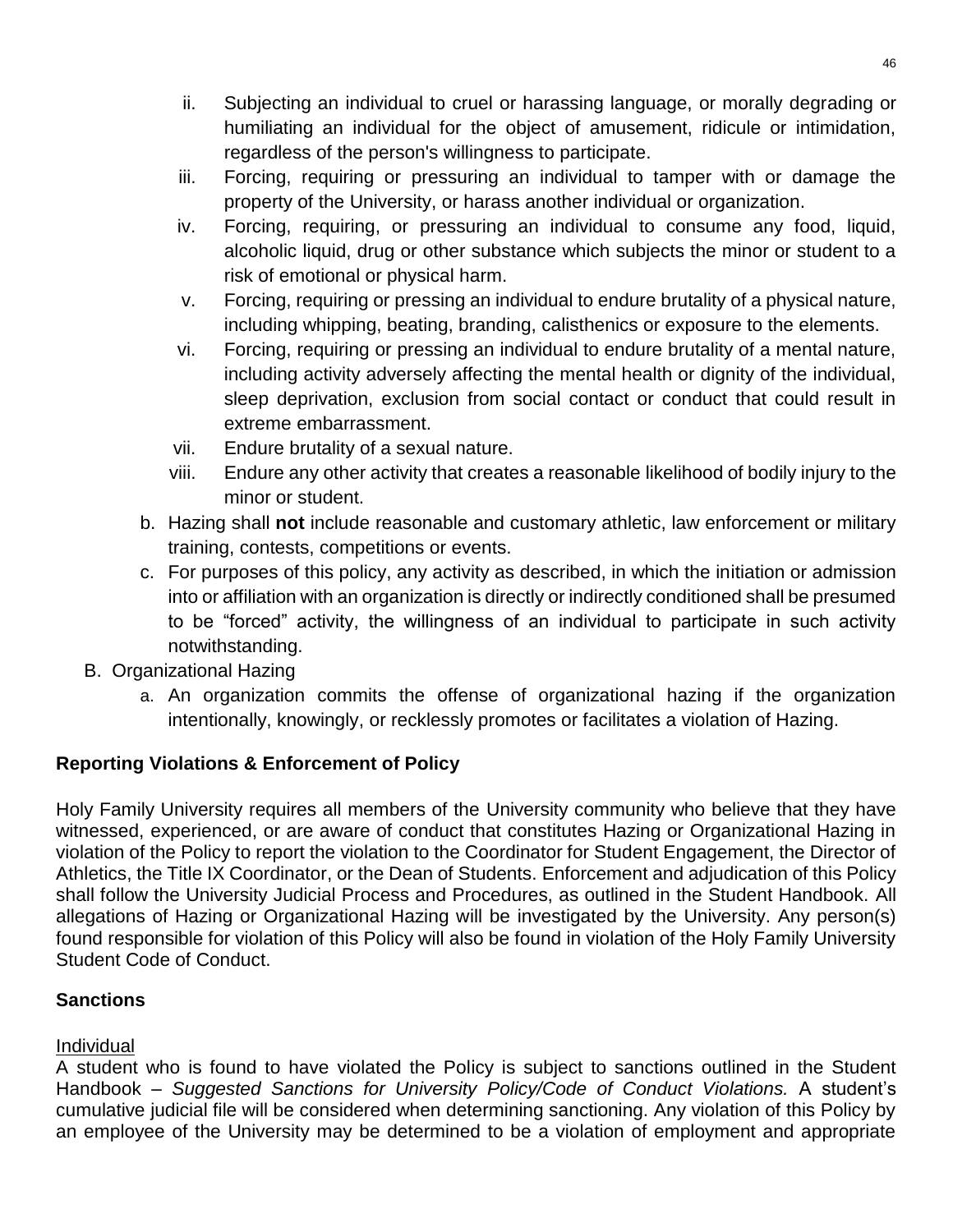disciplinary action shall be taken, as deemed necessary. Adjudication of the Policy for employees shall be through the Holy Family University Office of Human Resources.

#### **Organization**

If an organization is found to have violated the Policy, a sanction shall be imposed upon each individual within the organization found responsible for violation of this policy, as well as sanctioning for the organization itself. This may include, but is not limited to, the rescission of permission for the organization to operate on campus or school property, or to otherwise operate under the sanction or recognition of the institution.

Any individual person or organization found responsible for violation of this Policy, and imposition of fines has been levied toward them by state law, will have full responsibility in the payment of required fines.

#### Criminal and Civil Liability

In addition to the sanctions above, a student or organization may be subject to civil or criminal liability under local, state and federal law.

#### **Institutional Bi-Annual Report**

In accordance with the Timothy J. Piazza Antihazing Law, Holy Family University will maintain a report of all violations of this Policy and of federal or state laws related to hazing that are reported to the institution. Holy Family University will update this report each year on January 1 and August 1. This report will be made available on its publicly accessible internet website.

## <span id="page-46-0"></span>**Hostile Intruder in a Non-Residence Hall**

When a hostile intruder(s) is actively causing death or serious bodily injury or the threat of imminent death or serious bodily injury to person(s) within a building, we recommend the following procedures be implemented. While the guide refers primarily to academic buildings, it should be stated that these procedures are also relevant to administrative buildings and other common buildings on the campus.

#### **RUN**

- Have an escape route and plan in mind
- Leave your belongings behind
- Keep your hands visible

#### **HIDE**

- Hide in an area out of the hostile intruder's view
- Block entry to your hiding place and lock the doors

#### **FIGHT**

- As a last resort and only when your life is in imminent danger
- Attempt to incapacitate the hostile intruder
- Act with physical aggression and throw items at the hostile intruder

Call 911 and Public Safety (267-341-3333) when it is safe to do so.

When Law enforcement arrives on scene: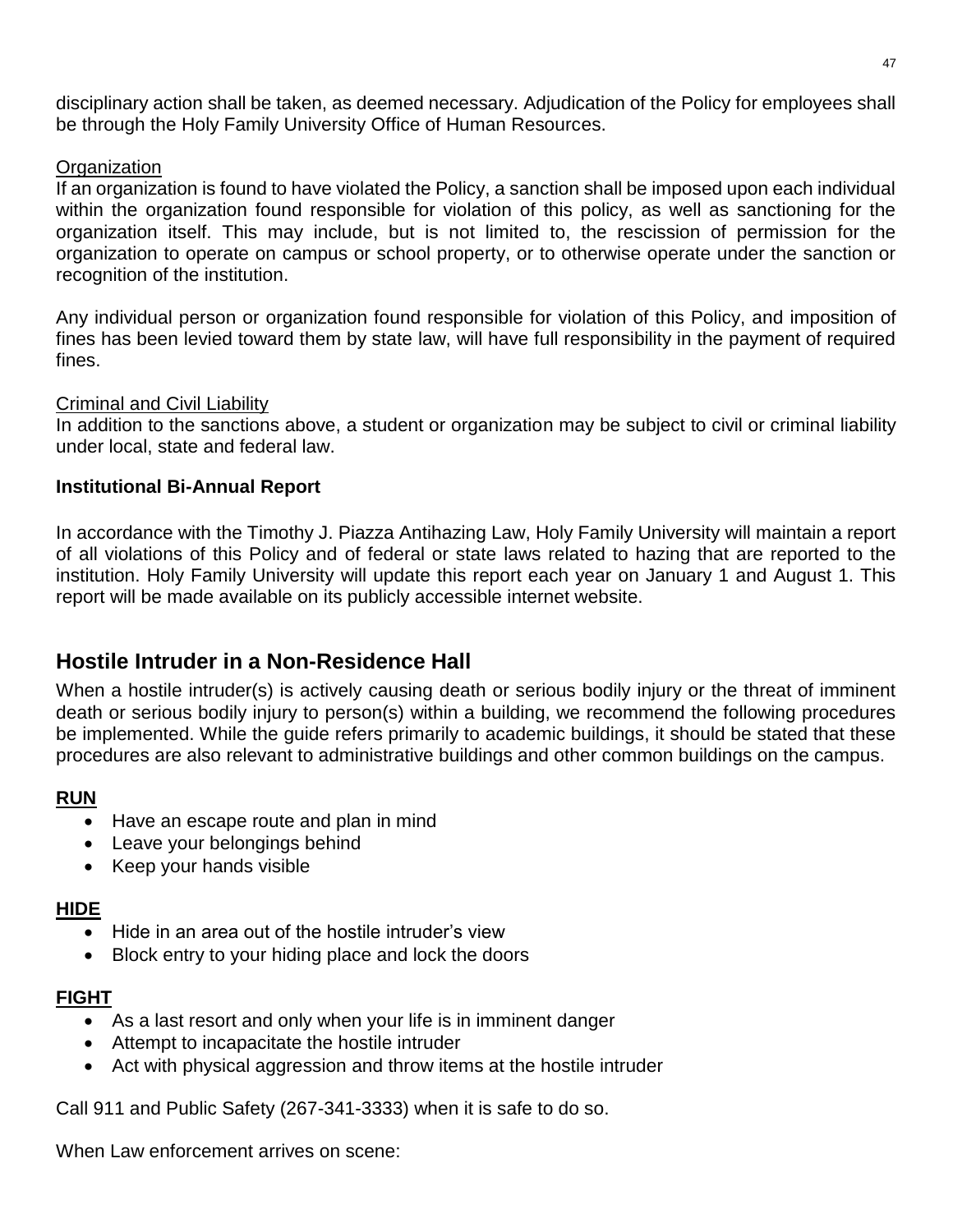- Remain calm, and follow officers' instructions
- Immediately raise hands and spread fingers
- Keep hands visible at all times
- Avoid making quick movements toward officers such as attempting to hold on to them for safety
- Avoid pointing, screaming and/or yelling
- Do not stop to ask officers for help or direction when evacuating, just proceed in the direction from which officers are entering the premises

Information you should provide to law enforcement or 911 operators:

- Location of the victims and the hostile intruder
- Number of hostile intruders, if more than one
- Physical description of hostile intruders
- Number and type of weapons held by the hostile intruder(s)
- Number of potential victims at the location

# <span id="page-47-0"></span>**Identification Card**

In an effort to provide adequate security for the members of the University community, every student must carry his or her Holy Family University identification (ID) card. Students are issued an official student identification card during their first semester attending Holy Family University. ID cards are necessary for the use of the library and sports facilities and must be available for presentation while the student is on campus. University ID cards can be obtained from Room 105 in the ETC building or the Library or the Newtown Lobby. There is no charge for the initial card; however, the cost for replacing a lost/damaged ID card is \$10.00, payable to the Business Office, HFH Room 202, prior to the time of photographing.

Upon request, students must surrender their ID cards to authorized University personnel (Public Safety, Residential Life staff, the Vice President for Student Affairs, Dean of Students, Human Resources staff and other University personnel). Students must provide accurate information and must comply with the directions of such officials in the performance of their duties. Furnishing false identification to University personnel will result in judicial charges being filed. Tampering with or falsifying the student ID card is a violation of the student Code of Conduct.

Students may not lend their IDs to other students for purposes of meal exchange, Library usage, or for another person to gain access into a residence hall or University building. Possession of an ID card that falsely identifies a student by name, age, date of birth, or photograph as being 21 years of age and over will result in disciplinary charges.

## <span id="page-47-1"></span>**Minors on Campus and in Programs**

The Minors on Campus and in Programs Policy is intended to safeguard youth under the age of 18 who may participate in and/or attend activities and programs under the authority of Holy Family University. The Policy applies to all departments of the University. Activities, classes, and programs, including but not limited to athletic camps, academic programs, service projects, student recruiting programs, and conferences or special events, where Minors are anticipated or expected to be present shall fall within the scope of this Policy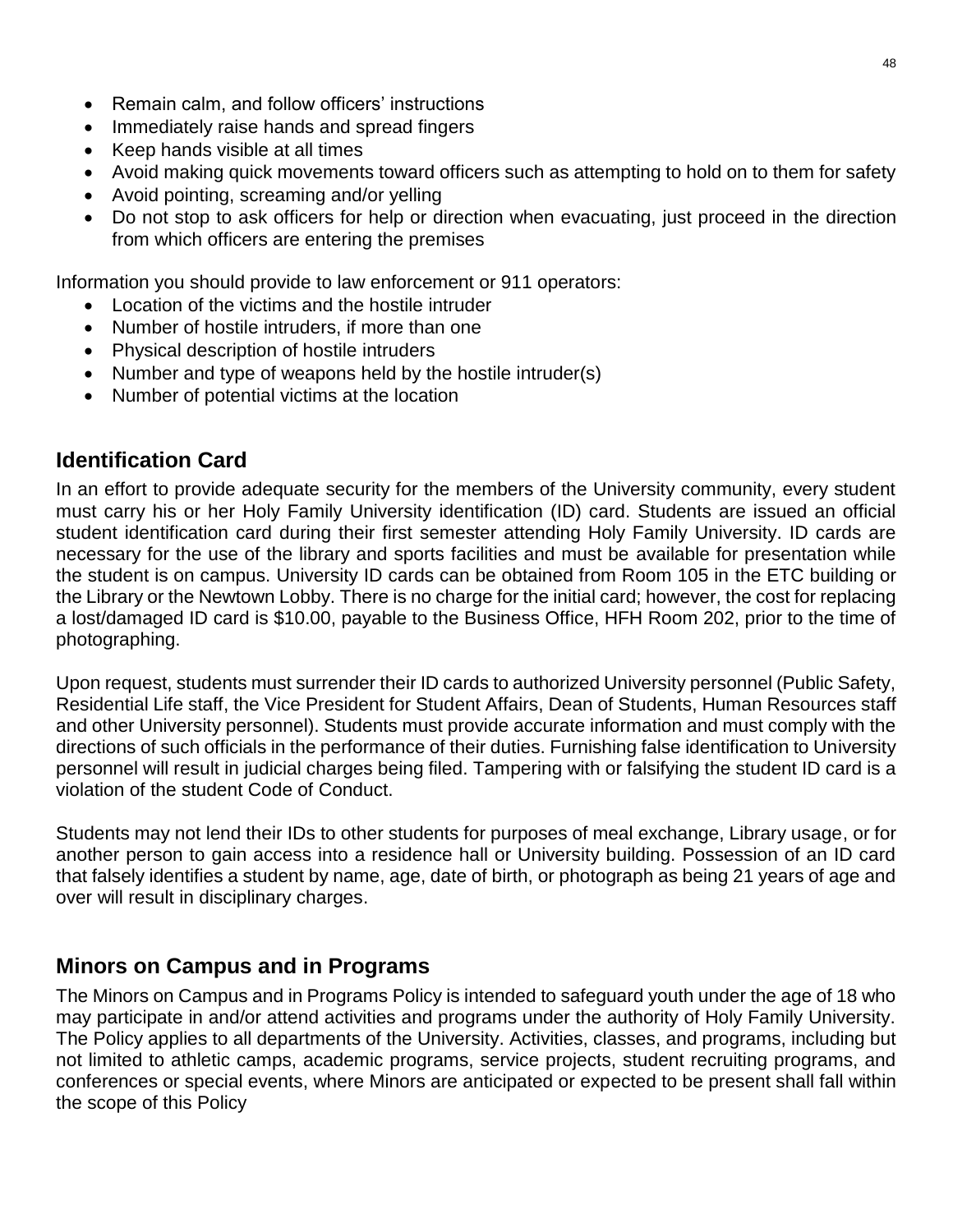Holy Family University expects all members of its community to abide by and execute this Policy, as necessary. Failure to do so may lead to revocation of the opportunity to use University facilities and/or cancellation of programs.

The University is committed to minimizing disruption due to the presence of Minors, and maximizing safety of Minors on campus at all times. Program Directors, parents, or guardians are responsible for ensuring that Minors behave appropriately while on campus.

The following are requirements outlined by this Policy:

- Minors on campus must be accompanied by a parent, guardian or Authorized Adult at all times; unaccompanied Minors will be escorted to Public Safety. Minor's may visit or tour the campus so long as they are escorted by a parent, guardian or Authorized Adult at all times. It is the expectation of the University that all Authorized Adults minimize risk at all times, and maintain groups of three or more persons at any time when with a Minor.
- Parents and/or guardians are responsible and liable for any and all injuries or damages sustained to or by their Minor while on the University campus, unless caused by the sole negligence of the University, its officers, agents, or employees.
- Minors are not allowed in classrooms while classes are in session unless permission is granted by the faculty member. If, in the view of the Program Director or Authorized Adult responsible for a class, event, program, etc. a Minor is disruptive, the Minor must be removed from the situation.

Minors are allowed in the classroom and in the workplace under the supervision of the parent or guardian in the following limited circumstances:

- Those limited occasions when alternative arrangements are impractical or impossible, such as the illness of a daycare provider; and
- The faculty member responsible for the classroom has given specific advance approval.
- The employee has received advanced approval from their supervisor.

This practice should only be utilized sparingly and if there are no other options reasonably available. Alternatives, such as the student arranging to record a particular session, should be considered. Students must avoid bringing Minors to classrooms on days of examinations, and Minors are not permitted to participate in field trips, internships, or retreats.

Minors may enroll full or part-time at the University. When they do, FERPA rights shift from their parents to them, and privacy protections are attached to their education records.

# <span id="page-48-0"></span>**Peer-to-Peer File Sharing**

Holy Family University does not allow peer-to-peer file sharing. Unauthorized distribution of copyrighted material via peer-to-peer file sharing may subject violators to civil and criminal liabilities. If you are discovered to have set up peer-to-peer file sharing, your network account may be turned off.

Computer abuse includes:

- Unauthorized copying, downloading or sharing copyright-protected material.
- Using Peer-to-Peer software to steal copyrighted content such as movies, music, software and images.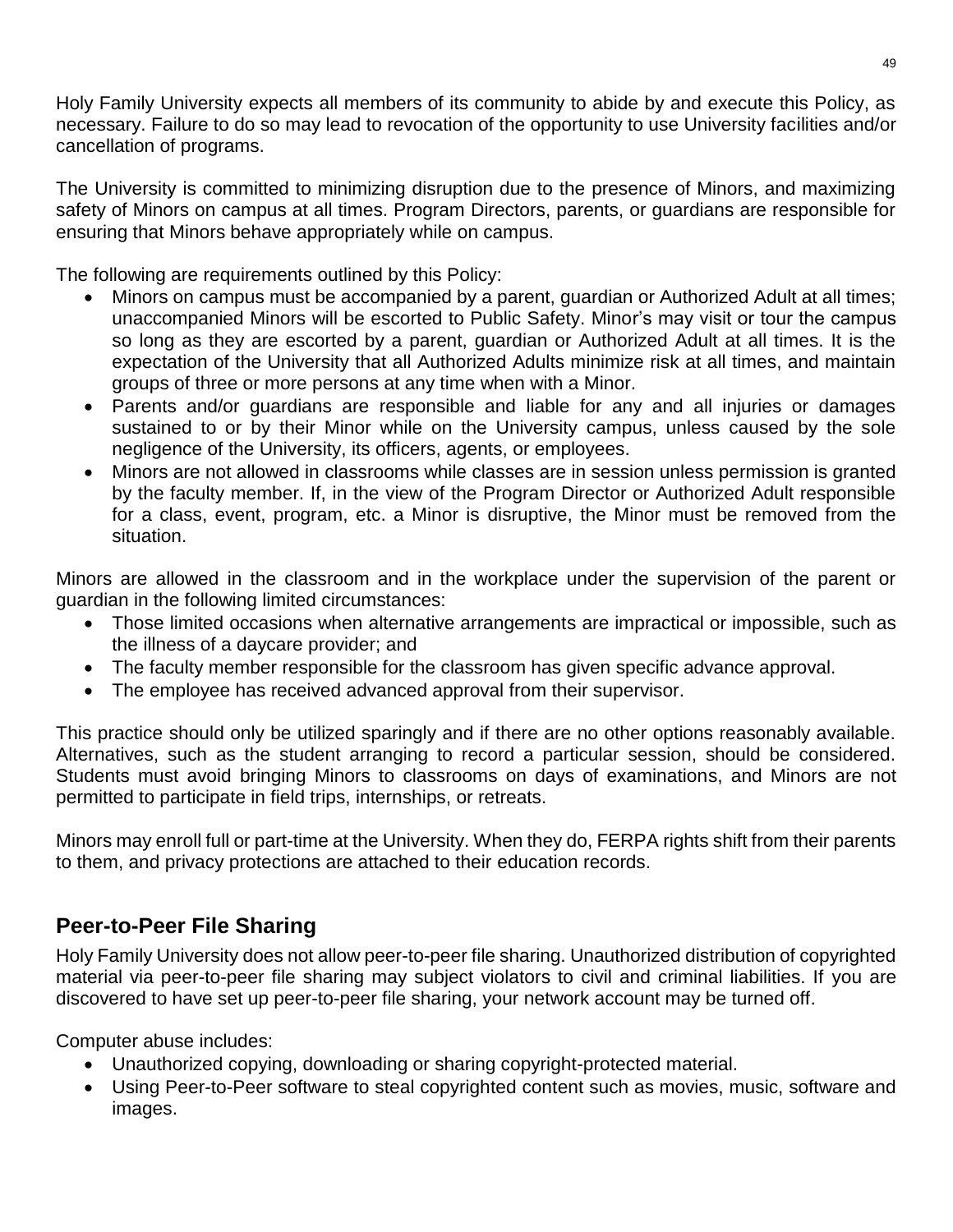# <span id="page-49-0"></span>**Photography and Videography: Privacy Policy and Releases**

Photographs and videos are taken at a wide variety of events in order to communicate our image and activities to the outside world. These photos and videos are used for educational, news, publicity, and promotional purposes.

In regards to the University's taking of photographs or videos and their subsequent use for publicity or other purposes, each student is bound by the following releases:

- I hereby authorize Holy Family, its officers, employees, trustee members, agents, and/or assignees to photograph, audio record, video record, obtain, reproduce, and/or use my likeness for marketing, educational, or other such reasonable use.
- I hereby acknowledge that my photograph, recording or video recording is being or will be taken, and I authorize such photography, audio recording, and/or video recording.
- I hereby release Holy Family University, its officers, employees, trustees, agents, and/or assignees from any and all potential or actual claims, legal liabilities, lawsuits, costs, or damages associated with or arising from the photographing, recording, use, and/or reproduction of my likeness in the form of photographs, audio recordings, and/or video recordings.

The University has an opt-out election if a student prefers not to have his or her photograph or image published in University materials, and in such cases the University will make a good faith effort to exclude the student's photograph or video from publication.

# <span id="page-49-1"></span>**Reporting Missing Persons**

Holy Family University Department of Public Safety thoroughly investigates all persons, including students reported as missing whether they reside on or off campus. To report a missing person, dial 3333 from a campus telephone, or use one of the blue light emergency telephones on campus, or call 267-341-3333 from off-campus phones. You can also report a missing person in person at the Department of Public Safety in the Campus Center building, which is staffed with professional personnel, 24/7. Additionally, you can request assistance from a Public Safety Officer on patrol or call 911.

The Director of Public Safety or Shift Supervisor, upon confirmation that a student is missing and cannot be located, shall notify the Dean of Students and/or the Associate Vice President for Student Life. If the missing student resides in on-campus housing, the Associate Director of Residence Life will also be notified.

If the missing student residing on campus has been missing for more than 24 hours, the Philadelphia Police Department/8th District will also be notified.

If a student is under 18 years old, the Dean of Students or the Associate Vice President for Student Life will immediately notify the custodial parent or legal guardian, and the missing student will be reported to the Philadelphia Police Department.

If a student over 18 years old has not designated an emergency contact, the law enforcement agency where the student's primary residence is located will be notified. All notifications as mentioned in this section will be made by the Dean of Students or the Associate Vice President for Student Life.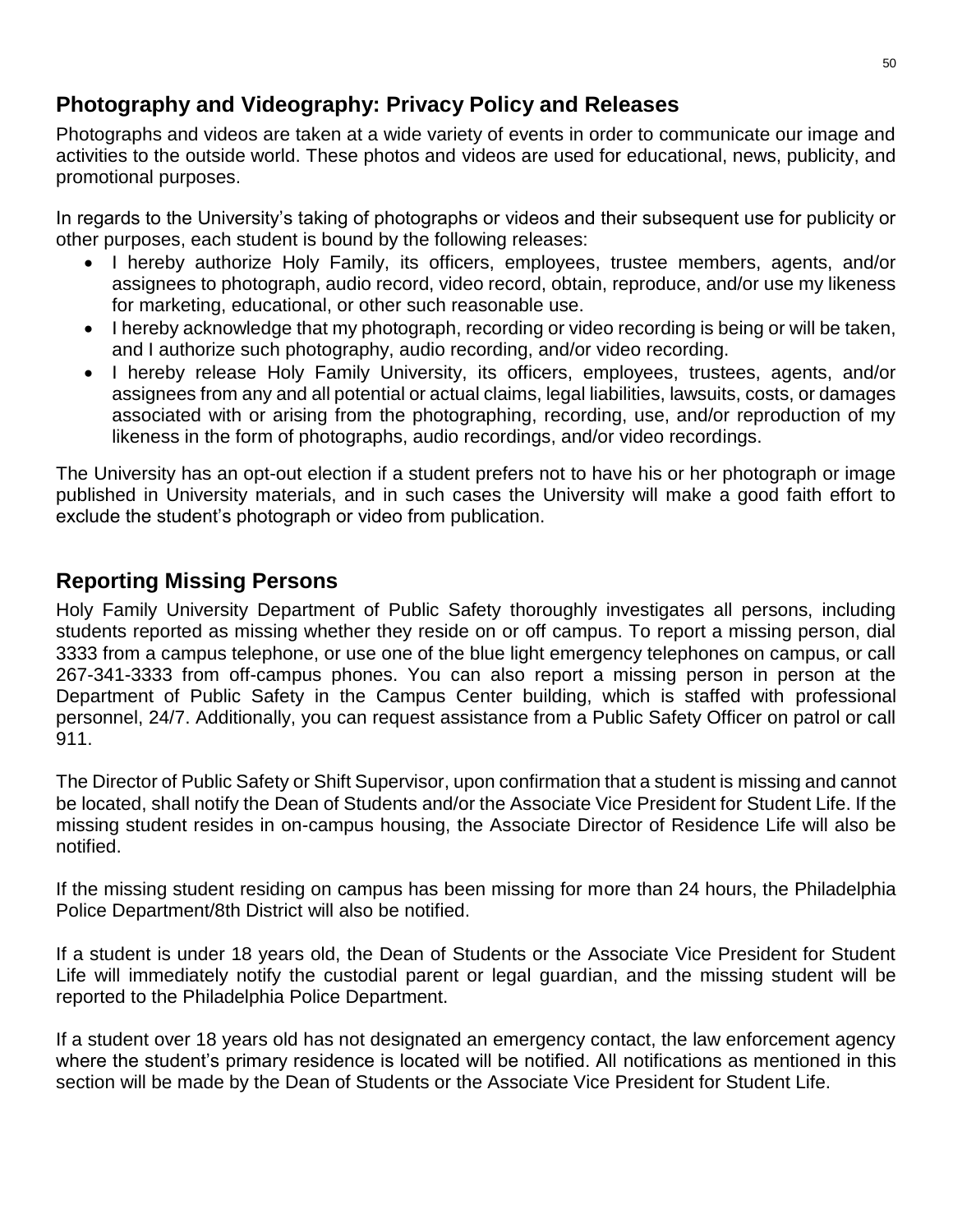## <span id="page-50-0"></span>**Sexual Harassment & Nondiscrimination Policy**

#### **Policy Statement**

The Sexual Harassment & Nondiscrimination Policy is implemented as outlined. Should a court strike down, either temporarily or permanently, any terms or provisions of these policies and procedures, Holy Family University reserves the right to make immediate modifications to the policies and procedures that take effect upon publication on our website. Further, should any court strike any portion of the 2020 Title IX Regulations (34 C.F.R. Part 106), or should an administration order them suspended or withdrawn, the University reserves the right to withdraw these policies and procedures and immediately reinstate previous policies and/or procedures or revise them accordingly.

#### **Sexual Harassment & Nondiscrimination Policy and applicable Grievance Procedures are available in full for review and download at:**

<https://www.holyfamily.edu/current-students/student-life/title-ix>

#### **Policy Statement**

Holy Family University is committed to providing a workplace and educational environment, as well as other benefits, programs, and activities, that are free from discrimination, harassment, and retaliation. To ensure compliance with federal and state civil rights laws and regulations, and to affirm its commitment to promoting the goals of fairness and equity in all aspects of the educational program or activity, Holy Family University has developed internal policies and procedures that provide a prompt, fair, and impartial process for those involved in an allegation of discrimination or harassment on the basis of protected class status, and for allegations of retaliation. Holy Family University values and upholds the equal dignity of all members of its community and strives to balance the rights of the parties in the grievance process during what is often a difficult time for all those involved.

#### **Policy Application**

The core purpose of this policy is the prohibition of all forms of discrimination. Sometimes, discrimination involves exclusion from or different treatment in activities, such as admission, athletics, or employment. Other times, discrimination takes the form of harassment or, in the case of sex-based discrimination, can encompass sexual harassment, sexual assault, stalking, sexual exploitation, dating violence or domestic violence. When an alleged violation of this anti-discrimination policy is reported, the allegations are subject to resolution using Holy Family University's **"Title IX Grievance Policy"** or **"Code of Conduct/Allegation of Violation of Nondiscrimination Policy,"** as determined by the Title IX Coordinator.

To the extent that alleged misconduct falls outside the Title IX Grievance Policy, or misconduct falling outside of the Title IX Grievance Policy is discovered in the course of investigating covered Title IX misconduct, the institution retains authority to investigate and adjudicate the allegations under the policies and procedures defined within the Student Code of Conduct, Employee Code of Conduct, the Student Code of Conduct, Employee Code of Conduct, or those policies established for allegations of non-sex based discrimination and harassment through a separate grievance proceeding.

When the Respondent is a member of the Holy Family University community, a grievance process may be available regardless of the status of the Complainant, who may or may not be a member of the Holy Family University community. This community includes, but is not limited to, students, student organizations, faculty, administrators, staff, and third parties such as guests, visitors, volunteers, invitees, and campers. The procedures below may be applied to incidents, to patterns, and/or to the campus climate, all of which may be addressed and investigated in accordance with this policy.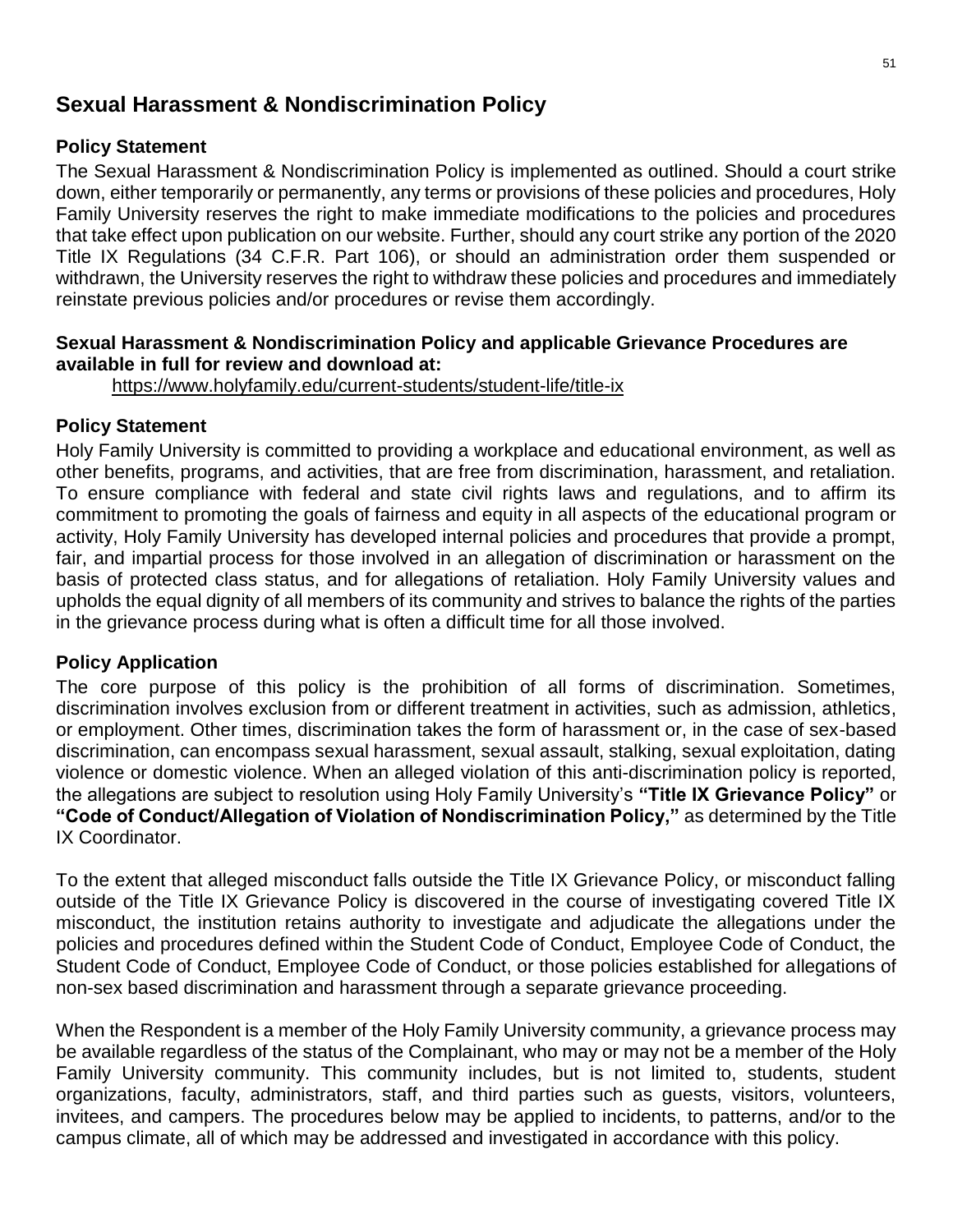The requirements and protections of this policy apply equally regardless of sex, sexual orientation, gender identity, gender expression, or other protected classes covered by federal or state law. All requirements and protections are equitably provided to individuals regardless of such status or status as a Complainant, Respondent, or Witness. Individuals who wish to file a complaint about the institution's policy or process may contact the Department of Education's Office for Civil Rights using contact information available at [https://ocrcas.ed.gov/contact-ocr.](https://ocrcas.ed.gov/contact-ocr)

#### **Dean of Students and Title IX Coordinator**

Complaints or notice of alleged policy violations, or inquiries about or concerns regarding this policy and procedures, may be made internally to:

Marianne Price, Dean of Students & Title IX Coordinator Campus Center Room 208, Philadelphia Main Campus 9801 Frankford Avenue, Philadelphia, PA 19114 267-341-3204 [titleix@holyfamily.edu](mailto:titleix@holyfamily.edu) <https://www.holyfamily.edu/title-ix>

#### **Deputy Title IX Coordinator and Nondiscrimination Coordinator**

The Deputy Title IX Coordinator supports the coordination and implementation of the University's compliance efforts for the Sexual Harassment and Nondiscrimination Policy, and provides assistance to the Title IX Coordinator for intake meetings, initial assessment, oversight of investigations, and training and prevention efforts. The Deputy Title IX Coordinator also serves as a Title IX & Civil Rights Investigator.

An Jackson-Washington, MSRC, Director of Equity & Inclusion / Deputy Title IX Coordinator Campus Center Room 205, Philadelphia Main Campus 9801 Frankford Avenue, Philadelphia, PA 19114 267-341-3504 [equity@holyfamily.edu](mailto:equity@holyfamily.edu) <https://www.holyfamily.edu/current-students/student-resources/office-of-equity-inclusion>

#### **Notice/Complaints of Discrimination, Harassment, and/or Retaliation**

Notice or complaints of discrimination, harassment, and/or retaliation may be made using any of the following options:

- 1. File a complaint with, or give verbal notice to, the Title IX Coordinator, Deputy Title IX Coordinator, or Officials with Authority. Such a report may be made at any time (including during non-business hours) by using the telephone number or email address, or by mail to the office address, listed for the Title IX Coordinator or any other official listed.
- 2. Report online, using the reporting form posted at [https://holyfamily-pa.safecollegesincident.com.](https://holyfamily-pa.safecollegesincident.com/)

Anonymous reports are accepted but can give rise to a need to investigate. The University tries to provide supportive measures to all Complainants, which is impossible with an anonymous report. Because reporting carries no obligation to initiate a formal response, and as the University respects Complainant requests to dismiss complaints unless there is a compelling threat to health and/or safety, the Complainant is largely in control and should not fear a loss of privacy by making a report that allows the University to discuss and/or provide supportive measures.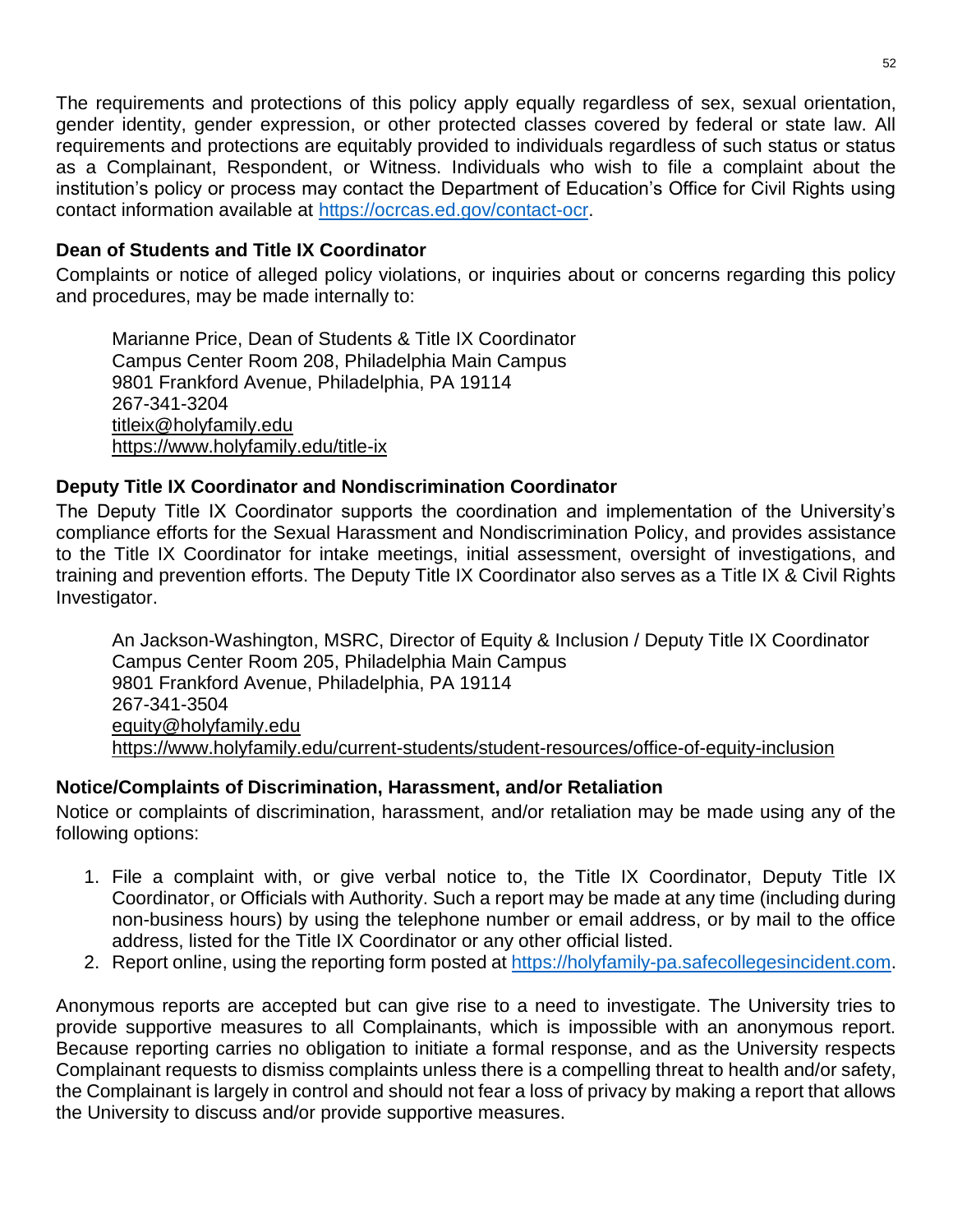#### **Policy on Nondiscrimination**

Holy Family University adheres to all federal and state civil rights laws and regulations prohibiting discrimination in private institutions of higher education. The University does not discriminate against any employee, applicant for employment, student, or applicant for admission on the basis of: race, color, religion, age, sex, sexual orientation, gender identity or expression, national or ethnic origin, ancestry, disability, marital status, military/veteran status, or any other protected category under applicable local, state, or federal law, including protections for those opposing discrimination or participating in any grievance process on campus, with the Equal Employment Opportunity Commission, or other human rights agencies.

This policy covers nondiscrimination in both employment and access to educational opportunities. Therefore, any member of the Holy Family University community whose acts deny, deprive, or limit the educational, employment, residential and/or social access, benefits, and/or opportunities of any member of the University community, guest, or visitor on the basis of that person's actual or perceived membership in the protected classes listed above is in violation of the University's policy on nondiscrimination.

When brought to the attention of Holy Family University, any such discrimination will be promptly and fairly addressed and remedied by the University according to the Nondiscrimination Policy grievance process.

#### **Policy on Disability Discrimination and Accommodation**

Holy Family University is committed to full compliance with the Americans with Disabilities Act of 1990 (ADA), as amended, and Section 504 of the Rehabilitation Act of 1973, which prohibit discrimination against qualified persons with disabilities, as well as other federal and state laws and regulations pertaining to individuals with disabilities.

An Jackson-Washington, Director of Equity & Inclusion / Deputy Title IX Coordinator, [titleix@holyfamily.edu](mailto:titleix@holyfamily.edu) has been designated as the University's ADA/Section 504 Coordinator responsible for overseeing efforts to comply with these disability laws, including responding to grievances and conducting investigations of any allegation of noncompliance or discrimination based on disability.

Grievances related to disability status and/or accommodations will be addressed using the Section 504/ADA Grievance Procedures.

#### **Policy on Discriminatory Harassment**

Students, staff, administrators, and faculty are entitled to an employment and educational environment that is free of discriminatory harassment. Holy Family University's harassment policy is not meant to inhibit or prohibit educational content or discussions inside or outside of the classroom that include germane but controversial or sensitive subject matters protected by academic freedom.

The sections below describe the specific forms of legally prohibited harassment that are also prohibited under the Sexual Harassment and Nondiscrimination policy. When speech or conduct is protected by academic freedom and/or the First Amendment, it will not be considered a violation of this policy, though supportive measures will be offered to those impacted. All policies encompass actual and/or attempted offenses.

#### **Discriminatory Harassment**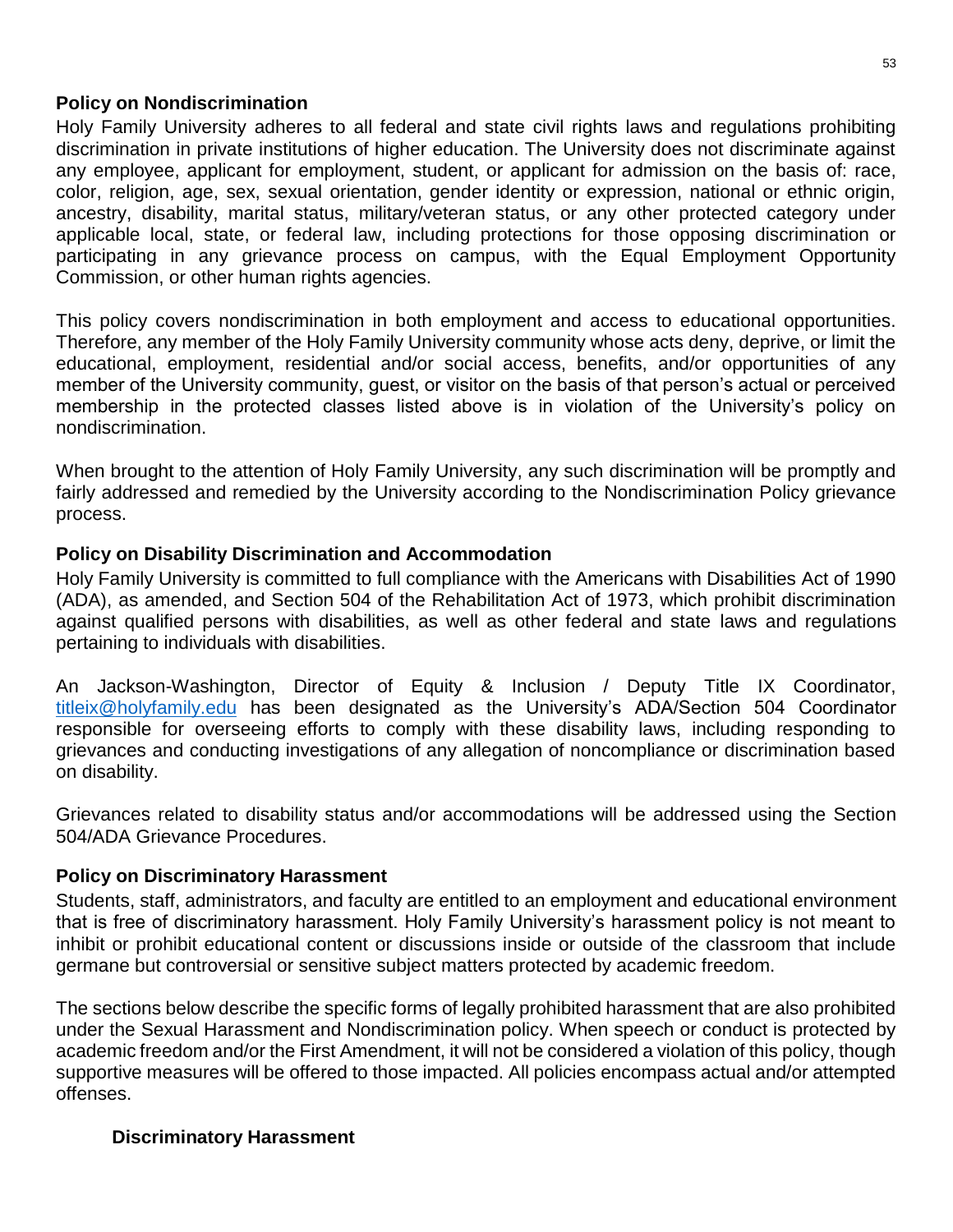Discriminatory harassment constitutes a form of discrimination that is prohibited by University policy. Discriminatory harassment is defined as unwelcome conduct by any member or group of the community on the basis of actual or perceived membership in a class protected by policy or law.

Holy Family University does not tolerate discriminatory harassment of any employee, student, visitor, or guest. The University will act to remedy all forms of harassment when reported, whether or not the harassment rises to the level of creating a "hostile environment." A hostile environment is one that unreasonably interferes with, limits, or effectively denies an individual's educational or employment access, benefits, or opportunities. This discriminatory effect results from harassing verbal, written, graphic, or physical conduct that is severe or pervasive and objectively offensive.

When discriminatory harassment rises to the level of creating a hostile environment, the University may also impose sanctions on the Respondent through application of the [appropriate] grievance process.

Holy Family University reserves the right to address offensive conduct and/or harassment that 1) does not rise to the level of creating a hostile environment, or 2) that is of a generic nature and not based on a protected status. Addressing such conduct will not result in the imposition of discipline under University policy, but may be addressed through respectful conversation, remedial actions, education, effective Alternate Resolution, and/or other informal resolution mechanisms.

For assistance with Alternate Resolution and other informal resolution techniques and approaches, employees should contact Human Resources, and students should contact the Director of Equity & Inclusion / Deputy Title IX Coordinator.

#### **Policy on Sexual Harassment**

The Department of Education's Office for Civil Rights (OCR), the Equal Employment Opportunity Commission (EEOC), and the State/Commonwealth/District of Pennsylvania regard Sexual Harassment, a specific form of discriminatory harassment, as an unlawful discriminatory practice. Acts of sexual harassment may be committed by any person upon any other person, regardless of the sex, sexual orientation, and/or gender identity of those involved.

Sexual Harassment, as an umbrella category, includes the offenses of sexual harassment, sexual assault, domestic violence, dating violence, and stalking, and is defined as:

- 1. Quid Pro Quo: An employee conditioning educational benefits on participation in unwelcome sexual conduct;
- 2. Sexual Harassment, which includes unwelcome conduct that a reasonable person would determine is so severe, pervasive, and objectively offensive that it effectively denies a person equal access to the educational institution's education program or activity;
- 3. Sexual assault (as defined in the Clery Act), which includes any sexual act directed against another person, without the consent of the victim including instances where the victim is incapable of giving consent;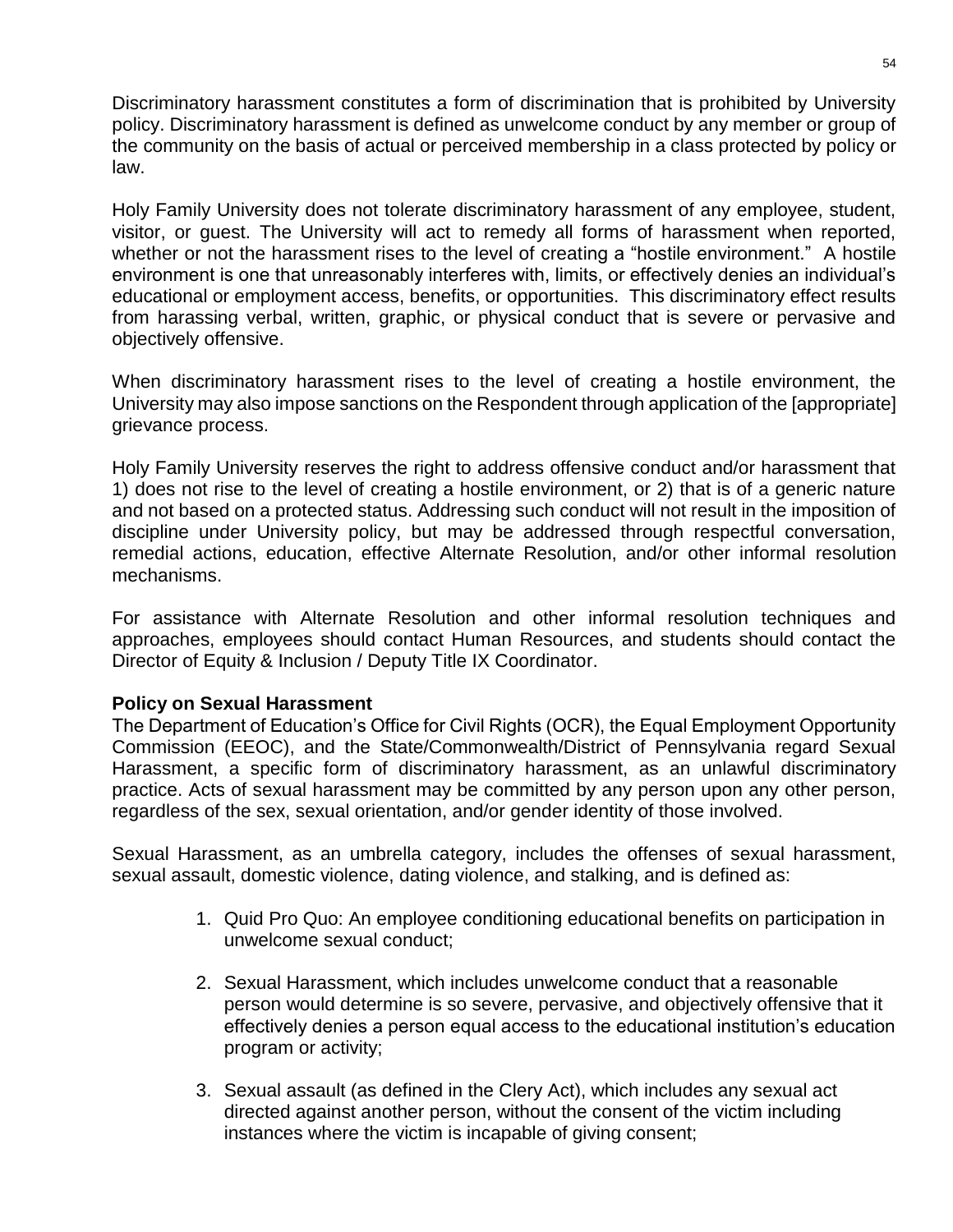- 4. Dating violence (as defined in the Violence Against Women Act (VAWA) amendments to the Clery Act), which includes any violence committed by a person:
	- a. who is or has been in a social relationship of a romantic or intimate nature with the victim; and
	- b. where the existence of such a relationship shall be determined based on a consideration of the following factors:
		- i. The length of the relationship;
		- ii. The type of relationship;
		- iii. The frequency of interaction between the persons involved in the relationship.
- 5. Domestic violence (as defined in the VAWA amendments to the Clery Act), which includes any felony or misdemeanor crimes of violence committed by a current or former spouse or intimate partner of the victim, by a person with whom the victim shares a child in common, by a person who is cohabitating with or has cohabitated with the victim as a spouse or intimate partner, by a person similarly situated to a spouse of the victim under Pennsylvania's domestic or family violence laws or by any other person against an adult or youth victim who is protected from that person's acts under the domestic or family violence laws of Pennsylvania.
- 6. Stalking (as defined in the VAWA amendments to the Clery Act), meaning engaging in a course of conduct directed at a specific person that would cause a reasonable person to
	- a. fear for their safety or the safety of others; or
	- b. suffer substantial emotional distress.

For the purposes of this definition:

- Course of conduct means two or more acts, including, but not limited to, acts in which the Respondent directly, indirectly, or through third parties, by any action, method, device, or means, follows, monitors, observes, surveils, threatens, or communicates to or about a person, or interferes with a person's property.
- Reasonable person means a reasonable person under similar circumstances and with similar identities to the Complainant.
- Substantial emotional distress means significant mental suffering or anguish that may but does not necessarily require medical or other professional treatment or counseling.

Note that conduct that does not meet one or more of these criteria may still be prohibited under the Student Code of Conduct or Employee Code of Conduct.

#### **Understanding Your Rights**

Holy Family University strives to provide members of the campus community with fair and equitable resolution processes. You will be treated with care and support, and will be encouraged to speak with the University Counseling Center in an effort to help you navigate the process. The University has a list of available off-campus support services and resource agencies that will be provided to you.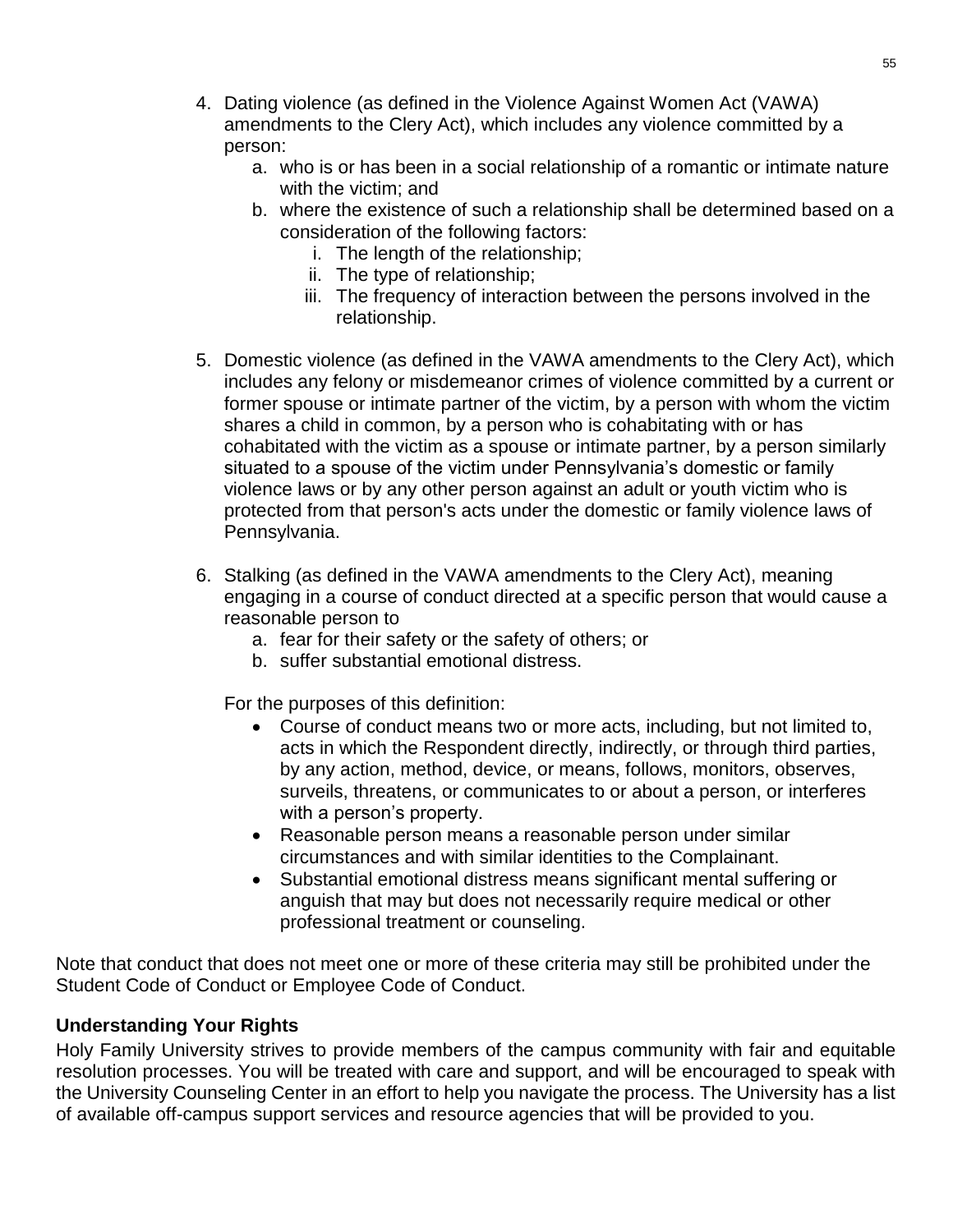The University will do everything it can to provide transparency to you through the process, and will consult with you before moving on to a formal investigation. The University will do its best to support your decision, if you choose to request to report anonymously. University officials must evaluate requests for confidentiality with our obligation to provide a safe environment for all community members, including yourself.

The University is committed to remedying any situation brought to its attention, ending discriminatory behaviors, and in limiting impact to our campus community.

#### **Understanding Your Rights If You Are Accused**

The University strives to be fair in the handling of allegations. You have the right to due process, meaning you have the right to be notified of the allegations and an opportunity to respond to them. You also have the right to understand the university's investigation and adjudication process. Questions concerning these procedures can be addressed to the Title IX Coordinator.

## <span id="page-55-0"></span>**Smoking**

This policy assists the university in becoming a healthier and safer environment. Administrators, faculty, staff, students, visitors and guests share the responsibility of adhering to and enforcing this policy. Recognizing health hazards posed by smoking and second-hand smoke, smoking and the use of tobacco products (in any form) are prohibited in any university-owned facilities and vehicles. Smoking is also prohibited within 25 feet from any campus building doors, operable windows, and ventilating systems. Littering the campus with remains of smoking products is prohibited. All smoking materials must be disposed of in appropriate receptacles. This policy's success relies on the consideration of smokers and non-smokers alike.

Smoking refers to inhaling, exhaling, burning, or carrying any lighted or heated product intended for inhalation in any manner or in any form.

Tobacco use refers to the use of nicotine, tobacco-derived or containing products, and plant-based products including products intended to mimic tobacco products, oral tobacco or other similar products.

# <span id="page-55-1"></span>**Social Media Policy**

The growth of online social media—including networking sites such as Facebook, Twitter, and Linkedin, media-sharing sites such as YouTube and blogs—represent a tremendous opportunity to extend Holy Family University's Web presence in new ways. Never before has it been so easy to reach both existing and new constituencies with news, information, opinions, and insights. Holy Family enthusiastically welcomes this opportunity and offers to help all students, faculty, and administrators who wish to develop and maintain a University-related social media presence.

At the same time, the often informal nature of these sites can make it easy to forget the need to engage others with professionalism and respect. Understandably, Holy Family has a considerable interest in protecting its own image, fostering goodwill, and enhancing its reputation within the community, regardless of medium. Please adhere to the following policies and procedures if you are posting on behalf of an official University department or organization:

• Notify the University. Departments or University units that have a social media page or would like to start one should contact the Marketing/Communications Department at 267-341-3378 to ensure all institutional social media sites coordinate with other Holy Family University sites and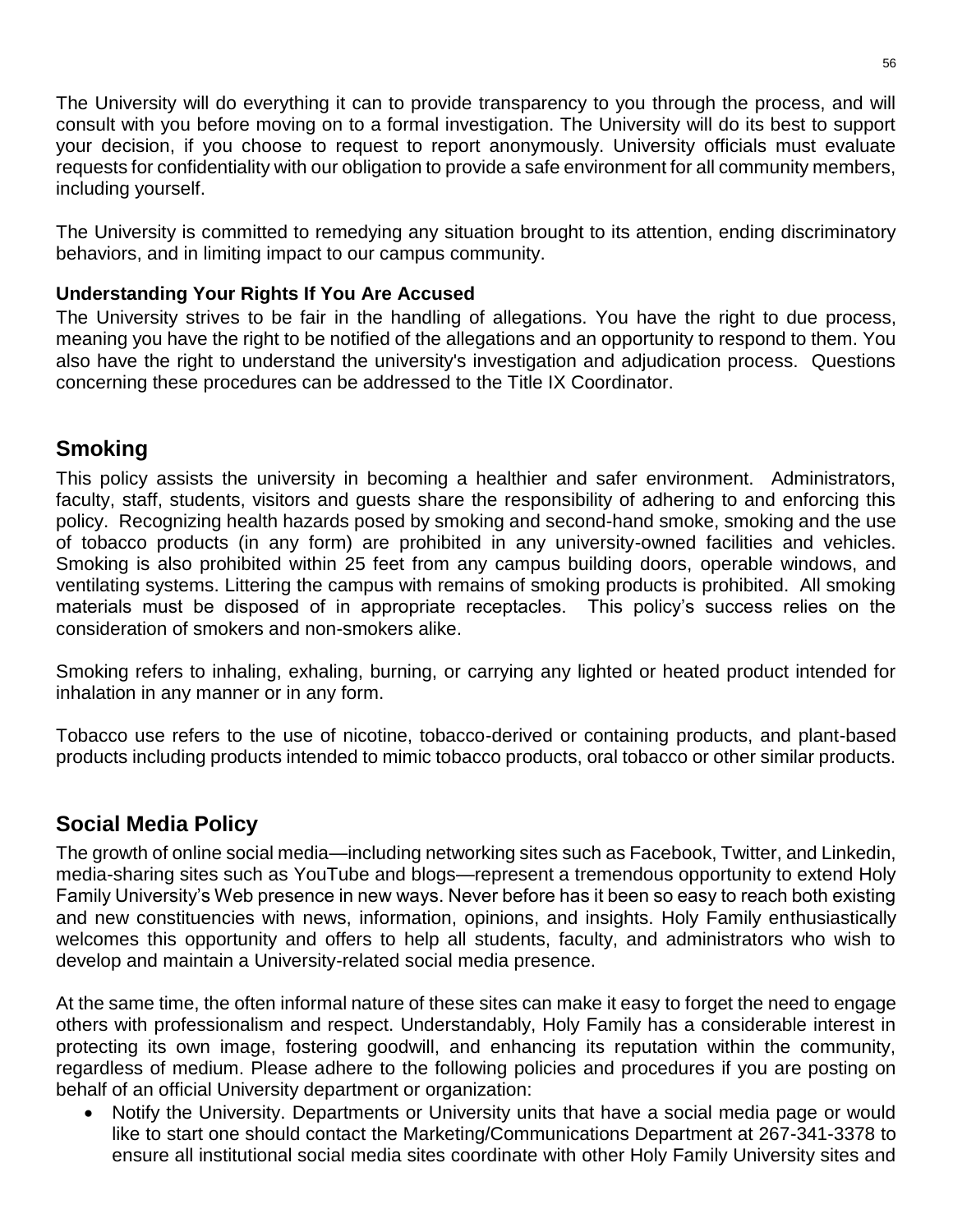their content. All institutional pages must have a full-time appointed faculty/staff that is identified as being responsible for content. For student clubs, this should be the moderator of the club/organization.

- Acknowledge who you are. If you are representing Holy Family University when posting on any social media platform, acknowledge this.
- Have a plan. Departments and organizations should consider their messages, audiences, and goals, as well as a strategy for keeping information on social media sites up-to-date.

### <span id="page-56-0"></span>**Weapons**

The presence and use of weapons on campus presents a potential threat to the safety of all community members. No student, staff member, faculty member or visitor shall keep, use, possess, display, or transport any rifles, shotguns, handguns, pellet or BB guns, dangerous knives, billy clubs, makeshift weapons, martial arts weapons, or any other lethal or dangerous devices capable of casting a projectile by air, gas, explosion, or mechanical means on any property or in any building owned or operated by the University or in any vehicle on campus. Realistic facsimiles of weapons are also specifically not allowed.

If attending classes on campus, Law Enforcement individuals must conceal their weapons. The University retains the right to search persons, possessions and bags, and privately-owned vehicles on University property, and to confiscate, retain and dispose of/destroy all items covered by this policy regardless of value or ownership. Law enforcement may be contacted for some violations of this policy.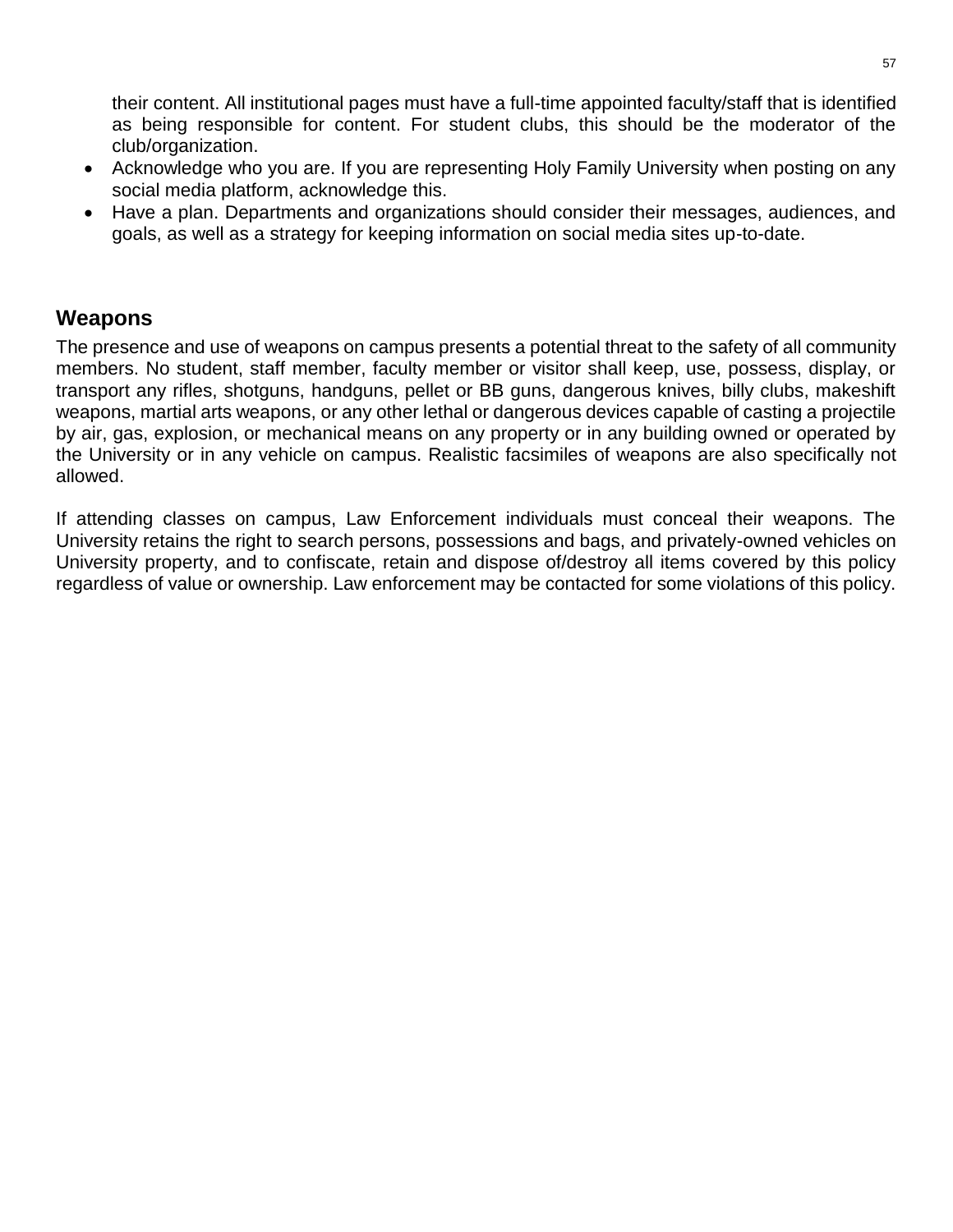# <span id="page-57-1"></span><span id="page-57-0"></span>**Holy Family Student Code of Conduct**

Holy Family University, true to its motto *Teneor Votis*: I am bound by my responsibilities, educates students intellectually and morally to shape the responsibilities and privileges given to members of the University community. This Student Code of Conduct has been established in order to provide a safe and comfortable environment for all members of the campus community. As a Catholic university, Holy Family seeks direction and inspiration from the life and teachings of Jesus Christ, affirms the values of the Judeo-Christian tradition, and witnesses to the dignity of each person and the oneness of the human family. At the core of Holy Family's Mission are the values of Family, Respect, Integrity, Service and Responsibility, Learning, and Vision which educate students to assume lifelong responsibilities toward God, society, and self. Students affirm this commitment through adherence to the Student Code of Conduct established within our community.

In the broadest terms, all members of the Holy Family University community are expected to uphold the following.

- Have integrity and the conscientious pursuit of truth and honesty.
- Have respect for self, others, their well-being and their property.
- Be responsible members of the University community and citizens that respect the policies of the University and the laws of the larger community.

Any behavior that violates standards set in the *Student Handbook*, the *University Catalog*, approved organizational Constitutions and by-laws, housing contracts and other University bulletins, as well as behavior that fails to meet the three University Expectations outlined above may violate the Student Code of Conduct. Specifically, any student or student organization alleged to have committed or alleged to have attempted to commit any of the following acts is subject to the judicial process outlined in this document.

This is not an all-inclusive list:

- 1. Plagiarism or academic cheating (see Academic Honesty Policy)
- 2. Physically abusing or threatening another person or engaging in any other conduct that threatens or endangers the health or safety of another person (i.e., stalking, assault and/or battery upon another person)
- 3. Committing a sexual offense which includes but not limited to sexual harassment, sexual violence, intimate partner violence and stalking (see Sexual Misconduct Policy)
- 4. Using, possessing, selling, or distributing fireworks, firearms, weapons, or other dangerous items
- 5. Destroying, damaging, or stealing private, public, or University property, or possessing stolen property
- 6. Using, possessing, selling, or distributing illegal drugs, drug paraphernalia, or misusing prescription medication (see Alcohol and Other Drugs Policy)
- 7. Use or possession of alcoholic beverages and/or drunk or disorderly behavior (see Alcohol and Other Drugs Policy)
- 8. Engaging in lewd, obscene, or indecent comments or behavior, including making lewd, obscene, or indecent gestures
- 9. Discriminatory acts committed against anyone in the University community on the grounds of age, color, race, sex, veteran status, religion, national or ethnic origin, sexual orientation, disability, and gender or gender expression, or any other classification protected under federal, state or local law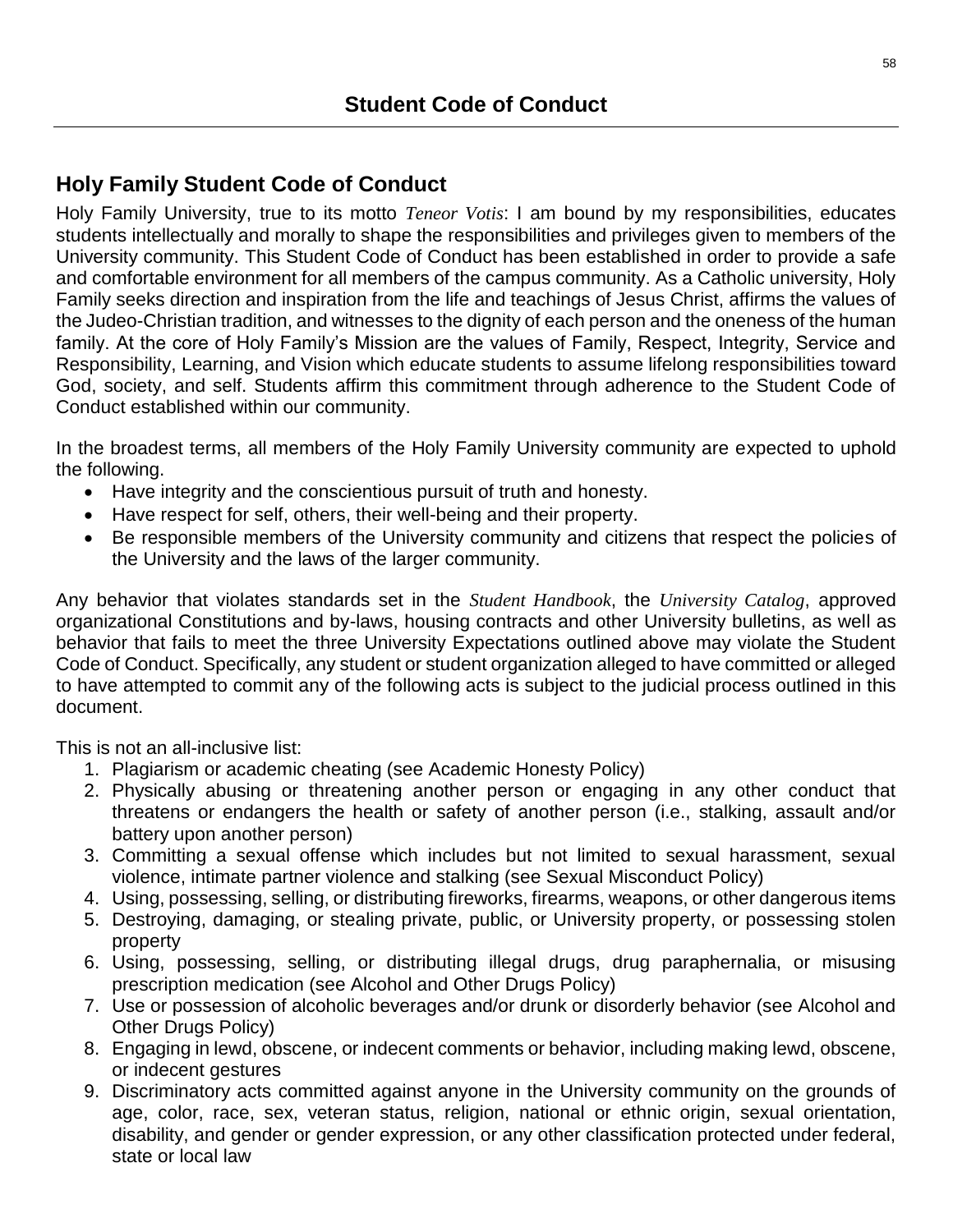- 10.Entering and/or using University premises, facilities or property without authorization or during non-business hours; unauthorized use/or possession of files, keys, records, equipment, or other property belonging to the University or a member of the University community.
- 11.Misrepresenting identity or age; forging records including University identification card or parking permits
- 12.Engaging in illegal gambling activities (see Gambling Policy).
- 13.Hazing (see Policy on Hazing)
- 14.Failing to comply with sanctions imposed for earlier Code of Conduct violations or interfering with the University judicial process
- 15.Littering
- 16.Violating any federal, state, or local law or any University policy, rule, or regulation
- 17.Failing to comply with the directions of University personnel (e.g., Residence Life and University Public Safety) who are acting in the performance of their duties. This includes failing to respond to a request for identification or providing false identification
- 18.Making an audio or video recording of any person without that person's consent and/or prior knowledge
- 19.Smoking in unauthorized locations
- 20.Willfully interfering with, attempting to interfere with or disrupting the conduct of classes or other university activities
- 21.Using fire to endanger; to harm another person or to destroy property; misusing or damaging fire safety equipment; initiating a false report; failing to evacuate a building during an alarm
- 22.Violating the University's Electronic Communication Acceptable Use Policy
- 23.Violating residence life policies such as, quiet hours, guest policy, etc. (see Residence Life Policies and Procedures)
- 24.Violation of campus safety regulations including motor vehicle and fire drill regulations

By accepting to attend Holy Family University, one is voluntarily affiliated to the University community. All student members are expected to uphold the standards set forth by the University community. This includes students who have been notified of their admission to the University and/or who are matriculated, enrolled or registered in any University academic program or activity at the graduate or undergraduate level. Students on a leave of absence and persons who were students when they allegedly violated the Code of Conduct and/or other university policies are also included.

The Student Code of Conduct shall apply to behavior that occurs on University premises and at University-sponsored events both on and off campus. The Code of Conduct may also apply to offcampus behavior of students where the interest of the University may be involved. Students are responsible for the behavior of their guests. The Associate Director of Residence Life or Dean of Students, or their designee, shall determine, based on the facts and circumstances of each case, whether certain conduct will be adjudicated through the University Judicial Process.

University judicial proceedings may be instituted for conduct that potentially violates both criminal law and the University's Student Code of Conduct without regard to pending criminal arrest or prosecution. Proceedings in accordance with the judicial process may be carried out prior to, simultaneously with, and/or following criminal proceedings. Determinations made or sanctions imposed in accordance with the judicial process will not be subject to change solely because criminal charges arising out of the same facts were dismissed, reduced, or resolved in favor of the criminal law defendant.

The University regards the welfare and safety of the community of the utmost importance, and it is the responsibility of the community to report conduct or activity which poses a danger to the community or any of its members. The University encourages students and other members of the University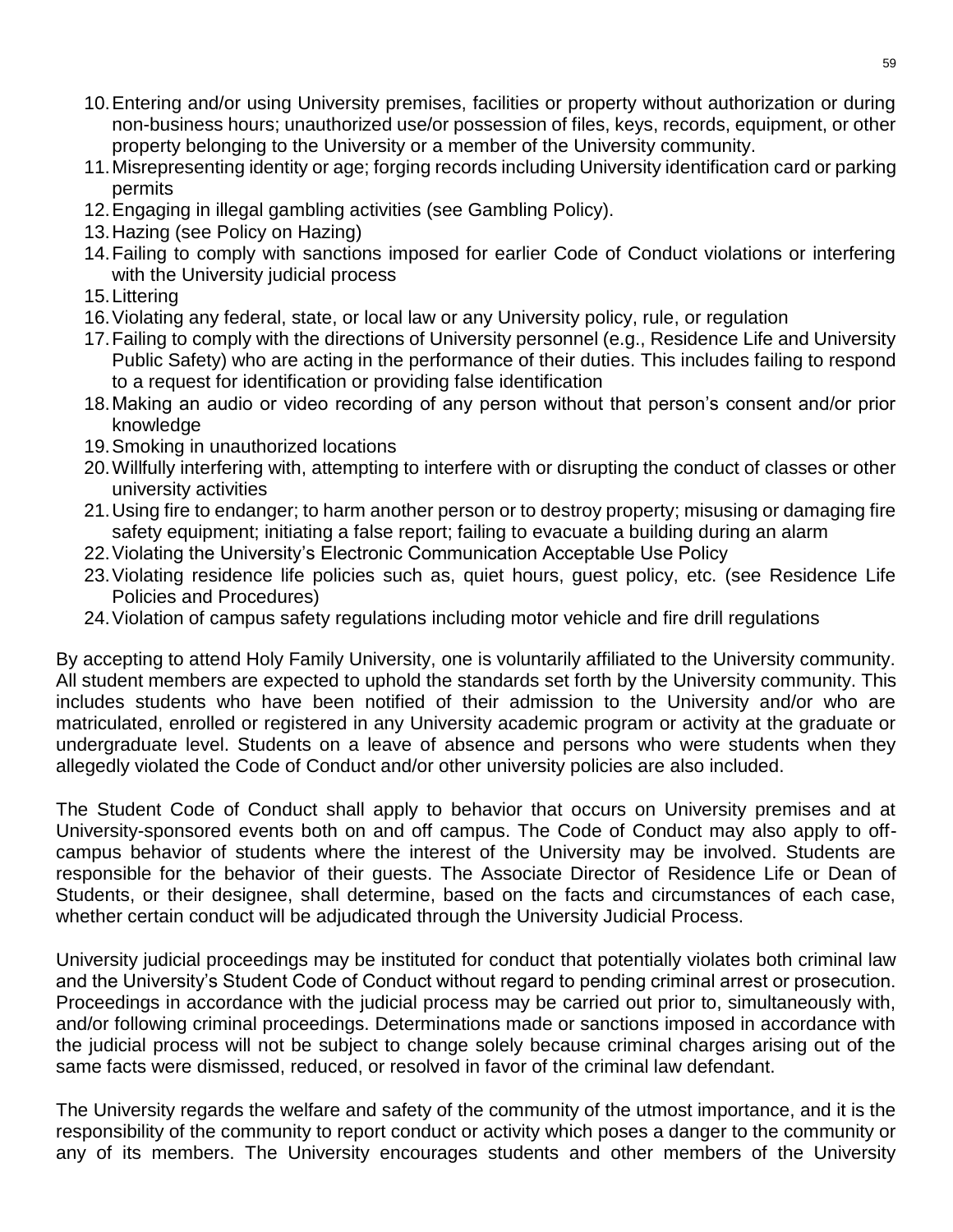community to assist when help is needed. This is most important in medical emergencies due to alcohol and/or drug use. In most cases, the help seeker will not be charged with a policy violation under the University Judicial Process, as determined within discretion of the University. A help seeker is defined as a person or persons, who actively seek help in an incident for fear or concern of someone's safety and or welfare.

## <span id="page-59-0"></span>**University Judicial Process**

The University has set up specific guidelines to follow when alleged violations of the University's Code of Conduct, the Residence Life Policies and Procedures, the University Catalog, as well as procedures and regulations in the Student Handbook have occurred. Sources of resolution for these alleged violations are as determined by the Director of Residence Life, Director of Student Conduct & Advocacy, Associate Director of Student Engagement, and/or the Dean of Students. Instances involving academic violations (i.e., plagiarism, cheating, or classroom offenses) shall be determined by the Vice President for Academic Affairs under the Academic Honesty Policy.

The options available are:

- 1. Administrative Hearing.
- 2. Judicial Board Hearing.

The University's core values are emphasized throughout the judicial process. Holy Family looks upon these meetings and hearings as an opportunity for personal growth and development.

The University Judicial Process is not criminal or civil proceedings, but rather, administrative investigations to determine the violations of University policy. Civil or criminal procedures and evidence do not apply. To determine if a student is found responsible, the Administrative Hearing Officer or Judicial Hearing Board will use a "preponderance of the evidence" standard.

#### **Administrative Hearing**

An Administrative Hearing may occur when the Director of Residence Life or Director of Student Conduct & Advocacy has determined that a violation of University Policy and/or the Code Conduct does not require a Judicial Hearing Board. In some circumstances, an Administrative Hearing will be requested as part of an adjudication process. The University reserves the right to utilized the Administrative Hearing when deemed necessary, when less serious violations are considered, and at the discretion of the Director of Residence Life or Director of Student Conduct & Advocacy.

A matter involving a member of a recognized RSO, general operations of an RSO, or an RSO Advisor will be referred to the Associate Director of Student Engagement for resolution. Annual RSO reviews that require matters of Code of Conduct will be referred to the Association Director for Student Engagement for administrative oversight.

An Administrative Hearing Officer is a trained member of Student Affairs, and will meet with students regarding incidences of Policy or Code of Conduct Violations.

#### **Judicial Hearing Board**

The Judicial Hearing Board (JHB) is a group of faculty and administrators who are trained to hear cases that involve more serious violations of University Policy and/or the Code of Conduct. When a hearing is scheduled, the moderator will select three (3) trained representatives to serve on a hearing panel to hear a case. Board members shall disqualify themselves from serving on a Judicial Hearing Board case if they believe in good faith that they cannot be objective in the matter. Students will be provided with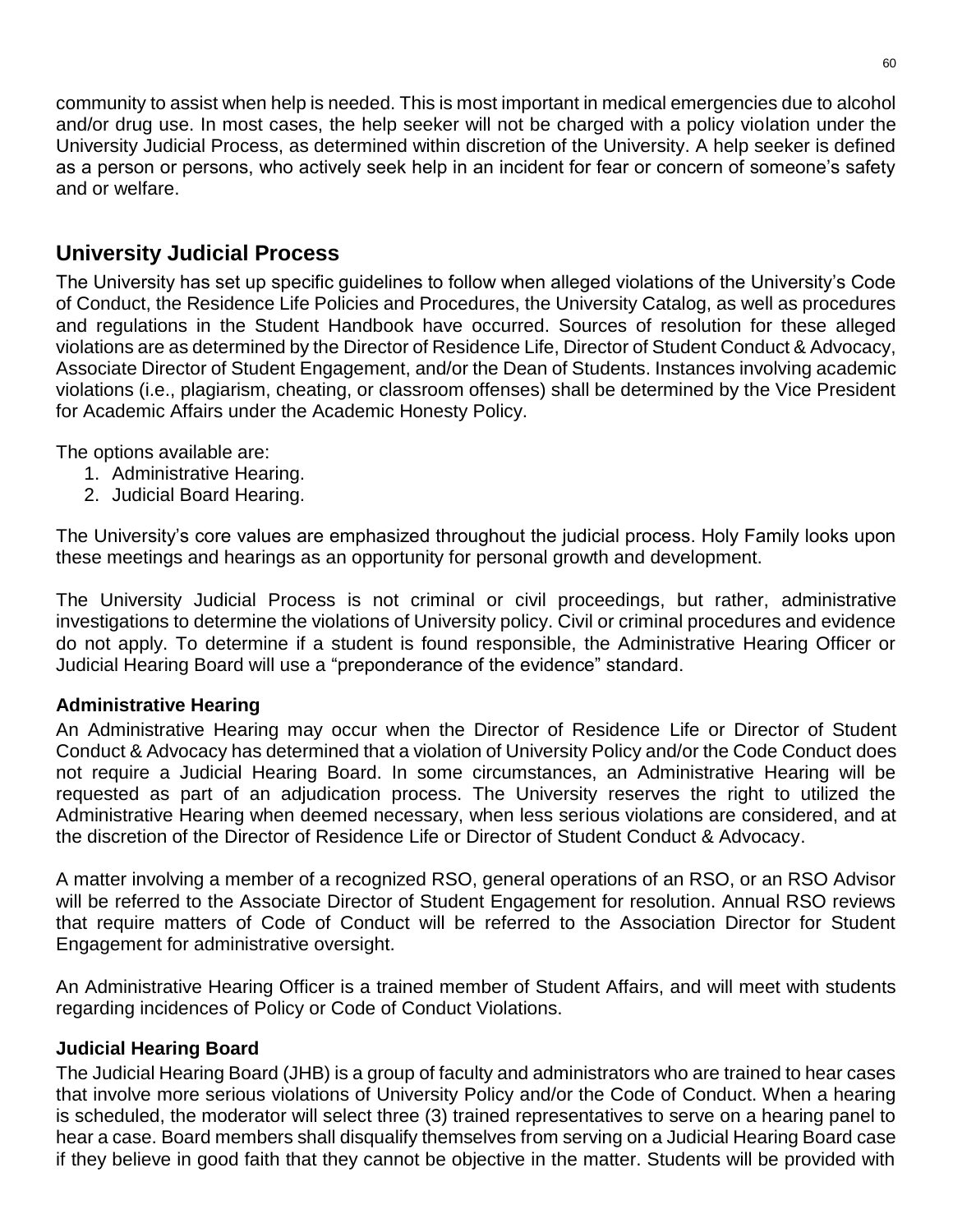information regarding composition of the Hearing Board at least 48 hours before a hearing. The student may object to a member for cause in writing at least 24 hours before a hearing. The moderator shall rule on all objections and replace any disqualifications.

The individuals that may comprise a Judicial Hearing Board will include the following members:

- 1. Board Members are selected from a group of faculty and administrators who have volunteered and been appropriately trained to hear cases.
- 2. Chairperson The chairperson is a voting member, who is a faculty member or administrator selected by the moderator on a case-by-case basis.
- 3. Moderator The Moderator is a non-voting member, namely the Associate Director of Residence Life or Director of Student Conduct & Advocacy, or their designee. The Moderator shall advise the JHB on appropriate matters, such as the type of information that may help in determining if the code of conduct was violated and prior sanctions relating to similar conduct. The Moderator shall facilitate the appropriate paperwork and record-keeping, as well as reserve the appropriate space for the hearing.

#### **Judicial Procedures**

Any member of the University community may file a complaint against a student or student organization alleging violations of the Student Code of Conduct and/or University policies. An incident report completed by a University Official (i.e., Public Safety or Residence Life) is directed to the Director of Student Conduct & Advocacy (commuter student involvement) or the Director for Residence Life (resident student involvement), or the Dean of Students, or their designee(s), who begins the process. A complaint shall be submitted as soon as possible after the incident occurred, preferably within one week; however, the timeliness of the complaint shall be determined by the Director of Student Conduct & Advocacy, the Director of Residence Life, or the Dean of Students, or their designee(s), based on facts and circumstances presented.

All judicial procedures are confidential.

A student has the right to:

- reasonably specific advanced written notice of charges.
- advance written notice of the date, time, and place of the hearing, unless such right is waived in writing by the student.
- a hearing conducted to ensure that an accused student has a fair and reasonable opportunity to answer, explain, and defend against charges.
- the opportunity for submission of written physical and testimonial evidence and for reasonable questioning of witnesses.
- reasonably sufficient interval between the date of charges and the date of the hearing to allow the student to prepare a response.
- an impartial hearing body.
- a final decision based upon the evidentiary standard.
- a written decision in which rationale is explained in detail.
- an advisor, who may be an attorney, to be present at hearings. The University may limit the participation of the advisor.
- the opportunity to appeal a decision of a hearing board, under reasonable circumstances.

#### **Before a Hearing**

When an alleged violation has occurred, the appropriate hearing officer or moderator shall notify the respondent via University email. The process of the hearing will be outlined in the notice. In order to schedule a hearing, the officer or moderator will consult class schedules to find a common available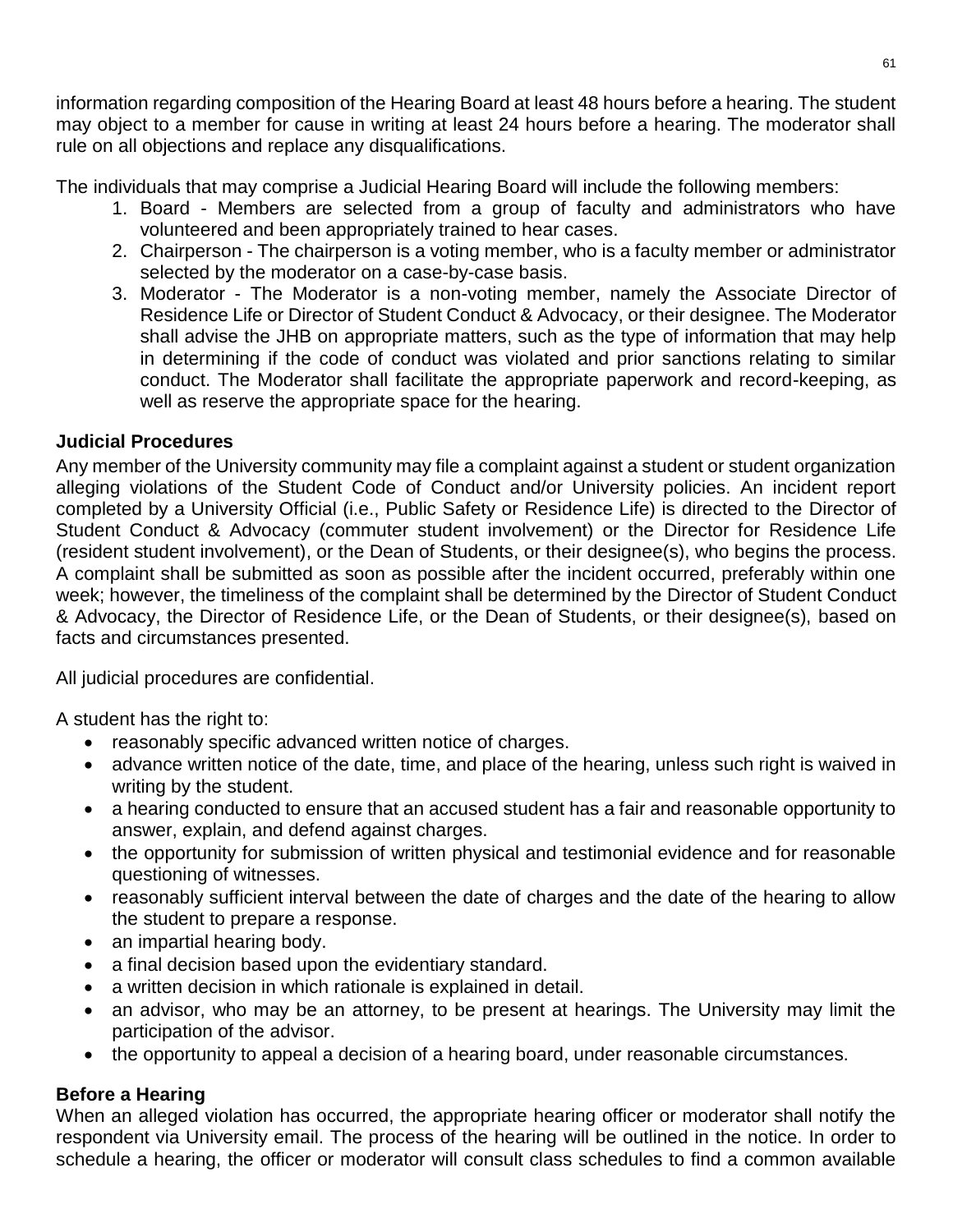time. It is an expectation that students attend their hearings. Students have a right not to attend a hearing; however, as a result, the students forfeit the opportunity to provide additional information. Thus, the case will be conducted in the student's absence. The student's failure to attend does not limit the board or administrator from making a decision based on information available. If a student misses a hearing due to an emergency, it is the student's responsibility to contact the hearing officer or moderator within 24 hours after a scheduled hearing. No student may be found to have violated a University policy solely based on a student's failure to attend; nonetheless, a student is responsible for completing any sanction received as a result of a hearing.

#### **Hearing Procedures**

The judicial process is designed to encourage open discussion among the participants that promotes understanding of the facts, the individuals involved, the circumstances under which the incident occurred, and the nature of the student's conduct. Hearings are private meetings; parents or legal counsel are not permitted and cannot be a part of these proceedings.

**The Administrative Hearing Officer or JHB** determines as to each student, and to each violation charged, whether the student is responsible for violating university policies. This determination shall be based upon the facts of the conduct alleged, as well as whether it is more likely than not that the student is responsible for the alleged violation(s).

#### **Advisors**

A student may select an advisor to advise them at any judicial proceeding. An advisor can be another student, a friend, a faculty/staff/administrator, a member of the family, or an attorney. Generally, an advisor is present to provide support for a student. Should an advisor not adhere to their standards in that role, the Hearing Board Chairperson will request that the advisor comply with the limitations and provide a warning. If noncompliance persists, the advisor will be required to remove themselves from the hearing. An advisor cannot actively participate in the judicial proceeding.

#### **Factors Considered in Sanctioning**

If a student is found responsible for violating a policy, a sanction shall be imposed. The following shall be considered in determining sanctions: motivation, honesty, maturity, cooperation, present attitude, past record, the severity of damage, injury, harm, disruption or the potential for such willingness to make amends, and compliance with previous sanctions. A student's cumulative judicial file will be considered in sanctioning.

#### **Sanctions for University Policy/Code of Conduct Violations**

The University encourages opportunities for administrative hearing officers or the JHB to find sanctions that may be tailored to a student's situation or needs. As a result, the following list is not comprehensive and only contains recommended sanctions:

- Warning: Written or verbal notice given that is kept on file
- Program Attendance or Facilitation: Expectation to attend or facilitate an educational program(s)
- Writing Assignment: Requirement to complete a relevant research and/or reflection paper
- Discretionary Sanctions: Requirement to complete and or participate in work assignments, community service, University services or programs, or other related discretionary assignments
- Loss of Privileges: Denial of specific privileges for a defined period of time (e.g., guest, computer, housing selection, visitation, dining services, University representation, co-curricular activities, athletic participation, work study position, leadership role)
- Counseling Assessment/Meetings: Complete a number of counseling or assessment sessions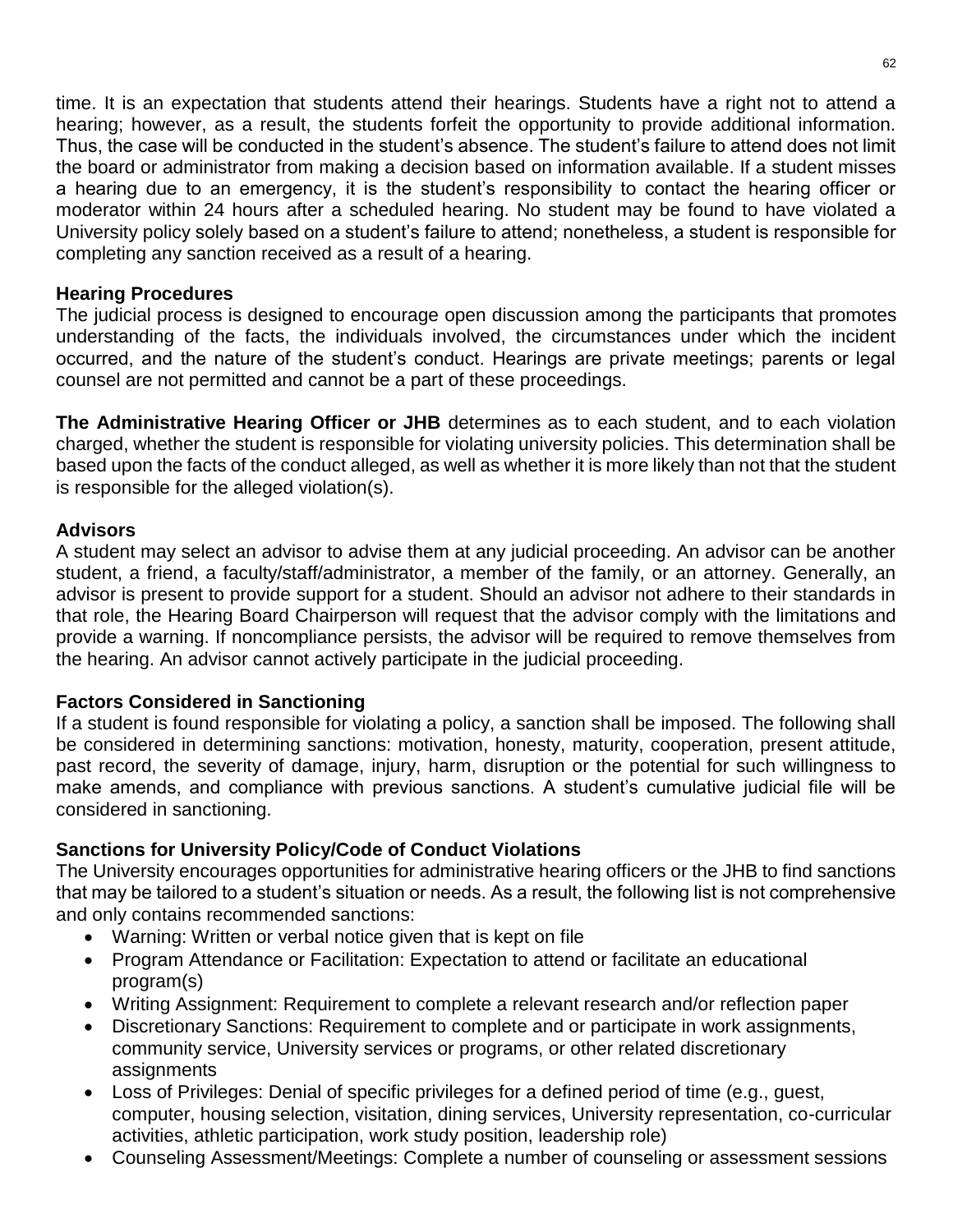- Fines: Requirement to pay a specified monetary fee to the University
- Restitution: Requirement to make payment to the University, other persons, groups, or organizations for damage
- Administrative Relocation in University Housing: Requirement to be placed in an assigned or relocated space in University Housing
- Disciplinary Probation: A period of fixed duration, during which the status of a student at the University may be evaluated. This includes the possibility of more severe sanctions if the student is found responsible for violating University policy during the probationary period.
- Deferred Suspension: A designated period of time during which a student is given the opportunity to demonstrate the ability to abide by University policies. If the student is found in violation of any University policy during the time of deferred suspension, a suspension may take effect immediately without further review. Additional sanctions appropriate to the new violation may also be issued.
- Removal from University Residence: Separation from the residence halls for a defined period of time. The student may be prohibited from participating in the University dining program. The student will be barred from entering all residences within the University residential community during the time of removal from campus housing.
- Suspension: Separation from the University for a specified period of time. The student shall not participate in any University-sponsored activity and may be banned from the University premises. The University will not accept any credits earned from another institution during this period towards a University degree. In case of residence hall groups, this sanction may include the disbanding of a living unit, and in the case of student organization, this may include the removal of recognition. Reinstatements shall require the approval of the Vice President for Student Affairs, or other Senior-level Administrator, as designated.
- Expulsion: Permanent separation from the University and University facilities.
- Revocation of Admission and/or Degree: Admission to or a degree awarded from the university may be revoked at any time of fraud, misrepresentation, or another violation of the Code of Conduct in obtaining the degree, or for other serious violations committed prior to graduation or admission.
- Withholding Degree: University may withhold awarding a degree otherwise earned until the completion of the process set forth in the Judicial Process, including the completion of all sanctions imposed, if any.

Failure to abide by or complete any sanction shall be considered an additional violation of the Code of Conduct. Failure to pay a fine, for example, can result in increased fines or additional sanctions being added to the fine. Incomplete sanctions may result in a hold placed on the student's account, preventing registration.

#### **Notification of Hearing Outcome**

The student shall be notified in writing via their Holy Family University email, of the outcome of a hearing within three (3) business days after a hearing. University may only disclose the results of a hearing by which is permitted by law. Proper University authorities shall be notified of any sanction. Parents of students under 21 may be informed of the code of conduct violations with respect to the use of possession of alcohol or controlled substance.

#### **Application of Interim Suspension or Conditional Attendance**

Routine infractions of the Student Code of Conduct will be addressed through the appropriate University judicial system processes. In certain circumstances, the University may, through its Dean of Students or designee, impose a suspension prior to a review of misconduct within the University's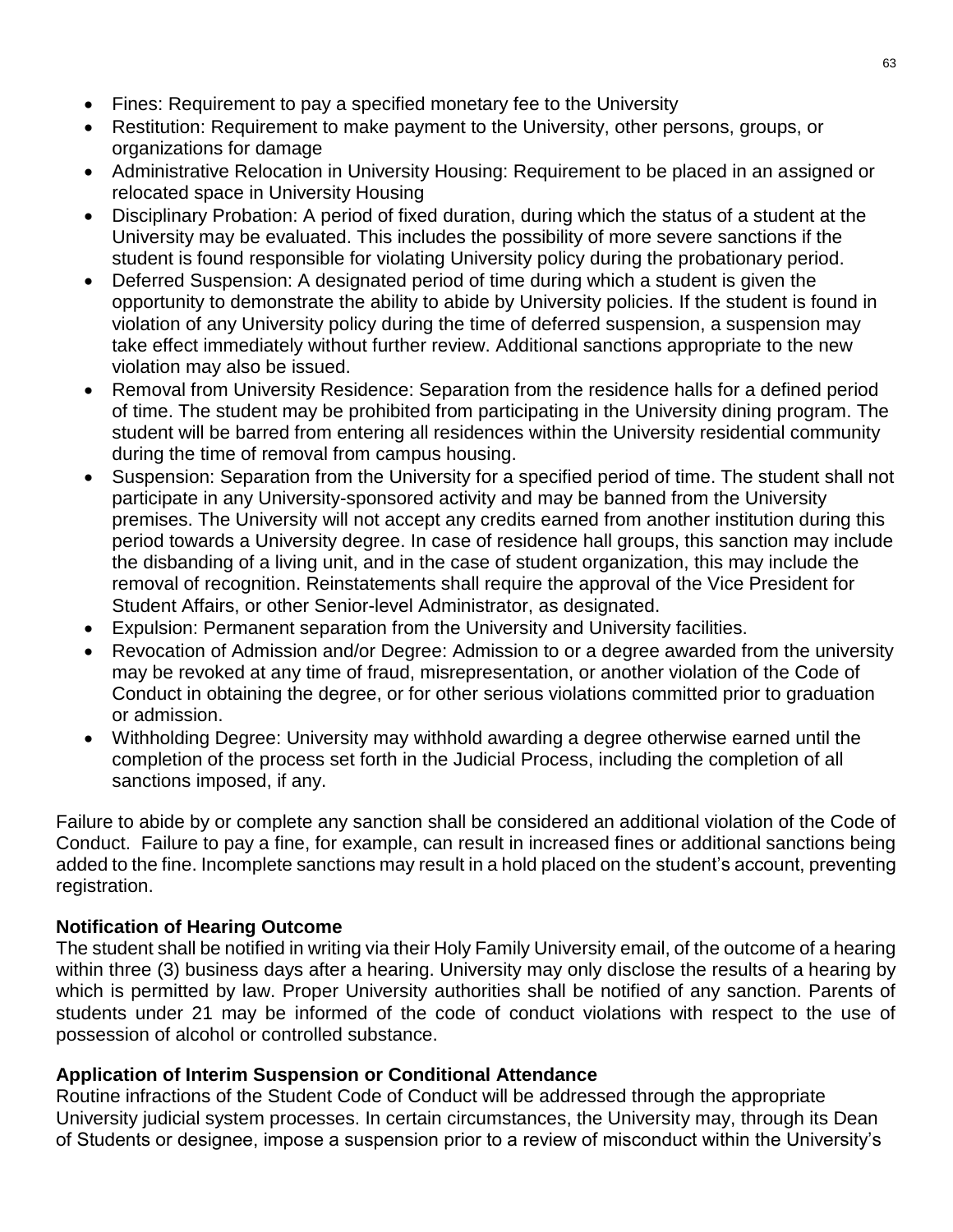judicial system. An interim suspension (immediate separation from the University) may be imposed for the following reasons:

- 1. To ensure the safety and well-being of members of the University community or preservation of University property;
- 2. To ensure the student's own physical or emotional safety and well-being; and/or
- 3. If the student poses a definite threat of disruption of or interference with the normal operations of the University.

As an option, a student may be given guidelines for conditional attendance (e.g., housing/ class relocation) by the Dean of Students or designee. During this time a student may be denied access to the residence halls and/or to the campus, including classes, and/or other University activities or privileges for which the student might otherwise be eligible. There is no appeal for this status, but the University shall make every effort to conduct the judicial process without undue delay. The student shall remain on Interim Suspension/Conditional Attendance until the hearing and/or an appeal determines their status. In addition, at any time after filing a complaint, the Dean of Students or designee may place a registration hold on the record of any student pending the outcome of proceedings or enforcement of sanctions. A registration hold may also prevent registration of classes, the release of transcripts, and the award of a degree.

#### **University Withdraw Prior to Judicial Hearing Process**

If a student voluntarily withdraws from the University while involved in the judicial process, a registration hold shall be placed on the student's account. The student will not be permitted to re-enroll until after the Judicial Process has been concluded and/or the sanction in their absence is completed.

#### **Appeals Process**

Students who wish to appeal are granted the opportunity through the appeals process. All appeal requests shall be directed in writing to the Vice President for Student Affairs, or their designee, within five (5) business days of written notification of the action taken by the Hearing Officer or the JHB. The appeal should be delivered to the Vice President for Student Affairs via email. The appeal process is reserved for serious sanctions only. In the appeal letter, a student must clearly demonstrate that one or more of the following has occurred to be considered for an appeal:

- 1. Material failure to follow procedures of the Judicial Process that has affected the outcome.
- 2. New information sufficient to alter a decision that was not reasonably available at the time of the original hearing.
- 3. Sanction(s) was/were not consistent for the violation(s) of a University Policy.

Appeals submitted for other reasons or past the allotted time will not be considered. The Vice President for Student Affairs determines if the appeal is warranted. The Vice President for Student Affairs, along with the Appellate Board Members, will review all available information pertaining directly to the appeal, and shall make a decision within five (5) business days. The Appellate Board will consist of three (3) trained members. The Appellate Board may replace the sanction with another which may be more severe, less severe, or otherwise different, may remand the case for consideration, and/or may direct the case for a new hearing. If the Vice President for Student Affairs finds no merit to the appeal, the decision of the original hearing will stand. While an appeal is pending, sanctions are not in effect unless an interim suspension/conditional attendance has been imposed on the student.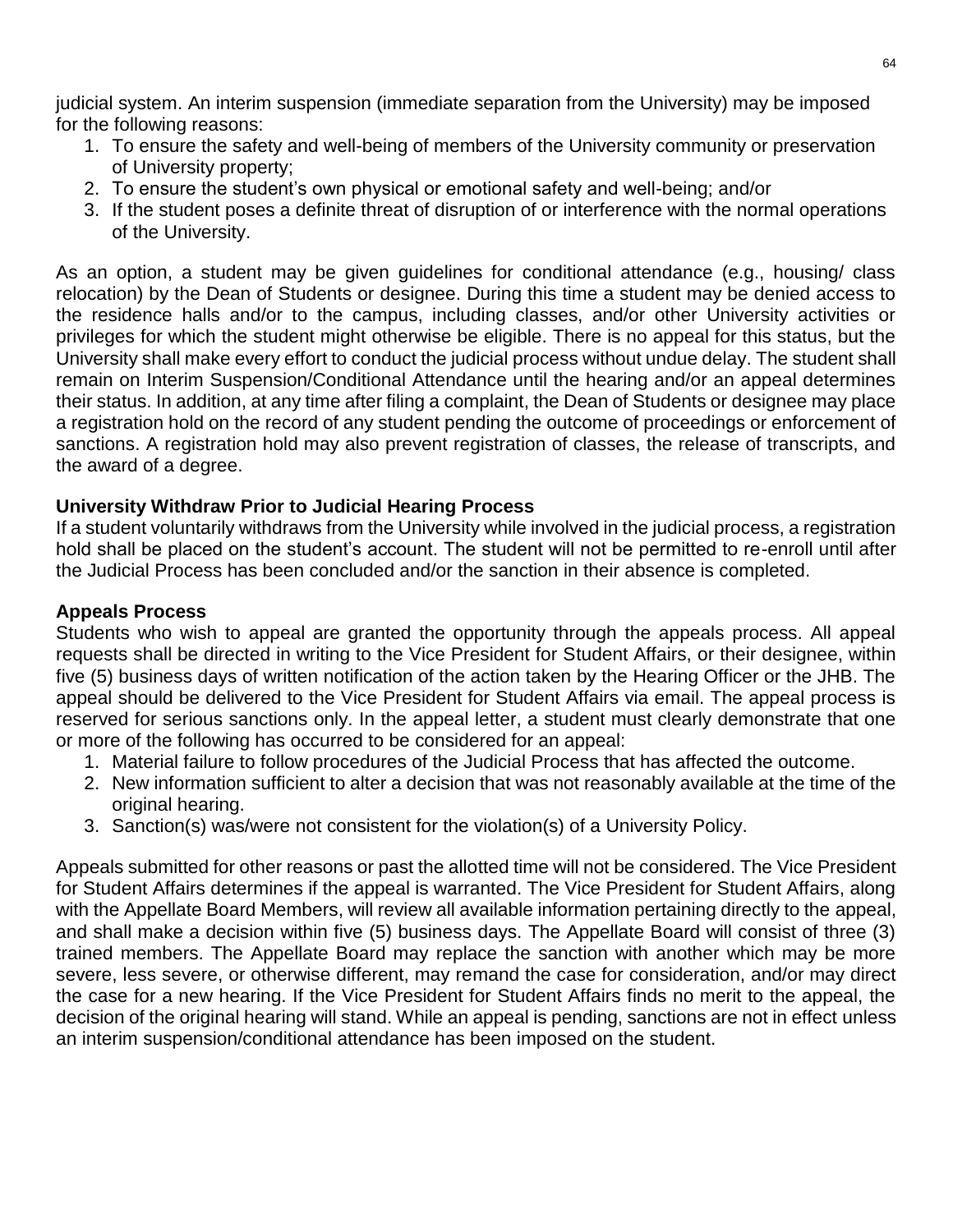# <span id="page-64-0"></span>**COVID-19 Addendum to the University's Student Code of Conduct**

Upholding our motto Teneor Votis: *I am bound by my responsibilities* – echoes our students' utmost priority in response to vigilance in following the guidelines provided by the *University's Return to Campus Fall 2021 Plan (*located on our website), the United States Centers for Disease Control and Prevention (CDC), the Commonwealth of Pennsylvania, and the City of Philadelphia relative to the COVID-19 pandemic. To ensure the personal well-being of our University community both on and off campus, it is most important to commit to responsible actions in safeguarding the spread of COVID-19. Demonstrating personal integrity and respect for others will enable each of us to help keep safe and healthy during this pandemic.

Holy Family University aims to deliver its mission while protecting the health and safety of our students and minimizing the potential spread of disease within our community. Health and safety on a university campus is a shared responsibility for all involved. All students, employees, vendors, volunteers, and visitors will be subject to policies, procedures, and oversight designed to promote a safer and healthier environment for teaching, learning, and working, including strategies to protect individuals at higher risk for developing adverse outcomes of COVID-19.

To mitigate the spread of COVID-19, it is a shared responsibility to comply with the outlined federal, state, local, and University precautionary measures set forth herein with possible notification changes in time. Failure to comply could warrant disciplinary actions, which places the University community at risk for spreading COVID-19 as well as endangers its health and safety. **Everyone is accountable for self and each other, as we strictly adhere to established guidelines to reduce the risk of COVID-19 infections transmitted to others.** 

All existing related University policies, procedures, and practices remain in effect as written in our *University's Return to Campus Fall 2021 Plan* until further notice. You are required to comply with the policies and procedures and all federal, state, and local public health mandates,

Holy Family University reserves the right to adjust the scope and jurisdiction of its current COVID-19 vaccination requirements, related policies, and risk mitigation efforts at any time.

#### **Health and Safety Protocols**

Holy Family University has comprehensive health and safety protocols in place, drafted in accordance with guidelines from the Centers for Disease Control and Prevention (CDC), the Philadelphia Department of Public Health (PDPH), the Commonwealth of Pennsylvania and the City of Philadelphia. These protocols need to be followed in the interest of public health and as an expression of care for all community members.

#### **Verification of COVID-19 Vaccine**

Holy Family University has taken an important step in protecting our community with the requirement of the COVID-19 vaccination for all students. Vaccines protect persons against contracting or being significantly ill from COVID-19, and also protect the community against spread. Requiring the vaccine will allow us to return to the experience our students expect at Holy Family University, one that is student-centered, individualized, and manifests itself through highly engaged curricular and cocurricular experiences. **Holy Family University requires that all students are vaccinated by the start of the fall semester.** We will require proof of a first shot for the Pfizer or Moderna vaccine or proof of the one-shot Johnson & Johnson's vaccine by the beginning of the term. **Individuals with a religious or medical exemption from being vaccinated will need to be double masked while indoors, practice social distancing and be tested for COVID-19 up to twice per week.**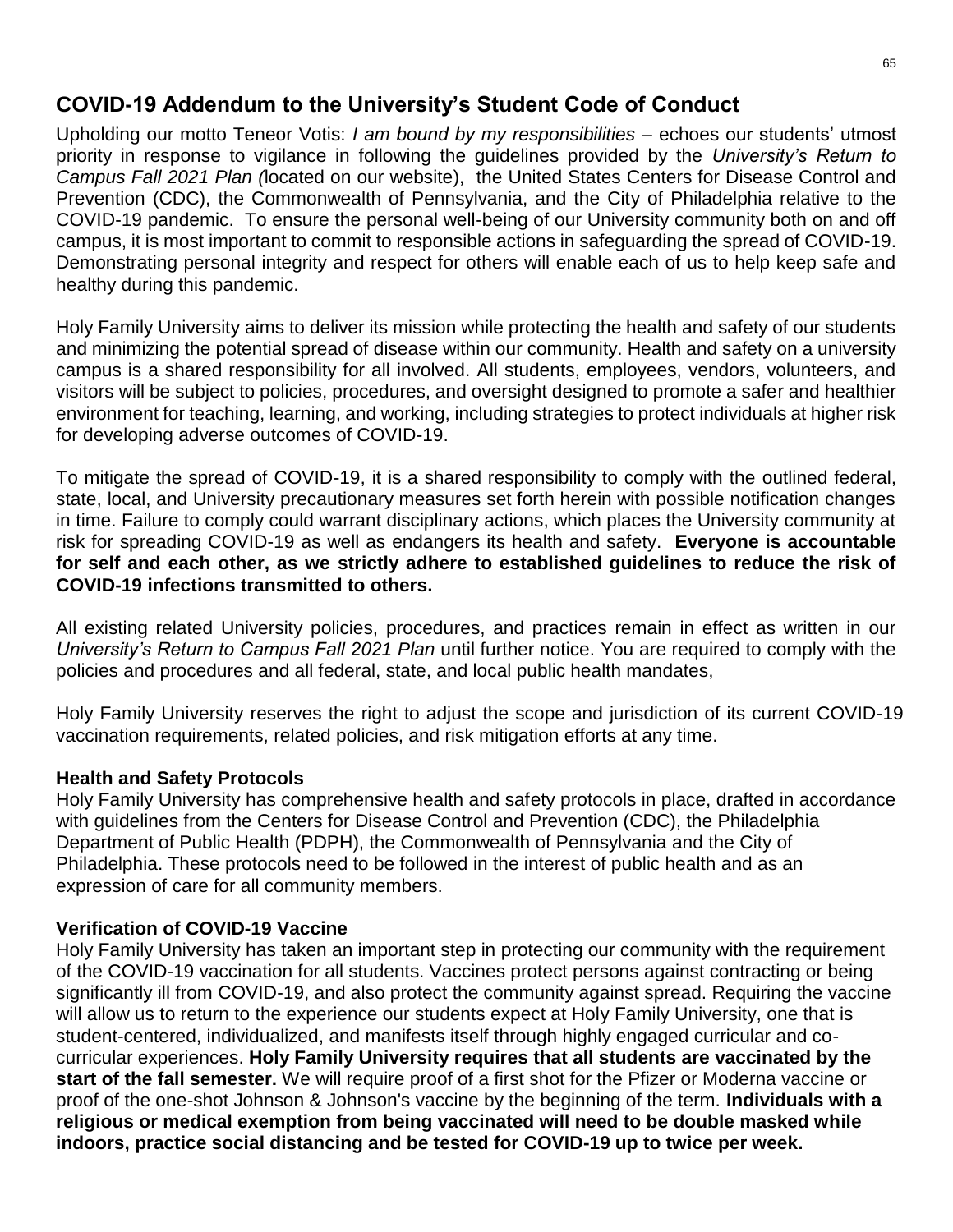#### **Vaccine Verification / Exemption Compliance**

Students who have not been granted exemptions and do not provide proof of being fully vaccinated for the COVID-19 virus will not be permitted on campus during the fall semester, and may not be able to maintain a full-time course load. Students who do not comply with the required verification of the COVID-19 vaccination will be held accountable for non-compliance under the University Student Code of Conduct.

#### **Reporting COVID-19 Exposures and Positive Cases**

All faculty and staff are required to notify their dean or supervisor and University Health Services if they have tested positive for COVID-19, a COVID-19 variant, or are self-isolating or self-quarantining. To notify Health Services please send an email to healthservices@holyfamily.edu. The dean or supervisor will then notify Human Resources.

#### **Self-Monitor Your Health**

You are required to self-monitor your health every day, prior to entering the campus. Any person who is experiencing symptoms of COVID-19, or feels ill should not come to campus.

#### **Wear A Mask**

The wearing of a mask(s) while in public, indoor spaces, including University residential facilities, when visiting on-campus offices, and when in the classroom, is required. Holy Family University requires the wearing of a mask, regardless of vaccination status.

All residential students are required to follow the procedures and expectations as outlined by the Office of Residence Life re: *COVID-19 and Public Health-Informed Policies, addendum to Housing Contract 2021-2022.* 

These precautions will remain in effect until further notice and may be modified in such a manner as necessary to suitably respond to this ongoing global pandemic.

With regard to online classes, students are expected to maintain a high standard of respect and integrity. Disruptive behavior that affects classroom learning will be addressed consistent with the University Student Code of Conduct.

The standards of student conduct as outlined in the University Student Code of Conduct, and all related applicable grievance procedures, will be implemented in response to any violations related to items included in this addendum.

**Non-compliance with the University's COVID-19 policies and procedures will result in immediate action, including transfer to online-only instruction (if applicable), removal from housing, suspension or expulsion, or other sanctions based upon the frequency and the severity of the allegation of the behavioral concern.** Upon reception of a report, the alleged student will receive a notification of violation communication via email the Office of Student Conduct and Advocacy. This notification will indicate the alleged conduct violations, and the scheduled hearing date and time. Alleged conduct violations will be heard in a virtual Administrative Hearing with the Director of Student Conduct and Advocacy.

The University will follow all outlined Judicial Procedures in the review, adjudication, and sanctioning of violations of the Student Code of Conduct as related to COVID-19 response.